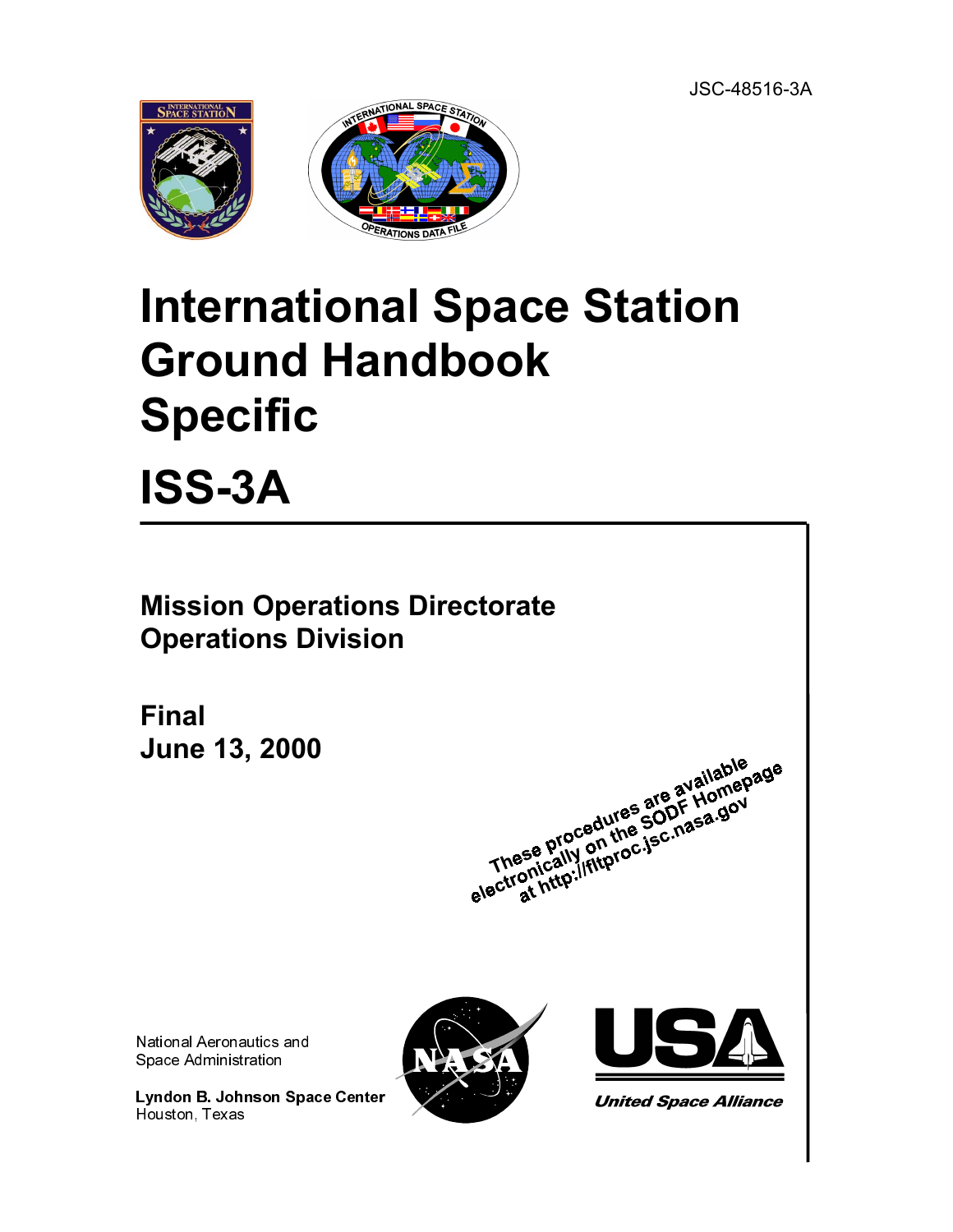## INTERNATIONAL SPACE STATION GROUND HANDBOOK - SPECIFIC ISS-3A

FINAL June 13, 2000

APPROVED BY:

\_\_\_\_\_\_\_\_\_\_\_\_\_\_\_\_\_\_\_\_\_\_\_\_\_\_\_\_\_\_\_\_\_\_\_\_\_\_\_\_\_\_\_ Brenda Tracy Book Manager

\_\_\_\_\_\_\_\_\_\_\_\_\_\_\_\_\_\_\_\_\_\_\_\_\_\_\_\_\_\_\_\_\_\_\_\_\_\_\_\_\_\_\_ Michael T. Hurt Supervisor, Procedures and Portable Computing Section

\_\_\_\_\_\_\_\_\_\_\_\_\_\_\_\_\_\_\_\_\_\_\_\_\_\_\_\_\_\_\_\_\_\_\_\_\_\_\_\_\_\_\_ Kent H. Adams 3A SODF Coordinator

ACCEPTED BY:

\_\_\_\_\_\_\_\_\_\_\_\_\_\_\_\_\_\_\_\_\_\_\_\_\_\_\_\_\_\_\_\_\_\_\_\_\_\_\_\_\_\_\_ Michael T. Hurt SODF Manager

This document is under the configuration control of the Systems Operations Data File Control Board (SODFCB).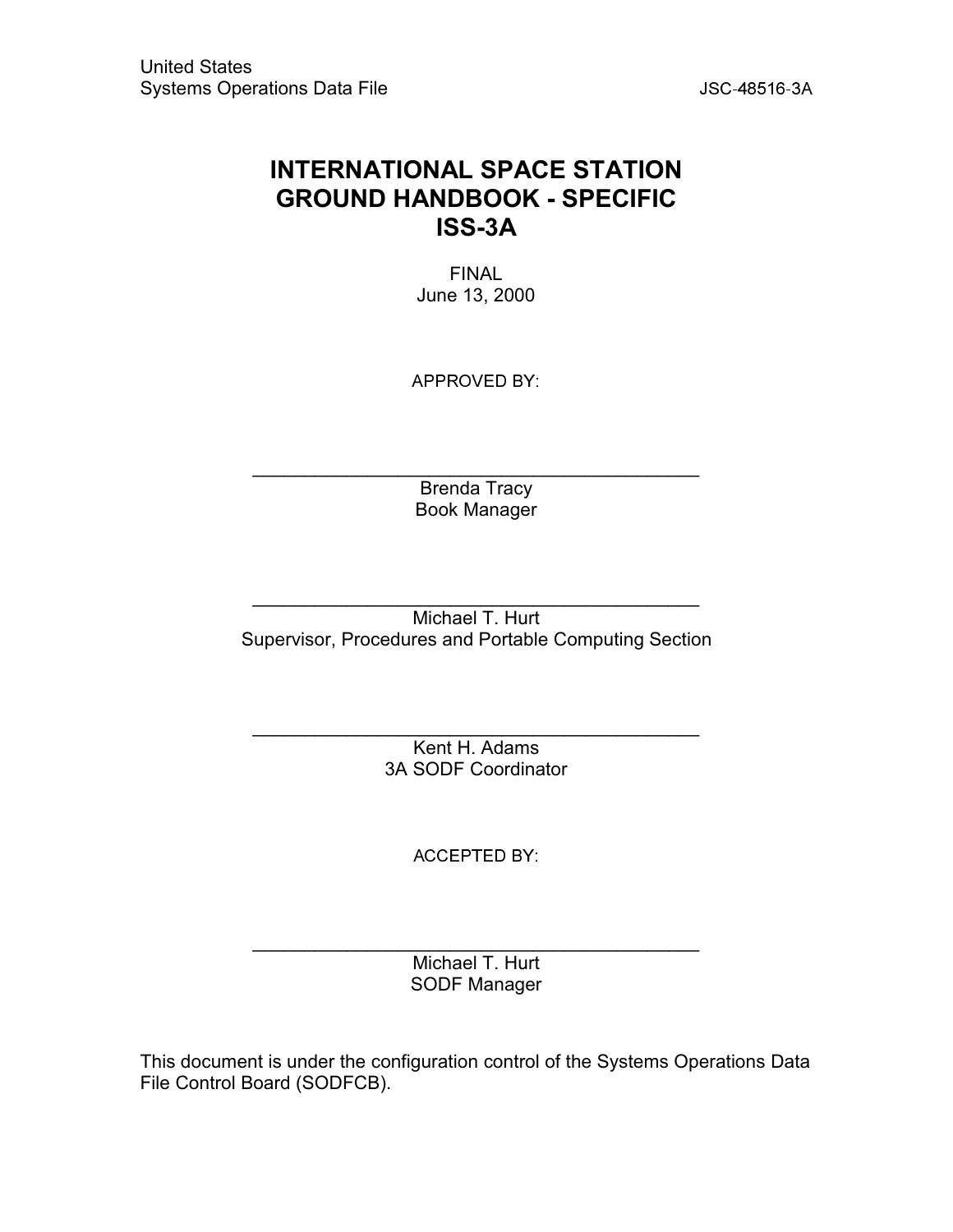|     |             | Incorporates the following: |  |
|-----|-------------|-----------------------------|--|
| ICR | -140<br>144 |                             |  |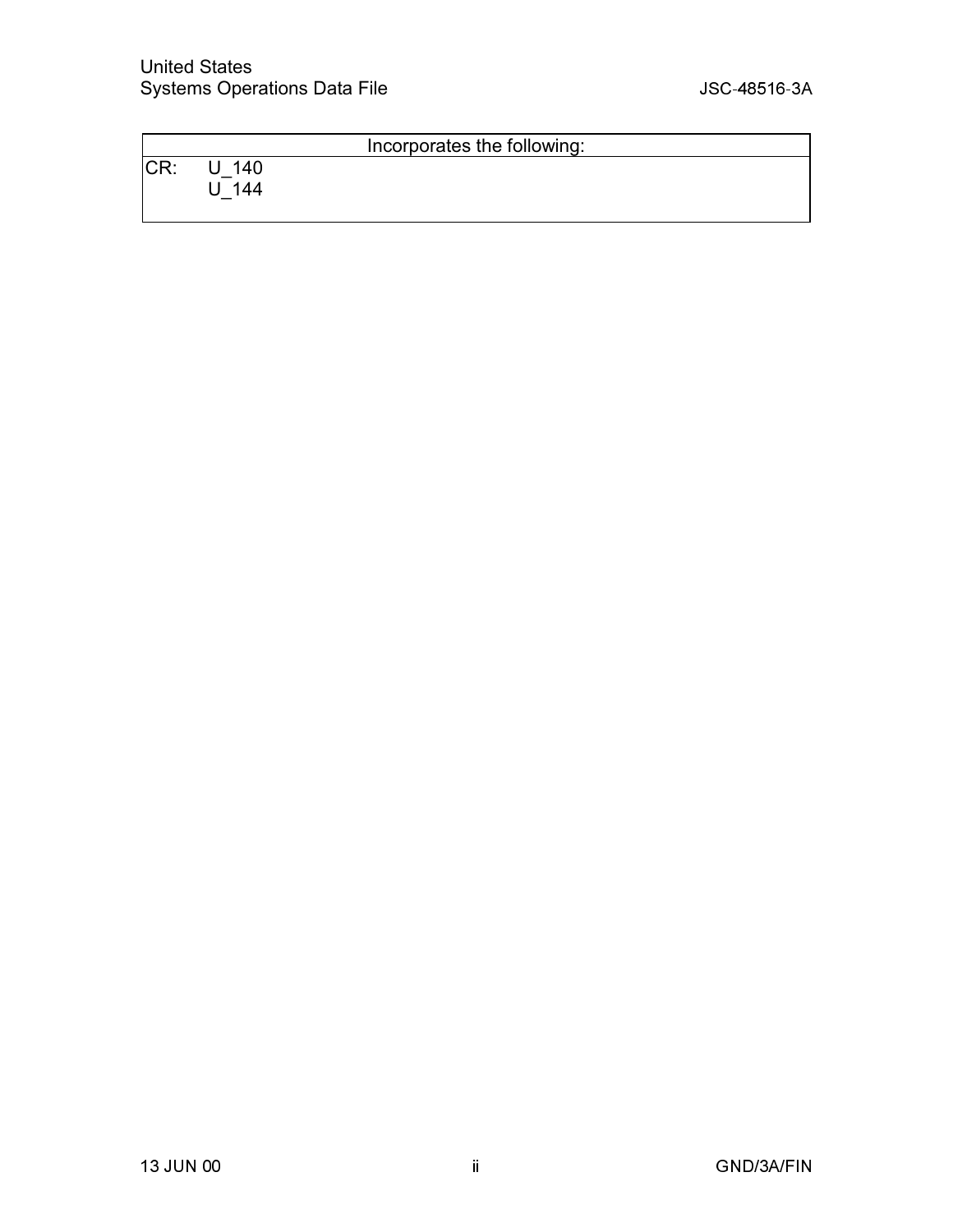## **INTERNATIONAL SPACE STATION GROUND HANDBOOK - SPECIFIC**

LIST OF EFFECTIVE PAGES

#### FINAL 13 JUN 00

| Sign Off | 13 JUN 00                     |
|----------|-------------------------------|
|          | 13 JUN 00                     |
|          | 13 JUN 00                     |
|          | 13 JUN 00                     |
|          | <b>13 JUN 00</b>              |
|          | 13 JUN 00                     |
|          | 12 JUN 00                     |
|          | 12 JUN 00                     |
|          | 16 APR 00                     |
|          | 16 APR 00                     |
|          | 16 APR 00                     |
|          | 16 APR 00                     |
|          | 16 APR 00                     |
|          | 16 APR 00                     |
|          | 16 APR 00                     |
|          | 12 JUN 00                     |
|          | 12 JUN 00                     |
|          | 12 JUN 00                     |
|          | 02 DEC 99                     |
|          | 02 DEC 99                     |
|          | 02 DEC 99                     |
|          | 12 JUN 00                     |
|          | 02 DEC 99                     |
|          | 02 DEC 99                     |
|          | 24 MAY 00                     |
|          | 24 MAY 00                     |
|          | 02 DEC 99                     |
|          | 02 DEC 99                     |
|          | 12 JUN 00                     |
|          |                               |
|          | <b>12 JUN 00</b><br>02 DEC 99 |
|          | 02 DEC 99                     |
|          |                               |
|          | 02 DEC 99                     |
|          | 02 DEC 99                     |
|          | 02 DEC 99                     |
|          | 02 DEC 99                     |
|          | 02 DEC 99                     |
|          | 02 DEC 99                     |
|          | 02 DEC 99                     |
|          | 02 DEC 99                     |
| 35       | 02 DEC 99                     |
| 36       | 02 DEC 99                     |
|          | 02 DEC 99                     |
|          | 02 DEC 99                     |

| 02 DEC 99 |
|-----------|
| 02 DEC 99 |
| 02 DEC 99 |
| 02 DEC 99 |
| 12 JUN 00 |
|           |
| 12 JUN 00 |
| 12 JUN 00 |
|           |
|           |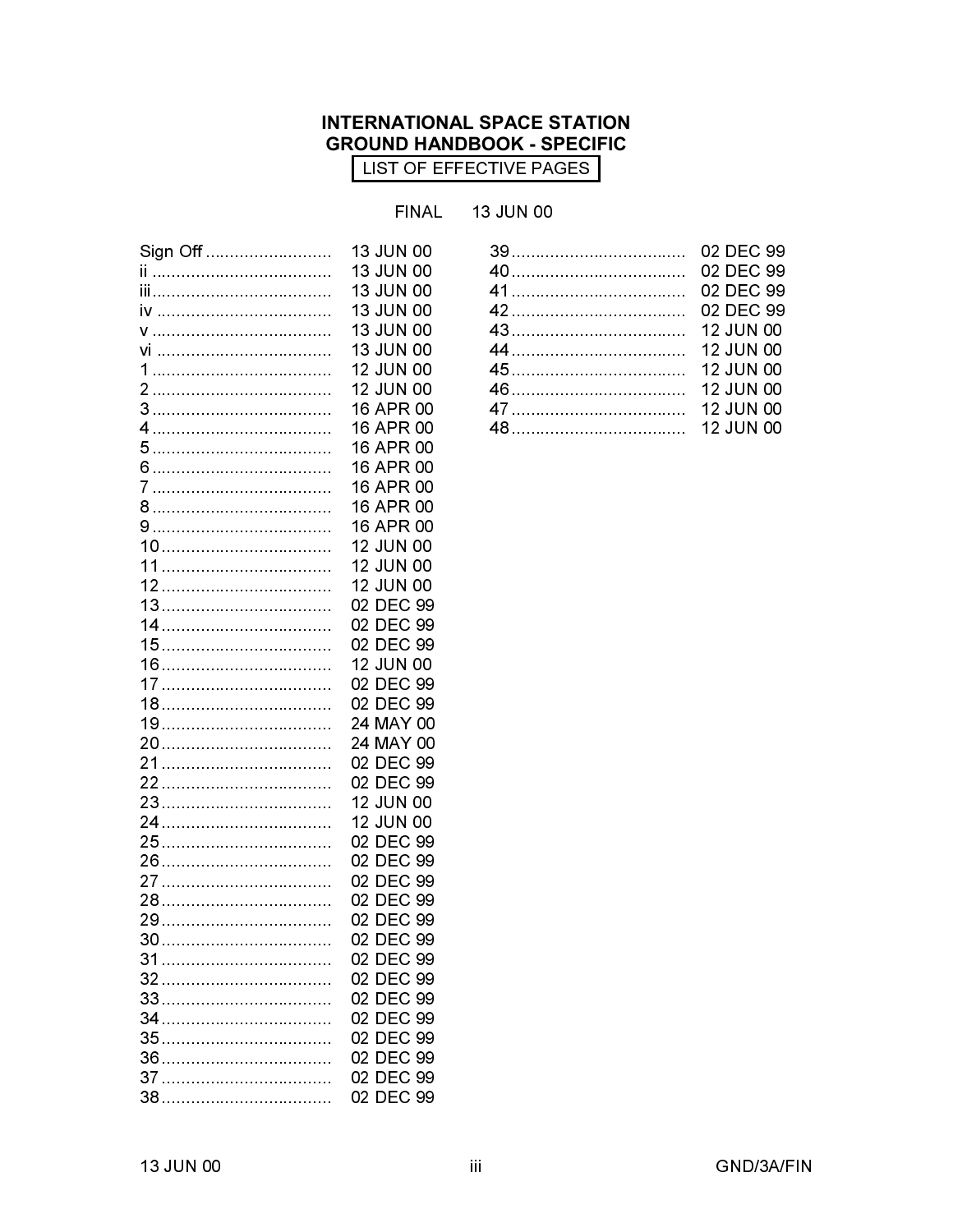This Page Intentionally Blank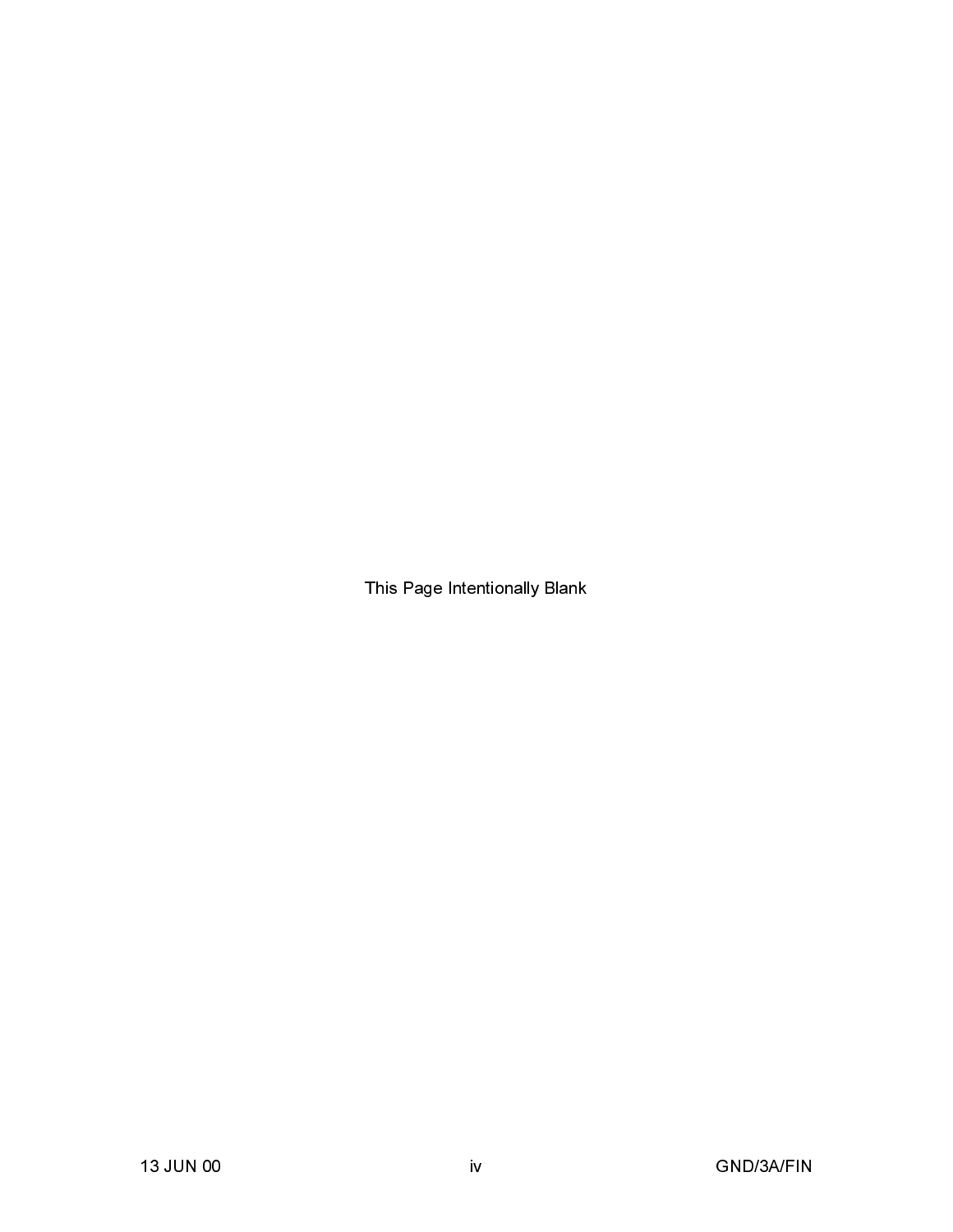## **CONTENTS**

| <b>CORRECTIVE PROCEDURES</b>              |    |
|-------------------------------------------|----|
|                                           | 3  |
| <b>NOMINAL PROCEDURES</b>                 | 11 |
|                                           | 13 |
|                                           | 17 |
|                                           | 19 |
|                                           | 21 |
|                                           | 23 |
| <b>ACTIVATION AND CHECKOUT PROCEDURES</b> |    |
|                                           | 25 |
|                                           | 43 |
| <b>NOMINAL PROCEDURES</b>                 |    |
|                                           | 45 |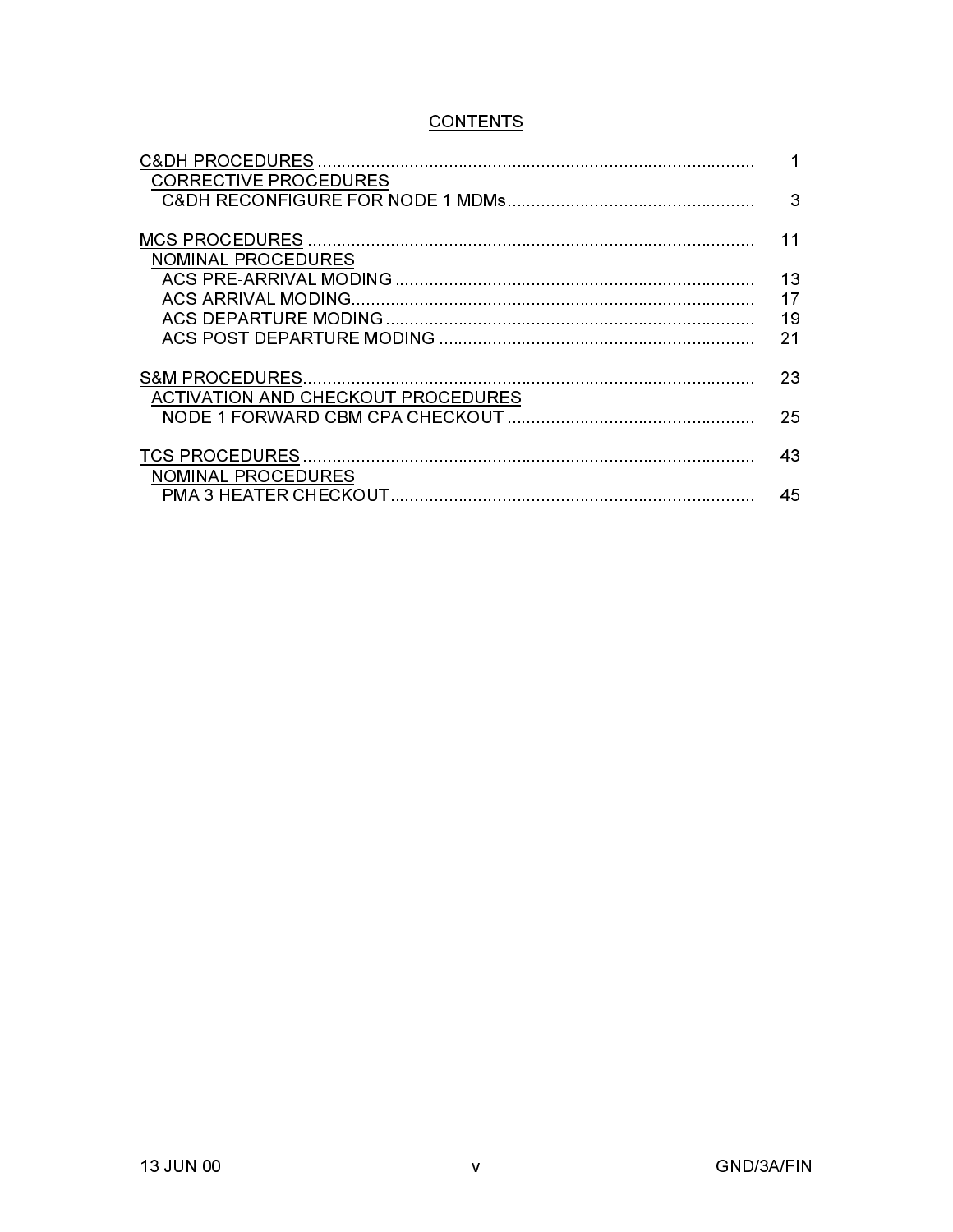This Page Intentionally Blank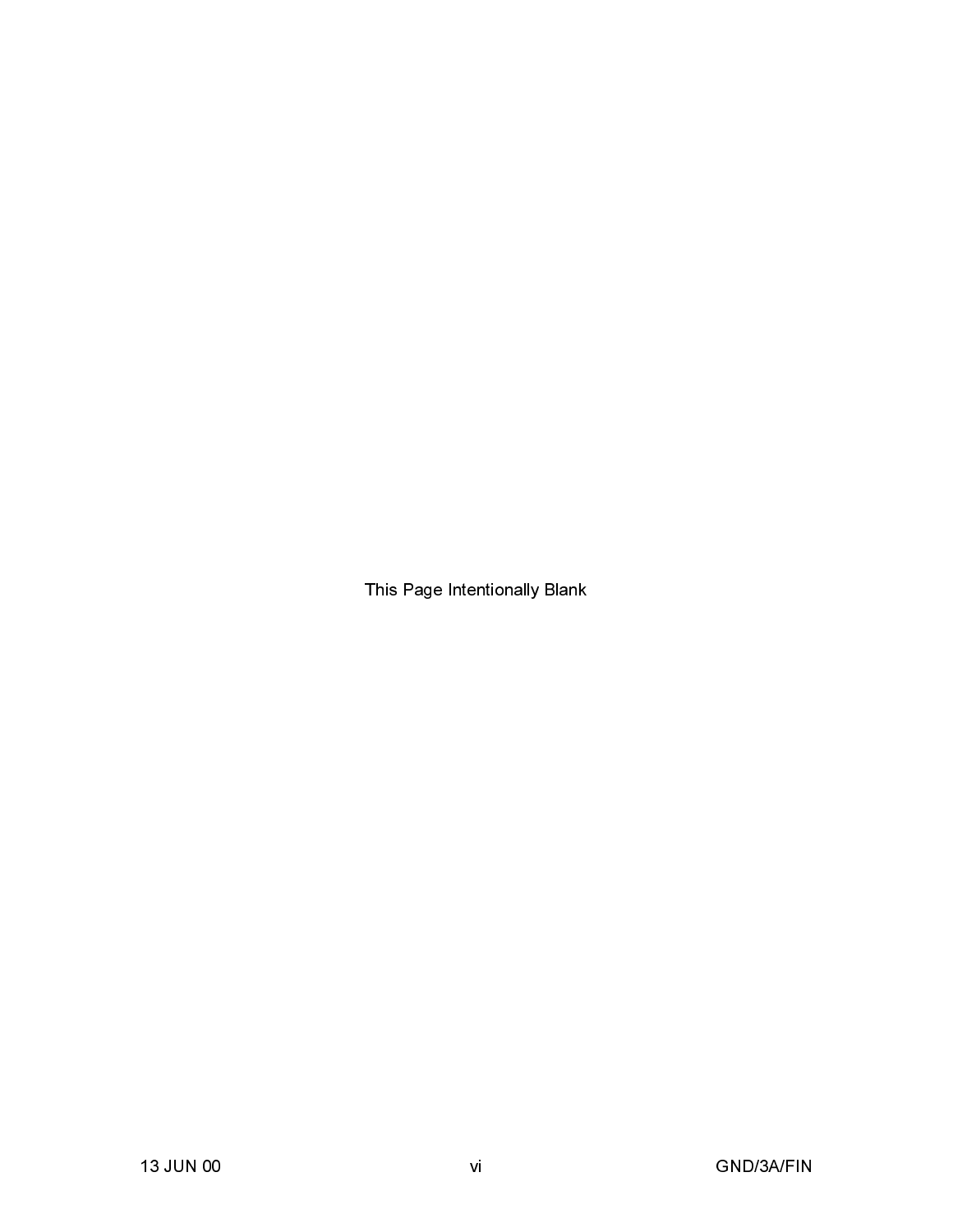C&DH PROCEDURES

1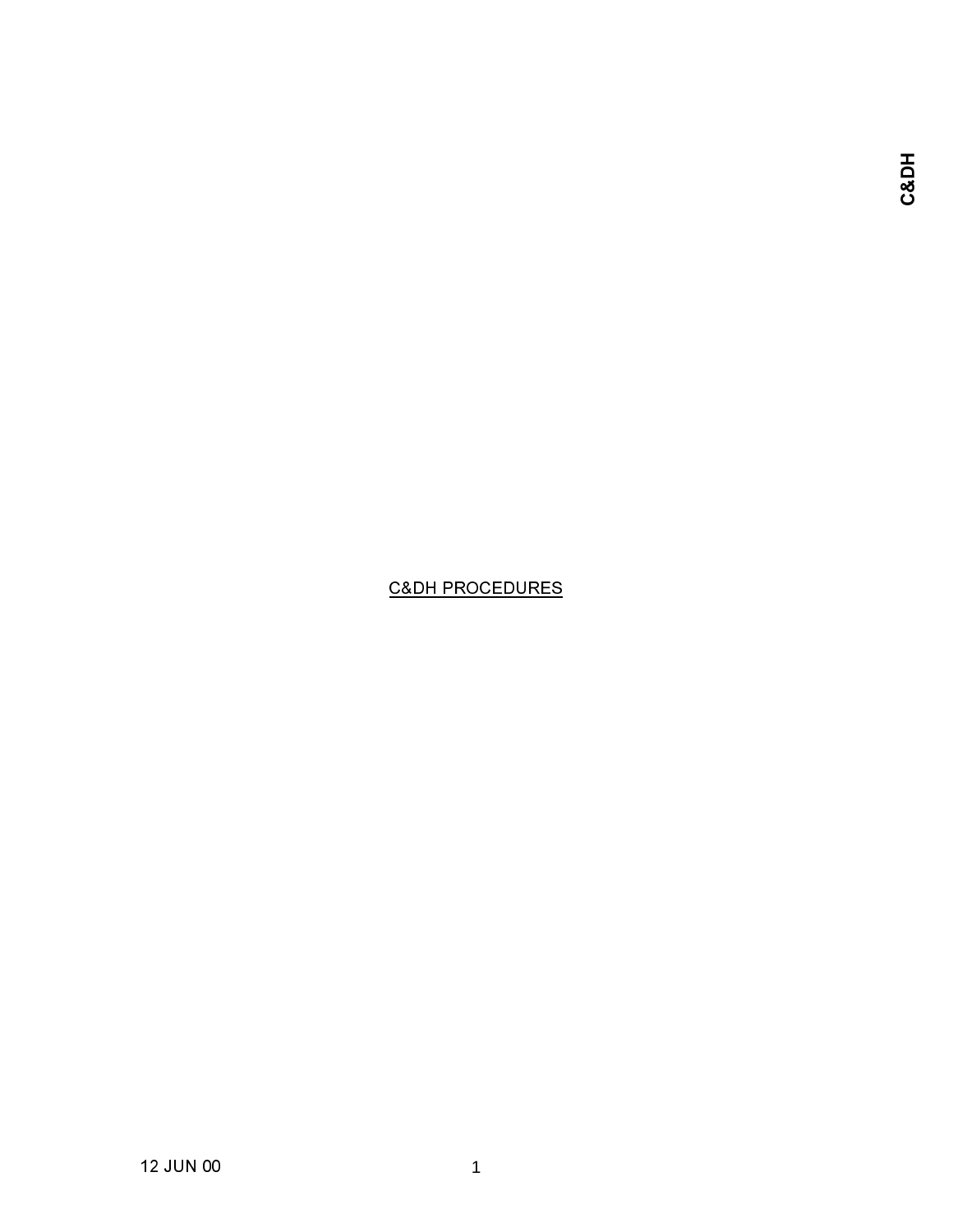This Page Intentionally Blank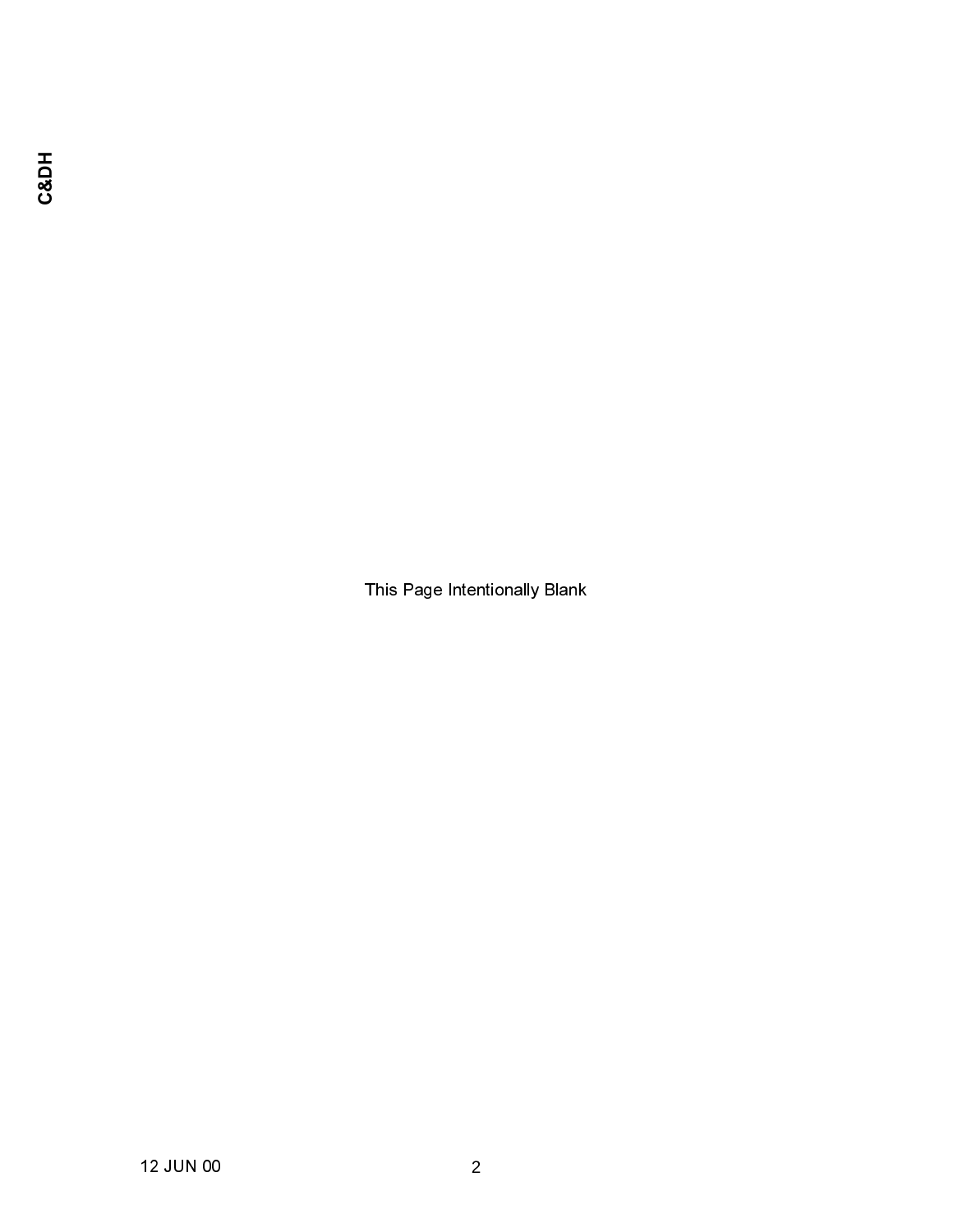(GND/2A.2A - 3A/FIN A) Page 1 of 7 pages

**NOTE** 1. This procedure is used to reconfigure the Node 1 MDMs after an Auto Retry Condition has occurred where the Auto Retry function reconfigures the MDMs back to the nominal states of N1-2 Primary and N1-1 Secondary. 2. N1-2 recovered: perform steps 1, 2, and 3.3 N1-1 recovered: perform steps 1 and 3 1. VERIFYING MDM STATES PCS2 Node 1: C&DH: MDM N1-2 Primary NCS MDM Node 1 Verify Frame Count – <incrementing> Verify MDM ID − N1-2 Verify MDM State – Primary Node 1: C&DH: MDM N1-1 Secondary NCS MDM Node 1 Verify Frame Count – <incrementing> Verify MDM ID − N1-1 Verify MDM State – Secondary Verifying RS State If NCS interface is SM Central Computer sel SMCC Control Primary NCS SMCC Control Verify SMCC Frame Count – <incrementing> If NCS interface is FGB FGB: C&DH: FGB MDM 2(1) FGB MDM Verify FGB Frame Count – <incrementing> 2. RECONFIGURING THE NODE 1-2 MDM

2.1 Clearing MDM BST Error Latch PCS Node 1: C&DH: MDM N1-2 Primary NCS MDM Node 1 'Software Control'

sel MDM Utilities

'Clear Latched Data in BST A'

**cmd** Clear **Execute**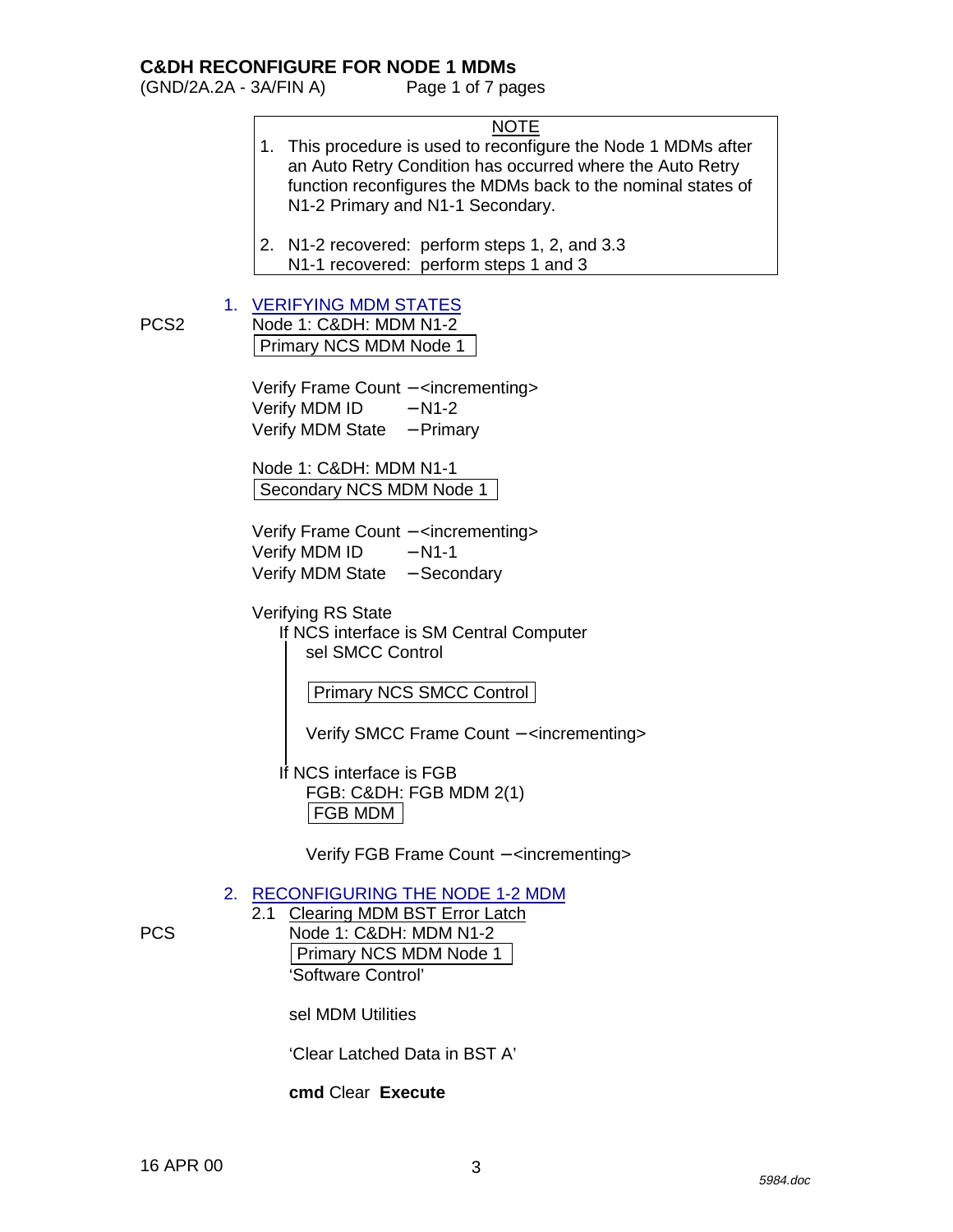(GND/2A.2A - 3A/FIN A) Page 2 of 7 pages

<Cmd Inv: Prim\_NCS\_Clr\_Lat\_Data − (M1DD95SM1027K)>

Primary NCS MDM Node 1

sel MDM BIT States

√BST Errors − blank (errors cleared)

2.2 Configuring MDM Heaters Controlled by the N1-2 MDM

PCS2 Node 1: C&DH: MDM N1-2 Primary NCS MDM Node 1 'RPCM N1RS2 C'

√RPC 4 Position − Cl

If Open sel RPC 4

#### RPCM\_N1RS2\_C\_RPC\_4

**cmd** Close

<Cmd Inv: RPCM\_N1RS2\_C\_RPC\_4\_N1\_1\_MDM\_SDO\_1B\_Cl − (M1PR95SM1598K)>

√RPC 4 Position − Cl

'N1-1 Heaters'

√Sur − Ena BKUP

If Sur − Ena Opr sel N1-2 Heater Sur

> N1\_2\_MDM\_Survival\_Heaters 'Command Status'

**cmd** Ena\_BKUP

<Cmd Inv: MDM\_N1\_1\_Ena\_Bu\_Srv\_Htr − (M1TH96IM0273K)>

√Availbty − Ena BKUP

√Opr − Ena Opr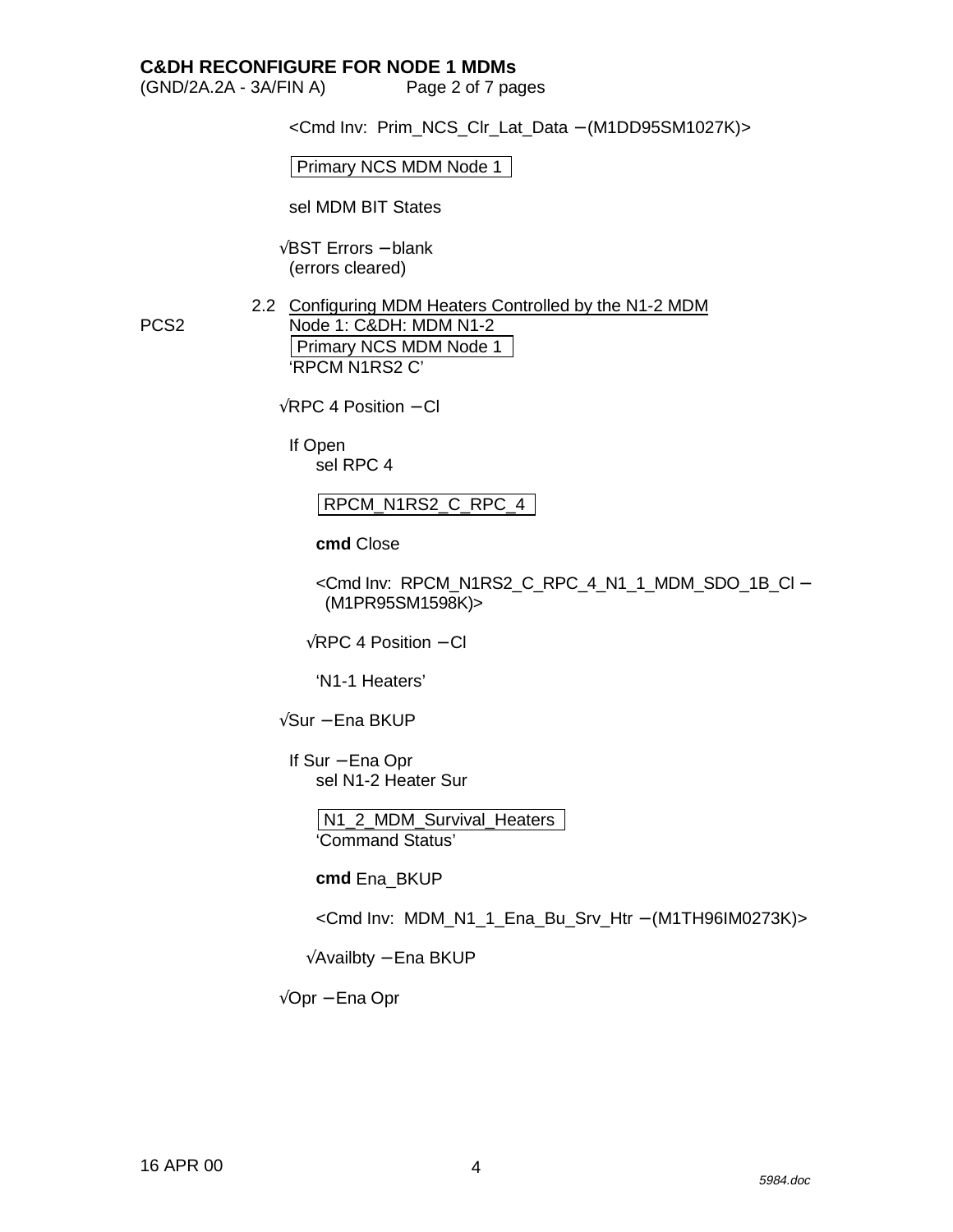(GND/2A.2A - 3A/FIN A) Page 3 of 7 pages

2.3 Reconfiguring N1-2 MDM EPS Remote Terminals

CRT SM 200 APCU

√APCU1 OUT VOLTS RES LOW ≥ 121

If APCU1 OUT VOLTS RES LOW ≥ 121 PCS2 Node 1: C&DH: MDM N1-2 Primary NCS MDM Node1

> sel LB Sys Lab − 2 sel RT Status

|LB\_SYS\_LAB\_RT\_Status |

**cmd** 18\_RPCM\_N13B\_C RT Status − Enable **Execute cmd** 19\_RPCM\_N13B\_B RT Status − Enable **Execute cmd** 20\_RPCM\_N13B\_A RT Status − Enable **Execute**

<Cmd Inv: N1\_2\_MDM\_Ena\_RPCM\_N13B\_C − (M1DD95SM1179K)>

<Cmd Inv: N1\_2\_MDM\_Ena\_RPCM\_N13B\_B − (M1DD95SM1180K)>

<Cmd Inv: N1\_2\_MDM\_Ena\_RPCM\_N13B\_A − (M1DD95SM1181K)>

LB\_SYS\_LAB\_RT\_Status

√RT Status 18, 19, 20 − ENA

**cmd** 18\_RPCM\_N13B\_C RT FDIR Status − Enable FDIR **Execute**

**cmd** 19\_RPCM\_N13B\_B RT FDIR Status − Enable FDIR **Execute**

**cmd** 20\_RPCM\_N13B\_A RT FDIR Status − Enable FDIR **Execute**

<Cmd Inv: N1\_2\_MDM\_Ena\_FDIR\_RPCM\_N13B\_C − (M1DD95SM1342K)>

<Cmd Inv: N1\_2\_MDM\_Ena\_FDIR\_RPCM\_N13B\_B − (M1DD95SM1343K)>

<Cmd Inv: N1\_2\_MDM\_Ena\_FDIR\_RPCM\_N13B\_A − (M1DD95SM1344K)>

#### LB\_SYS\_LAB\_RT\_Status

√RT FDIR Status 18, 19, 20 − ENA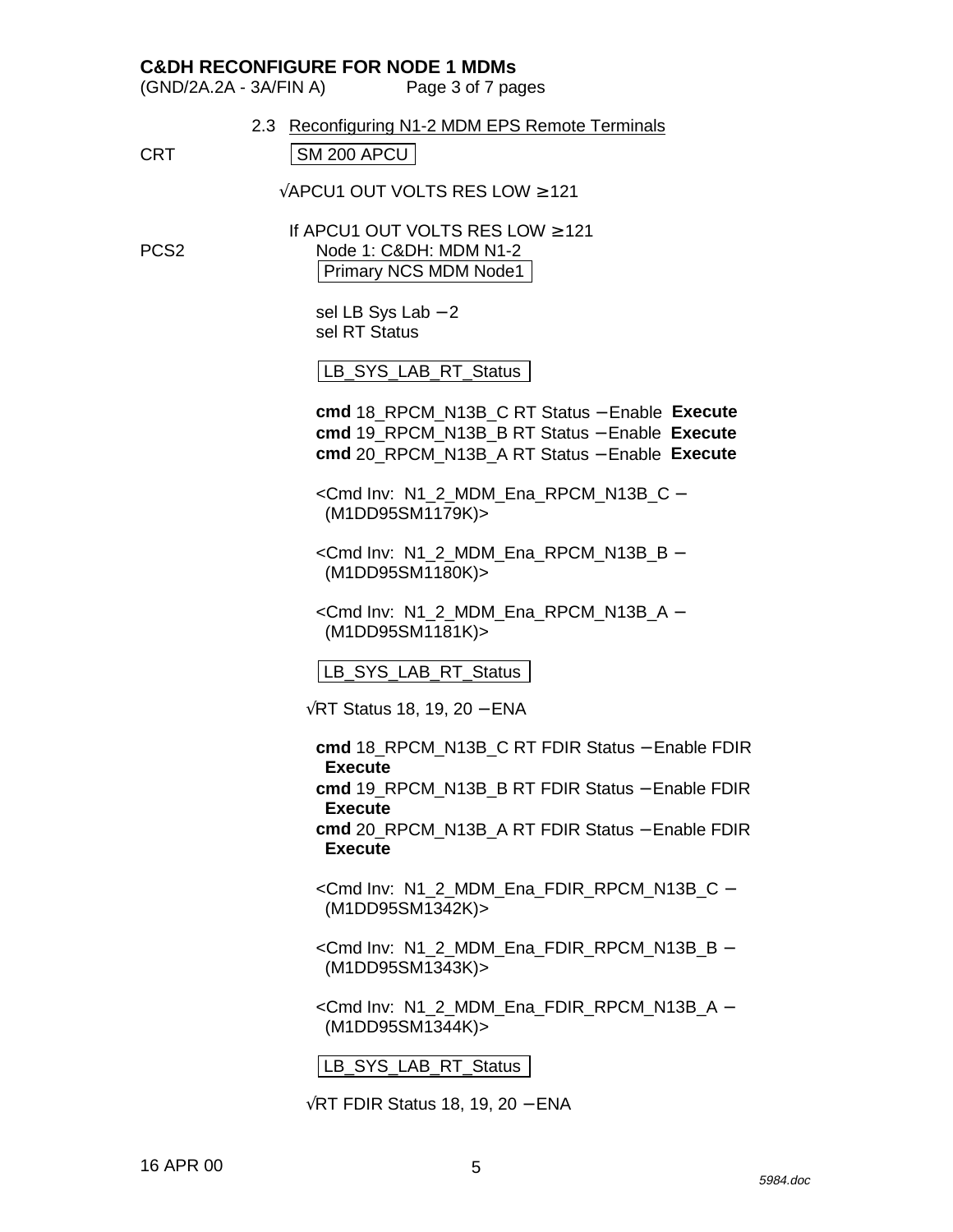2.4 Resetting NCS Auto Retry Counter **On MCC-H GO**

PCS2 Node 1: C&DH: MDM N1-1 Secondary NCS MDM Node 1

sel MDM Utilities

If Auto Retry Counter - 1 **cmd** Reset **Execute**

> <Cmd Inv: Sec\_NCS\_Rset\_NCS\_Retry\_Cntr − (M1SDD95SM2619K)>

√Auto Retry Counter − 0

2.5 Subsystem Reconfiguration As required, reactivate the following MDM N1-2 equipment.

√**MCC-H** for the proper configuration

| <b>EQUIPMENT</b>                            | PROCEDURE REFERENCE                                 | <b>COMMENTS</b>          |
|---------------------------------------------|-----------------------------------------------------|--------------------------|
| Node 1 Smoke Detector 2                     | <b>INODE 1 SMOKE DETECTOR</b>                       | Activate Node 1 Smoke    |
|                                             | ACTIVATION/DEACTIVATION                             | IDetector 2.             |
|                                             | (SODF: ISS OPS: ECLSS)                              |                          |
| Node 1 Port Fwd IMV Fan                     | NODE 1 IMV FAN ACTIVATION/ Activate Node 1 Port Fwd |                          |
|                                             | <b>DEACTIVATION (SODF: ISS</b>                      | IMV Fan only.            |
|                                             | <b>OPS: ECLSS)</b>                                  |                          |
| Node 1 Stbd Aft IMV Fan                     | NODE 1 IMV FAN ACTIVATION/ Activate Node 1 Stbd Aft |                          |
|                                             | <b>DEACTIVATION (SODF: ISS)</b>                     | IMV Fan only.            |
|                                             | <b>OPS: ECLSS)</b>                                  |                          |
| Node 1 Fwd Port IMV Valve INODE 1 IMV VALVE |                                                     | Activate Node 1 Fwd Port |
|                                             | <b>RECONFIGURATION (SODF:</b>                       | <b>IMV Valve only.</b>   |
|                                             | <b>ISS OPS: ECLSS)</b>                              |                          |
| Node 1 Fwd Stbd IMV Valve NODE 1 IMV VALVE  |                                                     | Activate Node 1 Fwd      |
|                                             | <b>RECONFIGURATION (SODF:</b>                       | Stbd IMV Valve only.     |
|                                             | <b>ISS OPS: ECLSS)</b>                              |                          |

2.6 Resetting ACS Moding

If during Docked Ops, go to ACS PRE-DEPARTURE MODING for N1-2, all (SODF: ISS OPS: MCS).

- 3. RECONFIGURING THE NODE 1-1 MDM
	- 3.1 Clearing MDM BST Error Latch Perform NCS MDM BST CLEAR LATCHED DATA, for the Secondary N1-1 MDM, (SODF: GND: C&DH).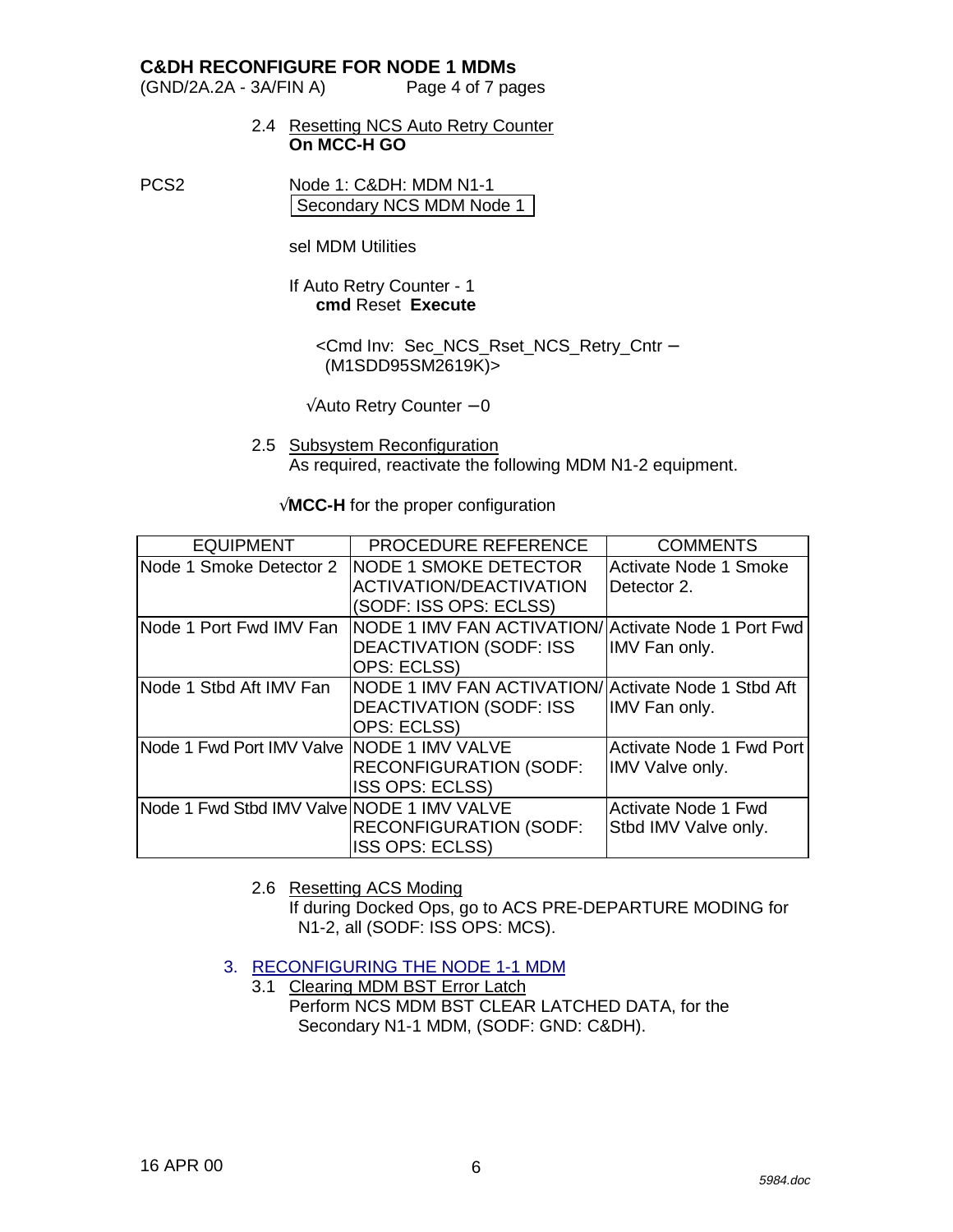(GND/2A.2A - 3A/FIN A) Page 5 of 7 pages

3.2 Configuring MDM Heaters Controlled by the N1-1 MDM PCS2 Node 1: C&DH: MDM N1-1 Secondary NCS MDM Node 1 'RPCM N1RS1 A'

√RPC 5 Position − Cl

If Open sel RPC 5

#### RPCM\_N1RS1\_A\_RPC\_5

**cmd** Close

<Cmd Inv: RPCM\_N1RS1\_A\_RPC\_5\_SDO\_1A\_N1\_1\_Cl − (M1PR95SM1329K)>

√RPC 5 Position − Cl

'N1-1 Heaters'

√Opr − ENA OPR

'N1-2 Heaters'

√Sur − Ena BKUP

If Sur − Ena BKUP sel N1-1 Heaters, Sur

N1\_1\_Survival Heater

**cmd** Enable BKUP

<Cmd Inv: N1\_2\_Srv\_Htr\_Ena\_BU − (M1TH96IM0271K)>

√Availbty − Ena BKUP

3.3 Reconfiguring N1-1 MDM EPS Remote Terminals

CRT SM 200 APCU

√APCU2 OUT VOLTS RES LOW ≥ 121

If APCU2 OUT VOLTS RES LOW ≥ 121 PCS2 Node 1: C&DH: MDM N1-1 Secondary NCS MDM Node1

> sel LB Sys Lab – 1 sel RT Status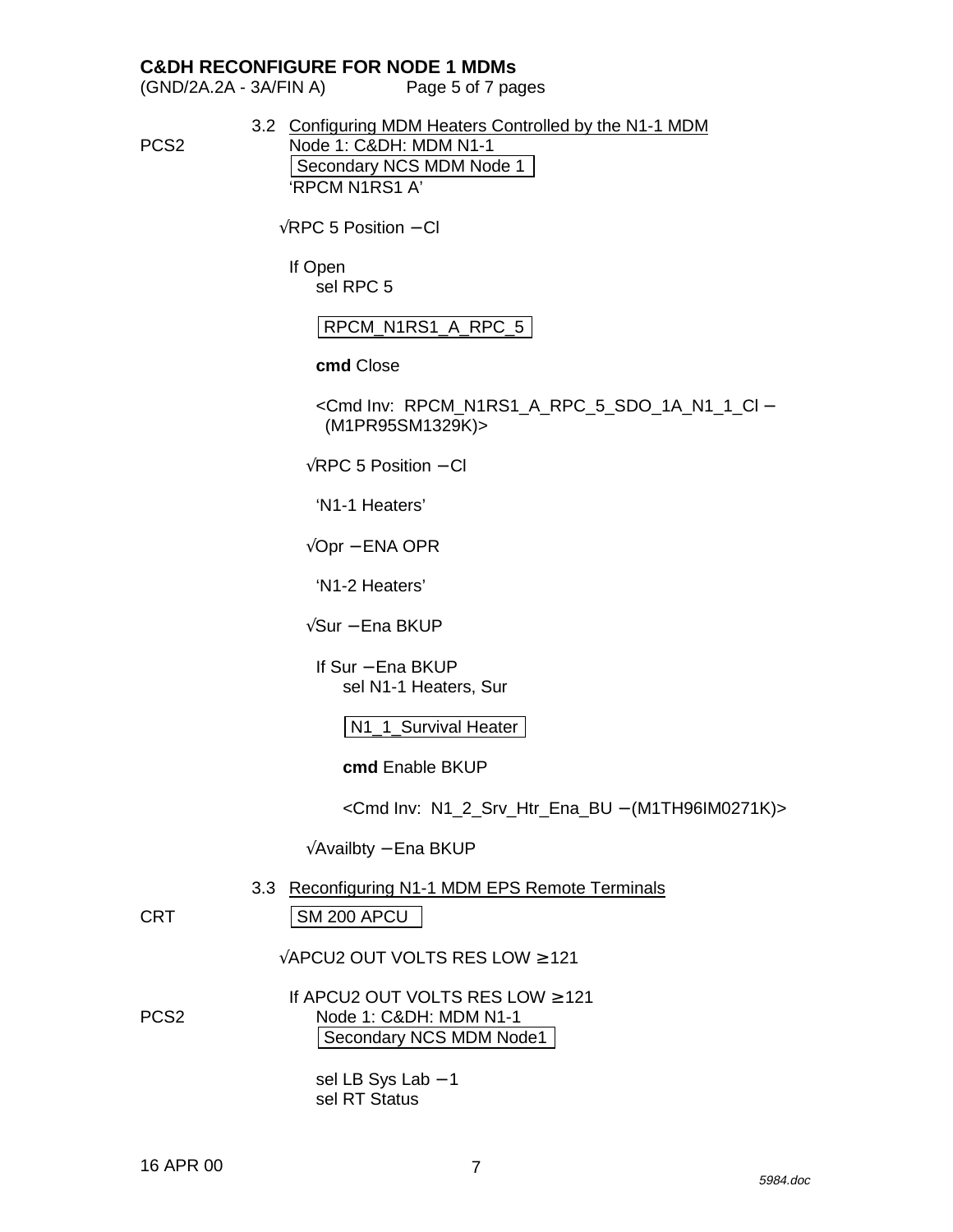(GND/2A.2A - 3A/FIN A) Page 6 of 7 pages

LB\_SYS\_LAB\_RT\_Status

**cmd** 18\_RPCM\_N14B\_C RT Status − Enable **Execute cmd** 19\_RPCM\_N14B\_B RT Status − Enable **Execute cmd** 20\_RPCM\_N14B\_A RT Status − Enable **Execute**

<Cmd Inv: N1\_1\_MDM\_Ena\_RPCM\_N14B\_C − (M1DD95SM1138K)>

<Cmd Inv: N1\_1\_MDM\_Ena\_RPCM\_N14B\_B − (M1DD95SM1139K)>

<Cmd Inv: N1\_1\_MDM\_Ena\_RPCM\_N14B\_A − (M1DD95SM1140K)>

#### |LB\_SYS\_LAB\_RT\_Status |

√RT Inhibited 18, 19, 20 − ENA

**cmd** 18\_RPCM\_N14B\_C RT FDIR Status − Enable FDIR **Execute**

**cmd** 19\_RPCM\_N14B\_B RT FDIR Status − Enable FDIR **Execute**

**cmd** 20\_RPCM\_N14B\_A RT FDIR Status − Enable FDIR **Execute**

<Cmd Inv: N1\_1\_MDM\_Ena\_FDIR\_RPCM\_N14B\_C − (M1DD95SM1300K)>

<Cmd Inv: N1\_1\_MDM\_Ena\_FDIR\_RPCM\_N14B\_B − (M1DD95SM1301K)>

<Cmd Inv: N1\_1\_MDM\_Ena\_FDIR\_RPCM\_N14B\_A − (M1DD95SM1302K)>

|LB\_SYS\_LAB\_RT\_Status\_

√RT FDIR Status 18, 19, 20 − ENA

3.4 Resetting NCS Auto Retry Counter **On MCC-H GO**

PCS2 Node 1: C&DH: MDM N1-2 Primary NCS MDM Node 1

sel MDM Utilities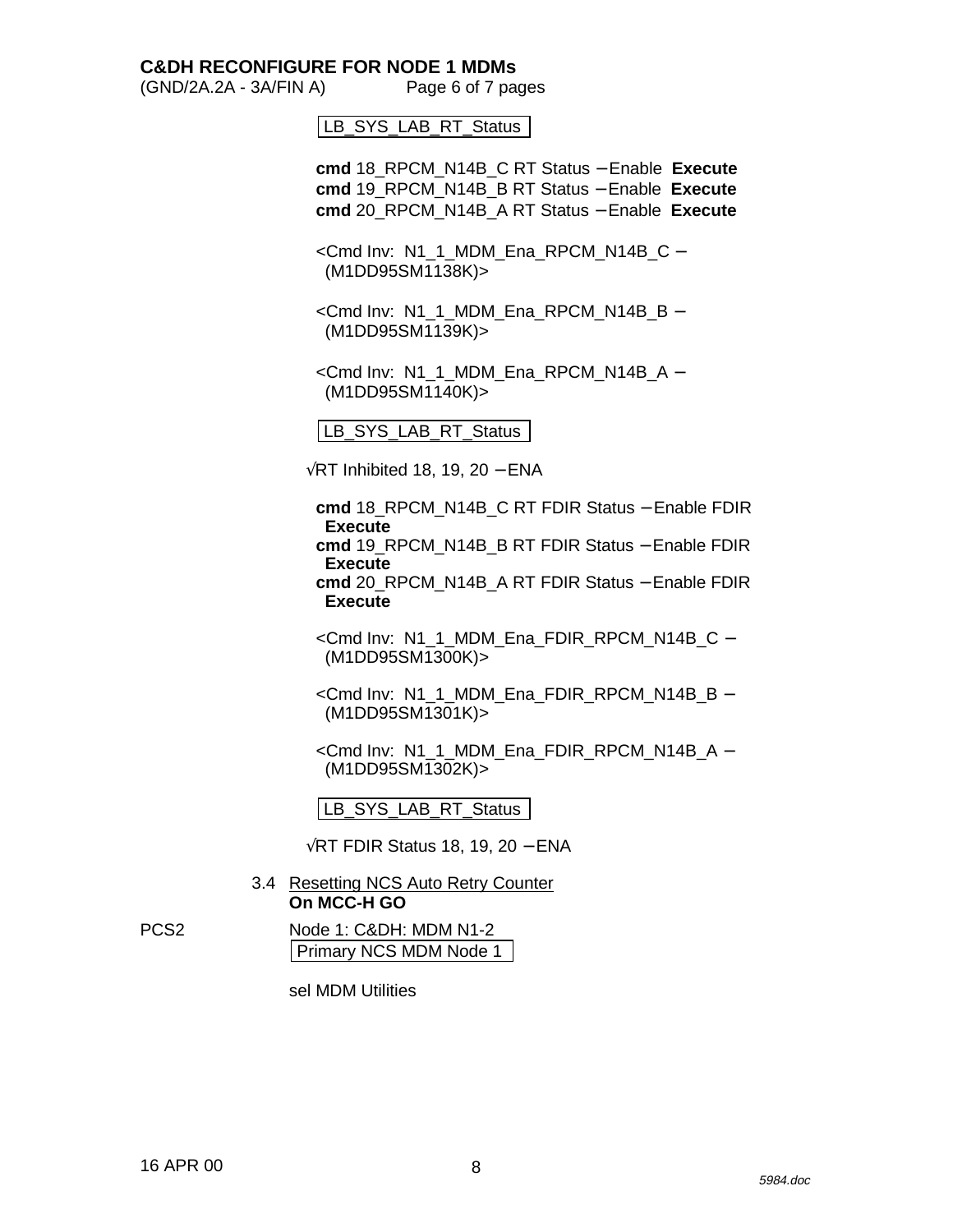(GND/2A.2A - 3A/FIN A) Page 7 of 7 pages

If Auto Retry Counter − 1 **cmd** Reset **Execute**

> <Cmd Inv: Prim\_NCS\_Rset\_NCS\_Retry\_Cntr − (M1DD95SM2500K)>

√Auto Retry Counter − 0

3.5 Subsystem Reconfiguration As required, reactivate the following MDM N1-1 equipment.

√**MCC-H** for proper configuration

| <b>EQUIPMENT</b>                           | PROCEDURE REFERENCE                                                                | <b>COMMENTS</b>                                                                      |
|--------------------------------------------|------------------------------------------------------------------------------------|--------------------------------------------------------------------------------------|
| Node 1 Cabin Fan                           | <b>NODE 1 CABIN FAN</b><br>ACTIVATION, (SODF: ISS OPS:<br>ECLSS)                   | This procedure will start<br>up the Cabin Fan and<br>both Node 1 Smoke<br>Detectors. |
| Node 1 Smoke Detector 1                    | <b>NODE 1 SMOKE DETECTOR</b><br><b>ACTIVATION (SODF: ISS OPS:</b><br>ECLSS)        | Execute only if Node 1<br>Cabin Fan Activation not<br>performed.                     |
| Node 1 Smoke Detector 2                    | <b>NODE 1 SMOKE DETECTOR</b><br><b>ACTIVATION (SODF:ISS OPS:</b><br>ECLSS)         | Execute only if Node 1<br>Cabin Fan Activation not<br>performed.                     |
| Node 1 Aft Port IMV Fan                    | <b>NODE 1 IMV FAN ACTIVATION/</b><br><b>DEACTIVATION (SODF: ISS</b><br>OPS: ECLSS) | Activate Node 1 Aft Port<br>IMV Fan only.                                            |
| Node 1 Aft Port IMV Valve                  | INODE 1 IMV VALVE<br><b>RECONFIGURATION (SODF:</b><br>ISS OPS: ECLSS)              | Activate Node 1 Aft Port<br><b>IMV Valve only.</b>                                   |
| Node 1 Aft Stbd IMV Valve NODE 1 IMV VALVE | <b>RECONFIGURATION (SODF:</b><br><b>ISS OPS: ECLSS)</b>                            | Activate Node 1 Aft Stbd<br><b>IMV Valve only.</b>                                   |

3.6 Resetting ACS Moding

If during Docked Ops, perform ACS PRE-DEPARTURE MODING for N1-1, all (SODF: ISS OPS: MCS).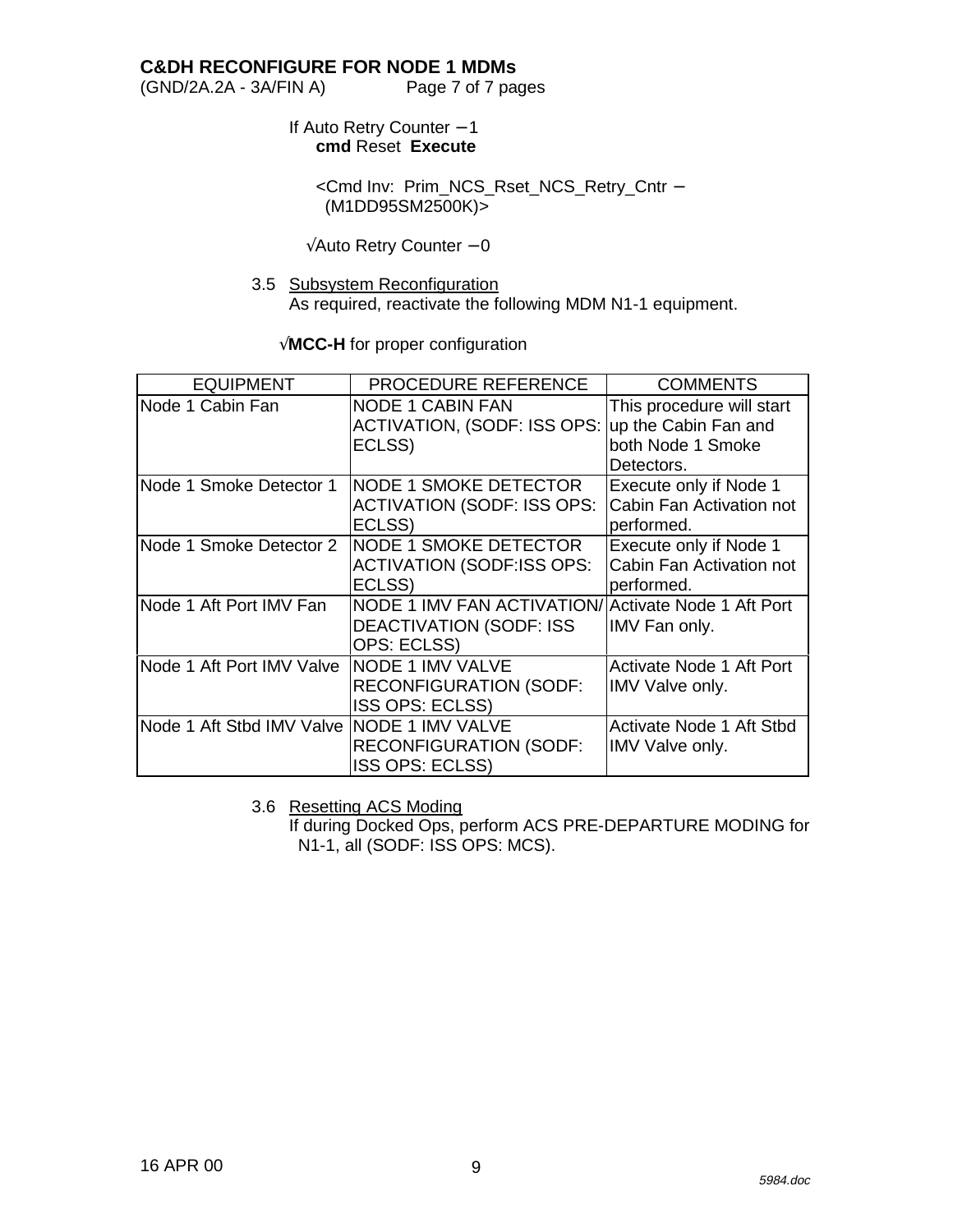This Page Intentionally Blank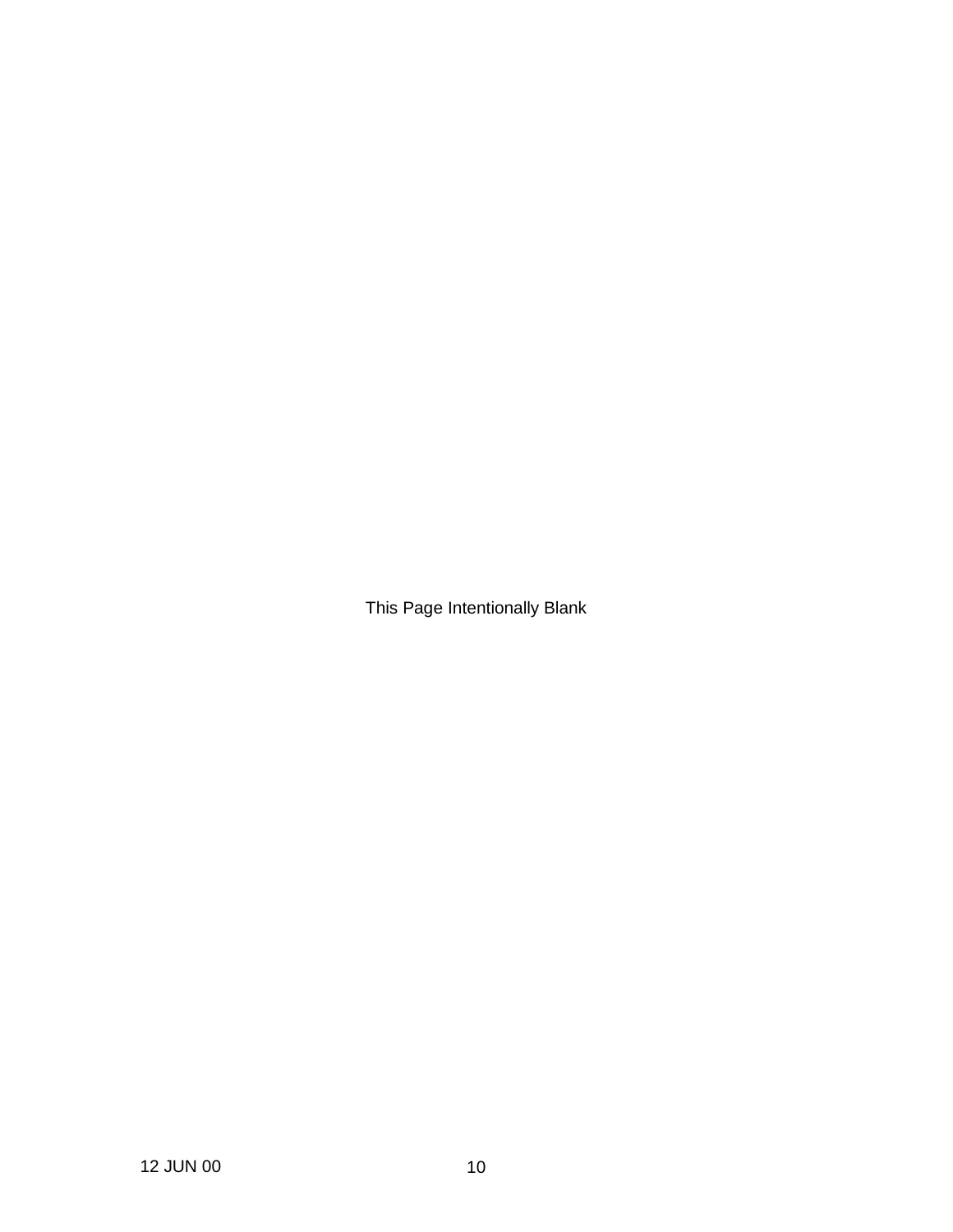## MCS PROCEDURES

MCS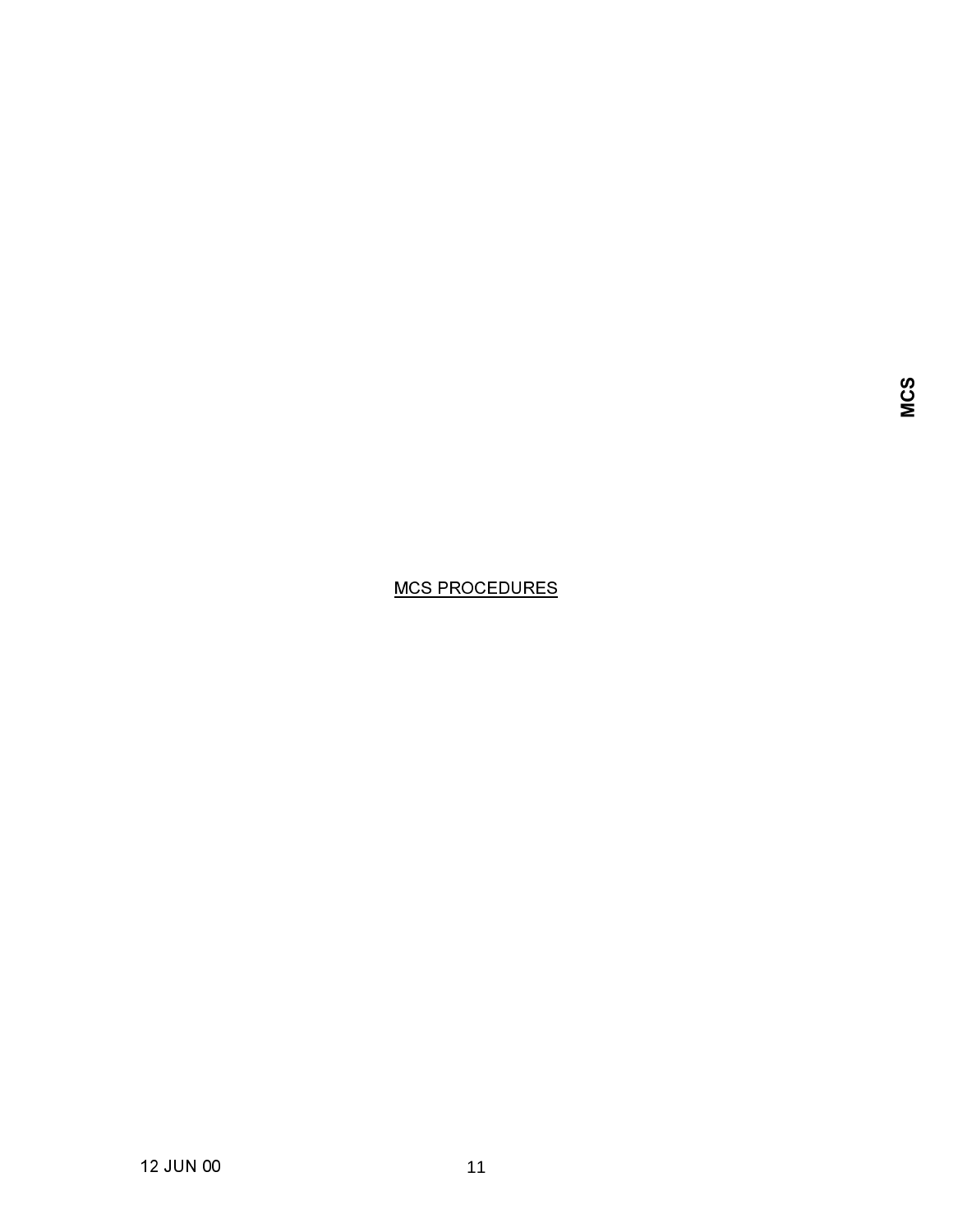This Page Intentionally Blank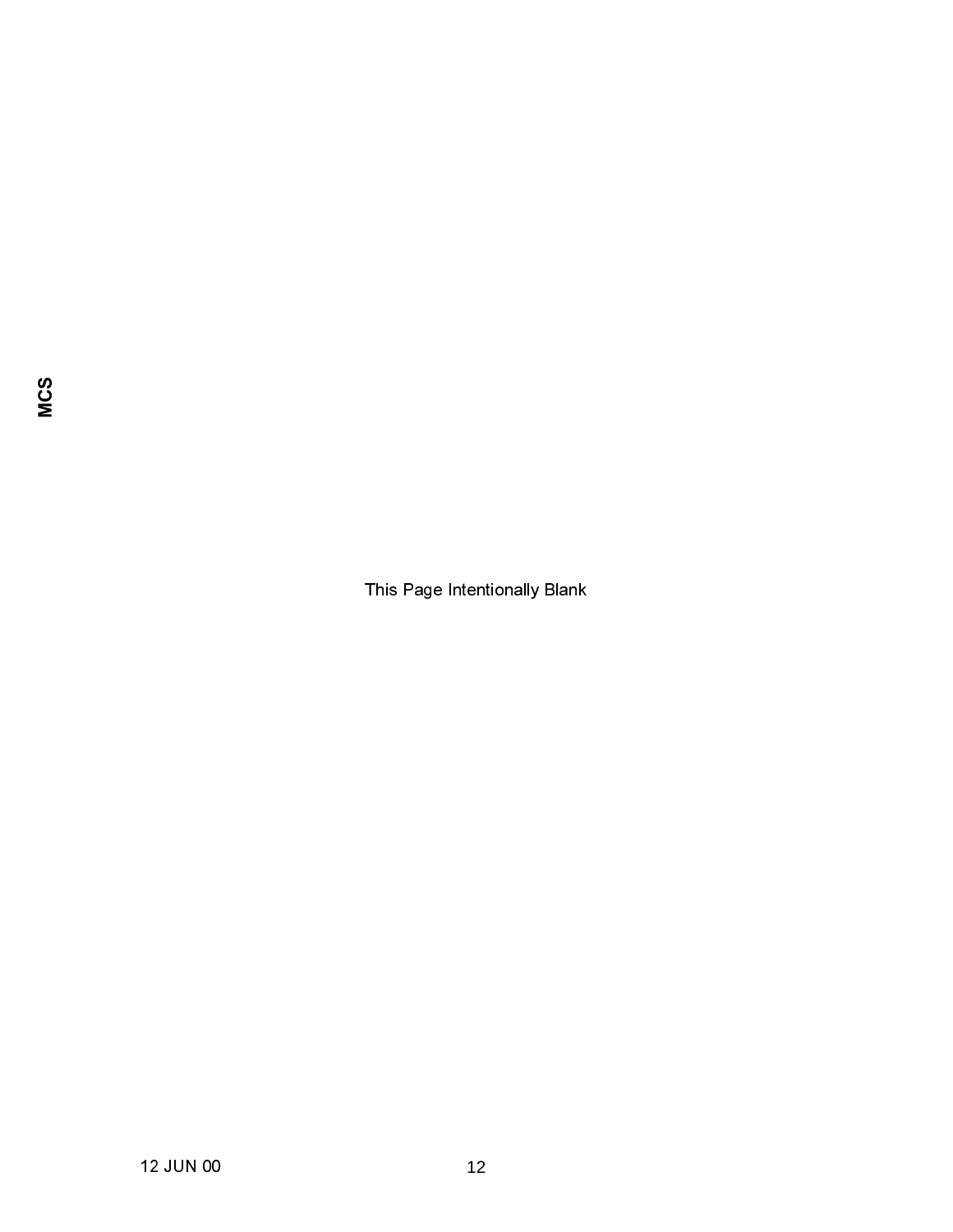## **ACS PRE-ARRIVAL MODING**<br>(GND/3A/BAS A) Page

| (GND/3A/BAS A) | Page 1 of 3 pages |
|----------------|-------------------|
|                |                   |

## **Identification Section:**

| Procedure Name: | <b>ACS Pre-Arrival Moding - Ground</b>                                                                                                                                                                                                                                                                                 |
|-----------------|------------------------------------------------------------------------------------------------------------------------------------------------------------------------------------------------------------------------------------------------------------------------------------------------------------------------|
| Applicability:  | Arrival of Flights 2A.2, 3A, 4A, and 5A.                                                                                                                                                                                                                                                                               |
| Frequency:      | This procedure is performed before entering the Prox Ops timeline.                                                                                                                                                                                                                                                     |
| Objective:      | To enable Arrival Response software and LEDs.                                                                                                                                                                                                                                                                          |
| Description:    | The Arrival Response software acts upon the APAS Capture Long<br>sensors at orbiter contact and cues the RS GNC to mode to<br>Indicator (Drift). The LED Control software operates the ACS<br>Moding Indicator light assemblies on the PMA to provide the<br>orbiter crew with a visual indication of the RS GNC mode. |
| Crew Required:  | None                                                                                                                                                                                                                                                                                                                   |
| Power:          | N/A                                                                                                                                                                                                                                                                                                                    |
| Data:           | Required telemetry is given in the procedure.                                                                                                                                                                                                                                                                          |
| Duration:       | Concurrent with integrated and arrival Prox Ops timeline.                                                                                                                                                                                                                                                              |
| Location:       | PMA2 for 2A.2 and 3A. PMA3 for 4A and 5A.                                                                                                                                                                                                                                                                              |
| Parts:          | APAS docking mechanisms; Node 1 MDMs; RS segment MDMs,<br>and Propulsion system.                                                                                                                                                                                                                                       |
| Materials:      | N/A                                                                                                                                                                                                                                                                                                                    |
| Tools:          | N/A                                                                                                                                                                                                                                                                                                                    |
| Constraints:    | N/A                                                                                                                                                                                                                                                                                                                    |
| Assumptions:    | The orbiter maintains attitude control over mated stack.                                                                                                                                                                                                                                                               |
|                 | Reference Materials: S684-10174 - 5/15/96; MDC 95H0250B 3/15/96 (Russian data),<br>Pass2-100% 2A/3A Command and Telemetry file.                                                                                                                                                                                        |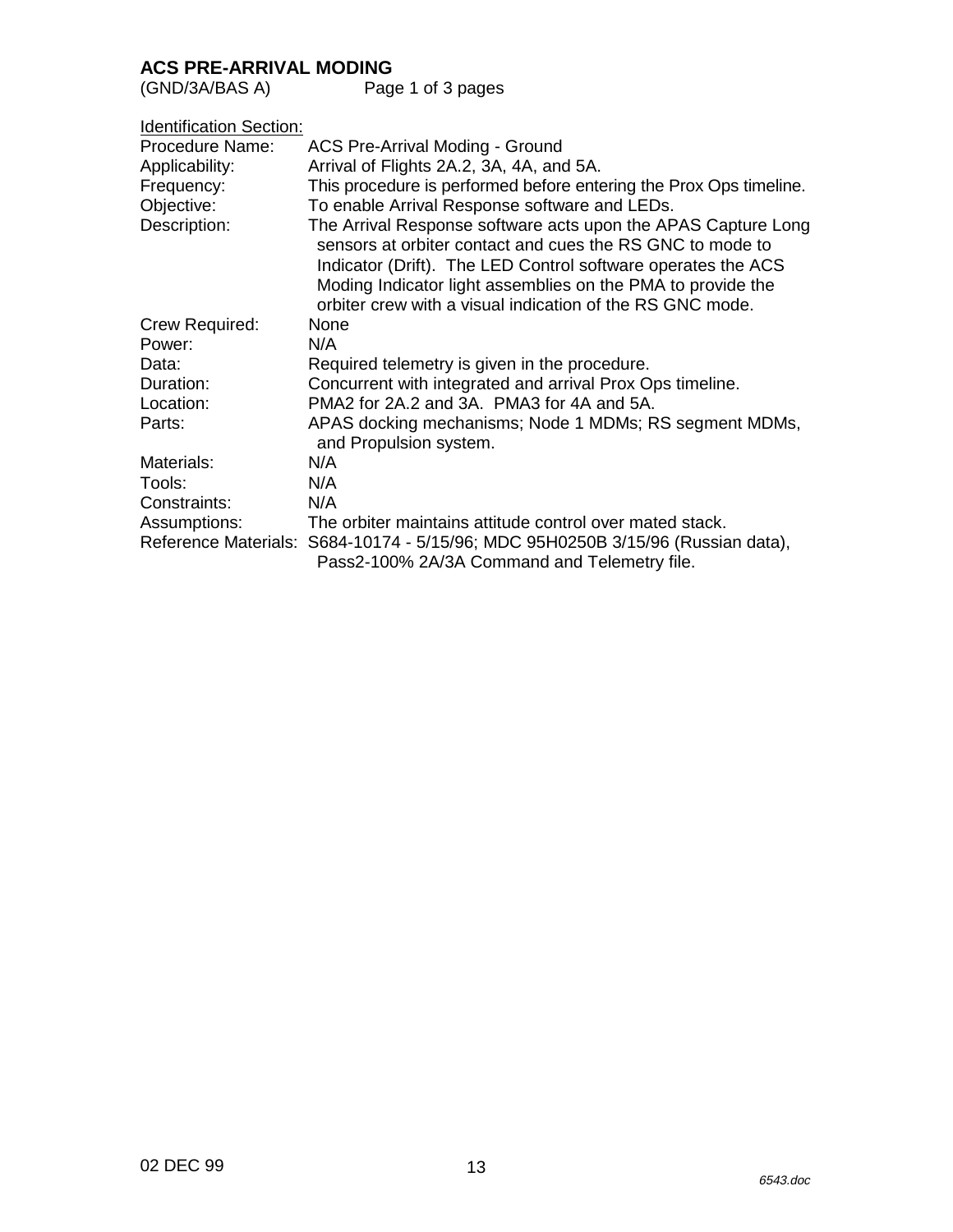#### **ACS PRE-ARRIVAL MODING**

(GND/3A/BAS A) Page 2 of 3 pages

**PCS** 

#### 1. ACS MODING PRE-ARRIVAL CONFIGURATION AND STATUS

MCS: ACS Moding ACS Moding 'ACS Configuration'

Verify Moding Role Primary, Secondary NCS - Full

If Primary(Secondary) NCS Moding Role is not set to Full, then the following commands should be sent:

sel Moding Role **Moding Role** 

cmd  $N1-2(N1-1) - Arm$ Verify Arm Status Primary (Secondary) NCS - Arm

cmd  $N1-2(N1-1) - Full$ Verify Moding Role Primary (Secondary) NCS - Full Verify Arm Status Primary (Secondary) NCS - Disarm

Verify RS Mode Primary, Secondary NCS - Cntl

'Arrival'

Verify PMA2(PMA3) Arrival Response software Primary, Secondary NCS -Inh

#### 2. ACS MODING INDICATOR LIGHTS

#### **NOTE**

Each of the primary and secondary MDMs command one of the LED units (i.e., two units per PMA, four LEDs per unit). LED configurations: On - Active Attitude Control, Flash - Station in Free Drift, Off - LED Control Software is Inhibited or an MDM loss of comm situation has occurred.

**PCS** 

MCS: ACS Moding **ACS Moding** 'ACS Configuration'

sel LED Control SW

cmd Enable  $\sqrt{LED}$  Control SW - Ena Verify PMA2, PMA3 LED State - On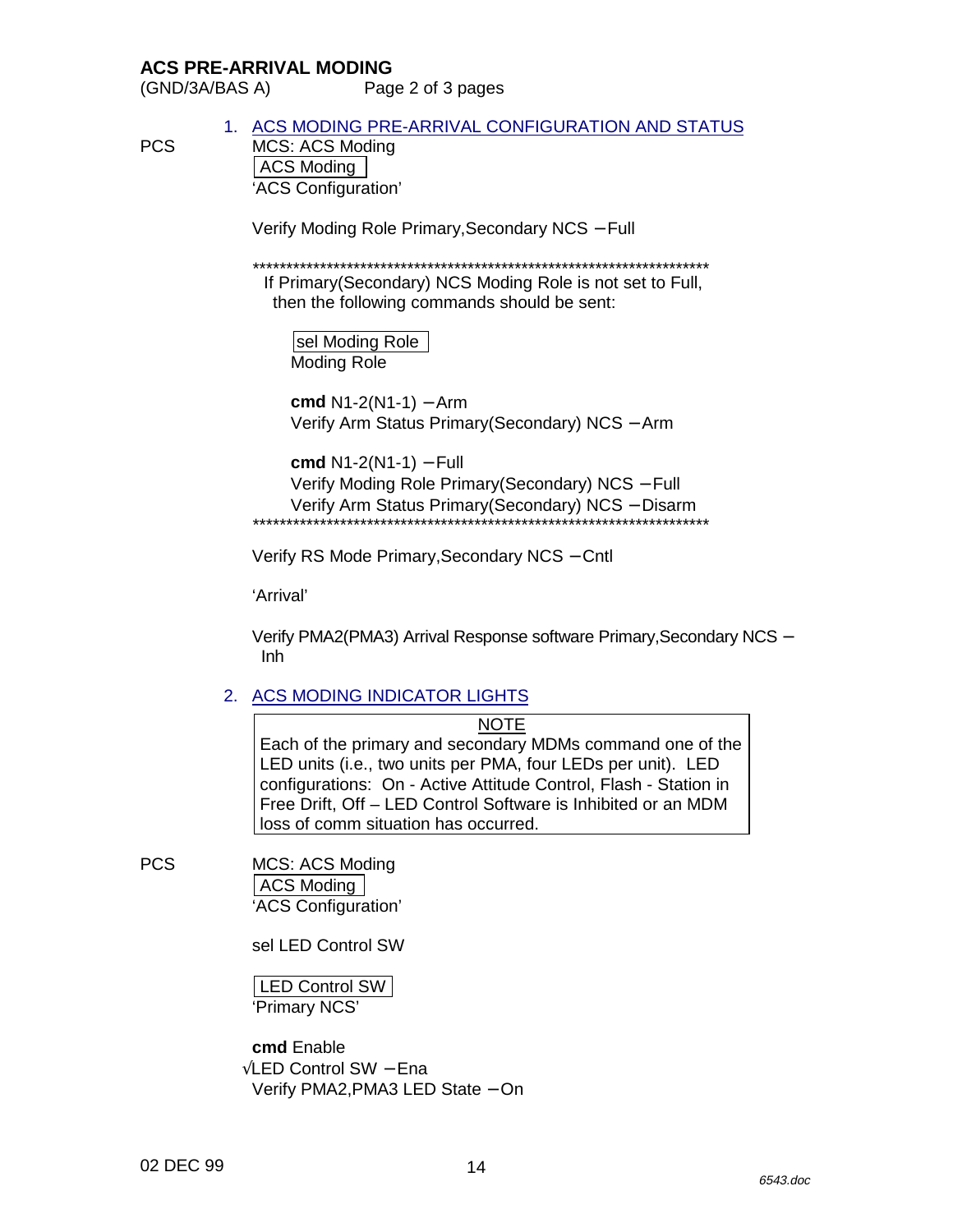#### **ACS PRE-ARRIVAL MODING**

(GND/3A/BAS A) Page 3 of 3 pages

'Secondary NCS'

cmd Enable √LED Control SW - Ena Verify PMA2, PMA3 LED State - On

#### 3. ARRIVAL RESPONSE SOFTWARE FOR ACS MODING

ACS Moding 'Arrival'

sel PMA2(PMA3) Arrival Response SW

PMA2(PMA3) Arrival Response SW 'Primary NCS'

cmd Enable Verify Arrival Response SW - Ena

'Secondary NCS'

cmd Enable Verify Arrival Response SW - Ena

#### 

If Primary(Secondary) NCS Arrival Response SW needs to be inhibited (wave off, etc.), then the following commands should be sent:

sel PMA2(PMA3) Arrival Response SW

PMA2(PMA3) Arrival Response SW 'Primary NCS'('Secondary NCS')

cmd Arm

Verify Arm Status Primary(Secondary) NCS - Arm

cmd Inhibit

Verify Arrival Response SW Primary (Secondary) NCS - Inh \*\*\*\*\*\*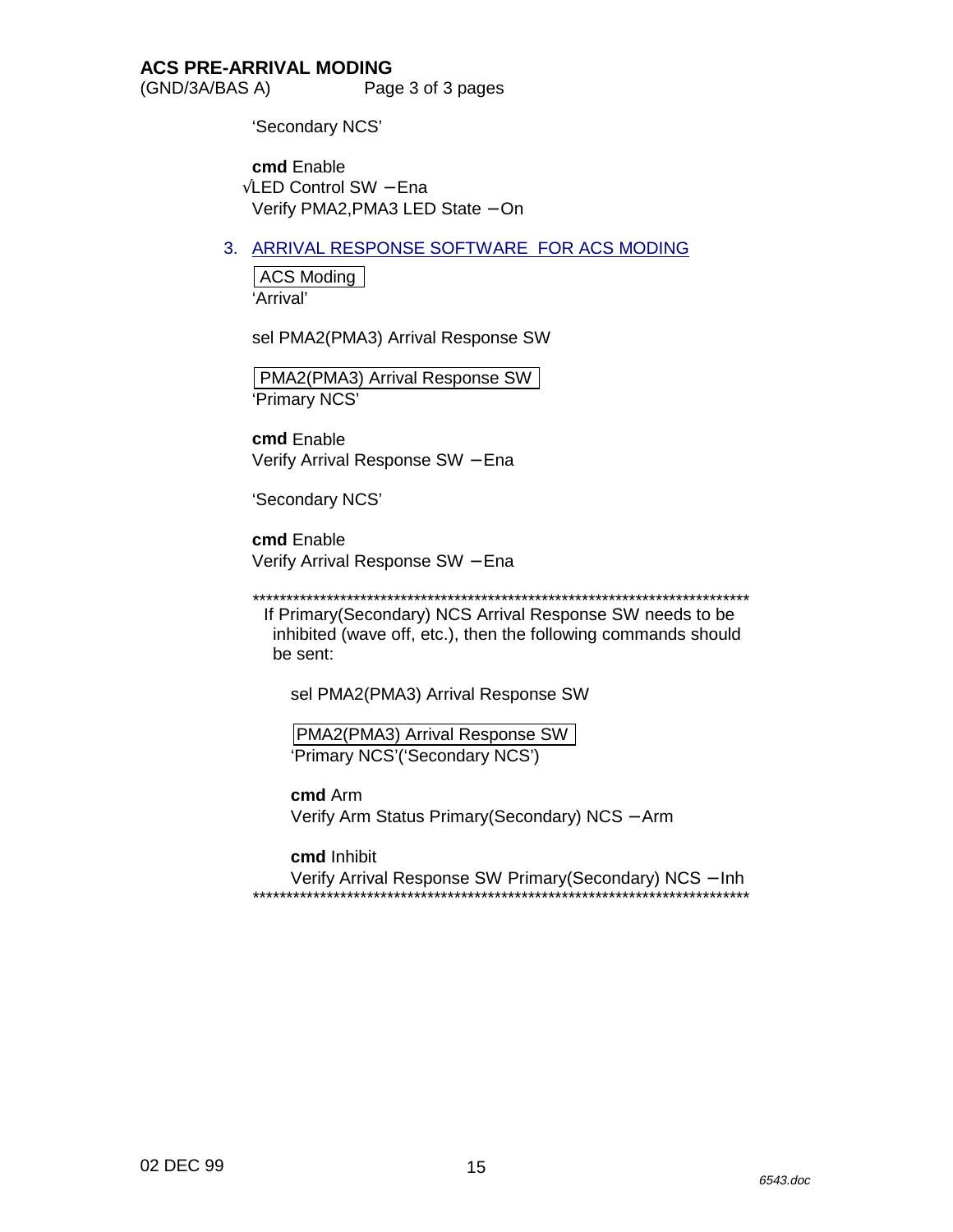This Page Intentionally Blank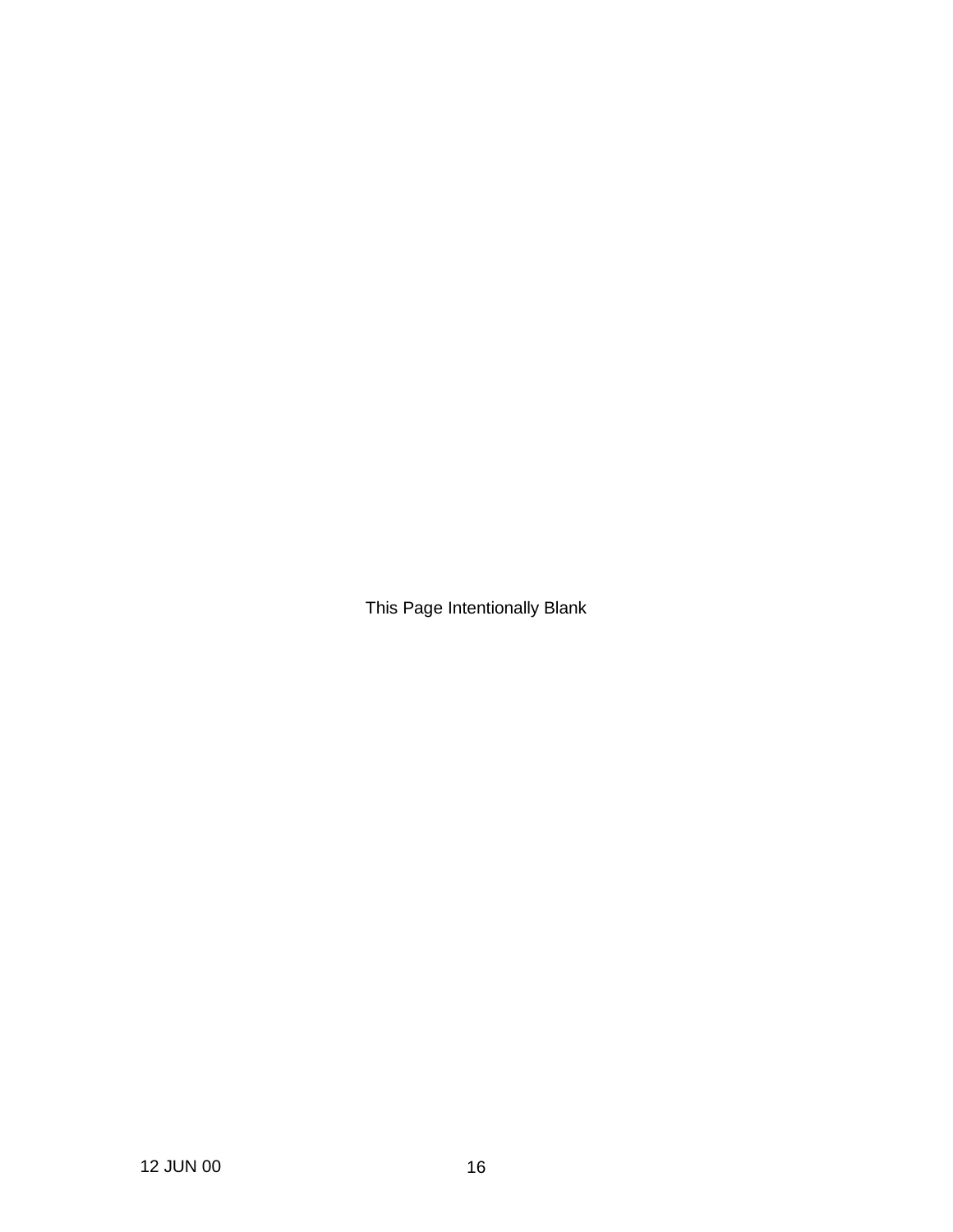## **ACS ARRIVAL MODING**

| Page 1 of 2 pages |
|-------------------|
|                   |

## **Identification Section:**

| Procedure Name: | <b>ACS Arrival Moding - Ground</b>                                                                                                                                                                                                                                                 |
|-----------------|------------------------------------------------------------------------------------------------------------------------------------------------------------------------------------------------------------------------------------------------------------------------------------|
| Applicability:  | Arrival of Flights 2A.2, 3A, 4A, and 5A.                                                                                                                                                                                                                                           |
| Frequency:      | This procedure is performed during the Prox Ops timeline.                                                                                                                                                                                                                          |
| Objective:      | To monitor the ACS Moding function during orbiter arrival.                                                                                                                                                                                                                         |
| Description:    | The ACS Moding software declares an Orbiter Arrival Event<br>based on APAS Capture Long sensor signals. The Arrival Event<br>cues the RS GNC to mode to Indicator (Drift). The ACS Moding<br>indicator lights provide orbiter crew with a visual indication of the<br>RS GNC mode. |
| Crew Required:  | None                                                                                                                                                                                                                                                                               |
| Power:          | N/A                                                                                                                                                                                                                                                                                |
| Data:           | Required telemetry is given in the procedure.                                                                                                                                                                                                                                      |
| Duration:       | Concurrent with integrated and arrival Prox Ops timeline.                                                                                                                                                                                                                          |
| Location:       | PMA2 for 2A.2 and 3A. PMA3 for 4A and 5A.                                                                                                                                                                                                                                          |
| Parts:          | APAS docking mechanisms; Node 1 MDMs; RS segment MDMs,<br>and Propulsion system.                                                                                                                                                                                                   |
| Materials:      | N/A                                                                                                                                                                                                                                                                                |
| Tools:          | N/A                                                                                                                                                                                                                                                                                |
| Constraints:    | N/A                                                                                                                                                                                                                                                                                |
| Assumptions:    | The orbiter maintains attitude control over mated stack.                                                                                                                                                                                                                           |
|                 | Reference Materials: S684-10174 - 5/15/96; MDC 95H0250B 3/15/96 (Russian data),<br>Pass2-100% 2A/3A Command and Telemetry file.                                                                                                                                                    |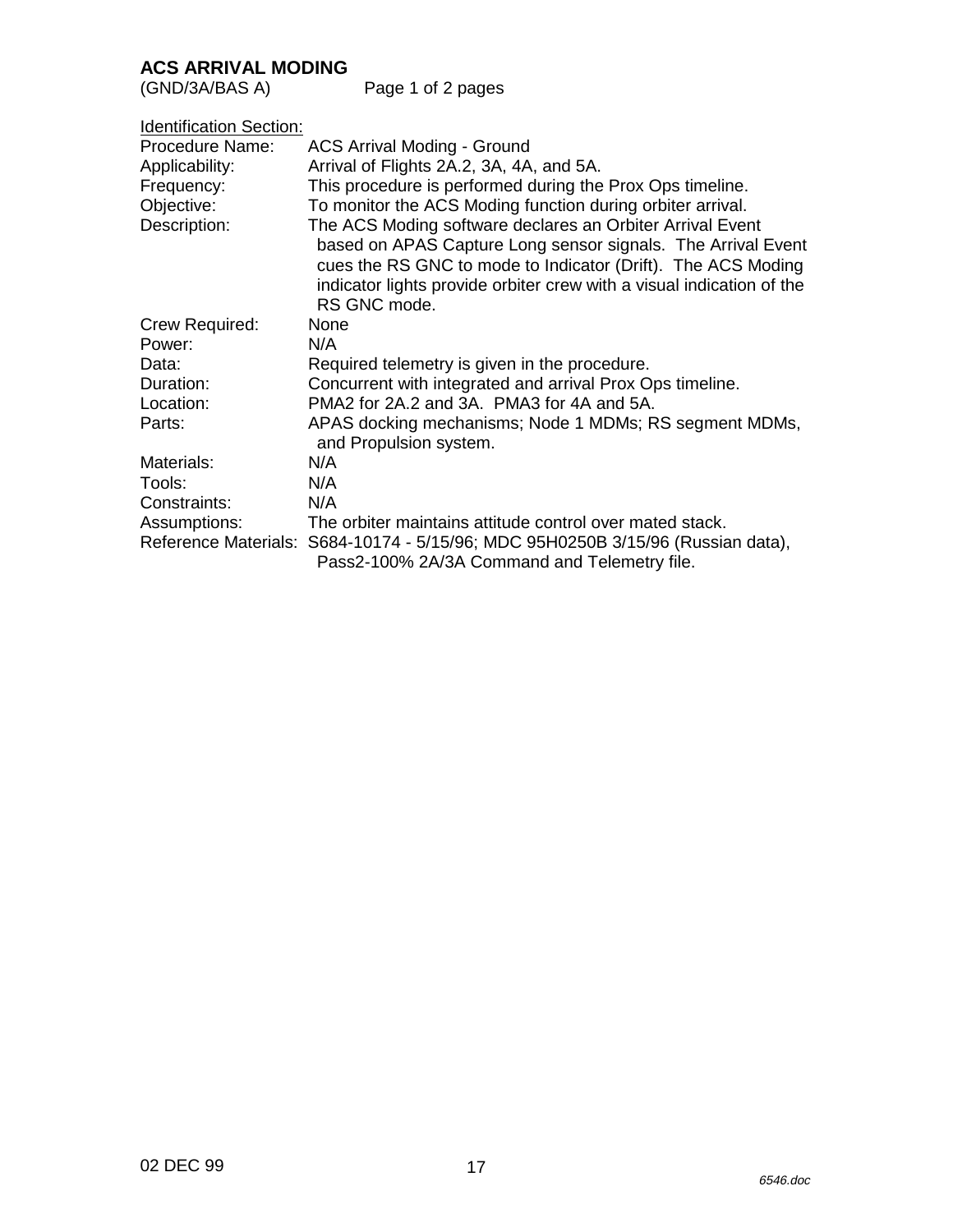#### **ACS ARRIVAL MODING**

(GND/3A/BAS A) Page 2 of 2 pages

1. VERIFYING ACS MODING PRE-ARRIVAL CONFIGURATION AND **STATUS** 

PCS MCS: ACS Moding ACS Moding 'ACS Configuration'

> Verify Moding Role Primary,Secondary NCS − Full Verify RS Mode Primary,Secondary NCS − Cntl

√LED Control Software Primary,Secondary NCS − Ena Verify PMA2,PMA3 LED State Primary,Secondary NCS − On

'Arrival'

√PMA2(PMA3) Arrival Response SW Primary,Secondary NCS − Ena

- 2. ACS MODING AT ORBITER DOCKING Perform STATION-ORBITER DOCKING SCRIPT, all (SODF: GND: MCS), then proceed.
- 3. STATION ACS MODING POST-DOCKING CONFIGURATION PCS MCS: ACS Moding **ACS Moding** 'Arrival'

Verify PMA2(PMA3) Capture Long Primary,Secondary NCS − X Verify Arrival Event Primary,Secondary NCS − X

'ACS Configuration'

Verify RS Mode Primary,Secondary NCS − Drift Verify PMA2,PMA3 LED State Primary,Secondary NCS − Flash

NOTE The following signals nominally may take up to 13 minutes to occur before hard mate is completed.

'Departure'

Verify PMA2(PMA3) Interface Sealed Primary,Secondary NCS − X Verify PMA2(PMA3) Separation Primary,Secondary NCS − blank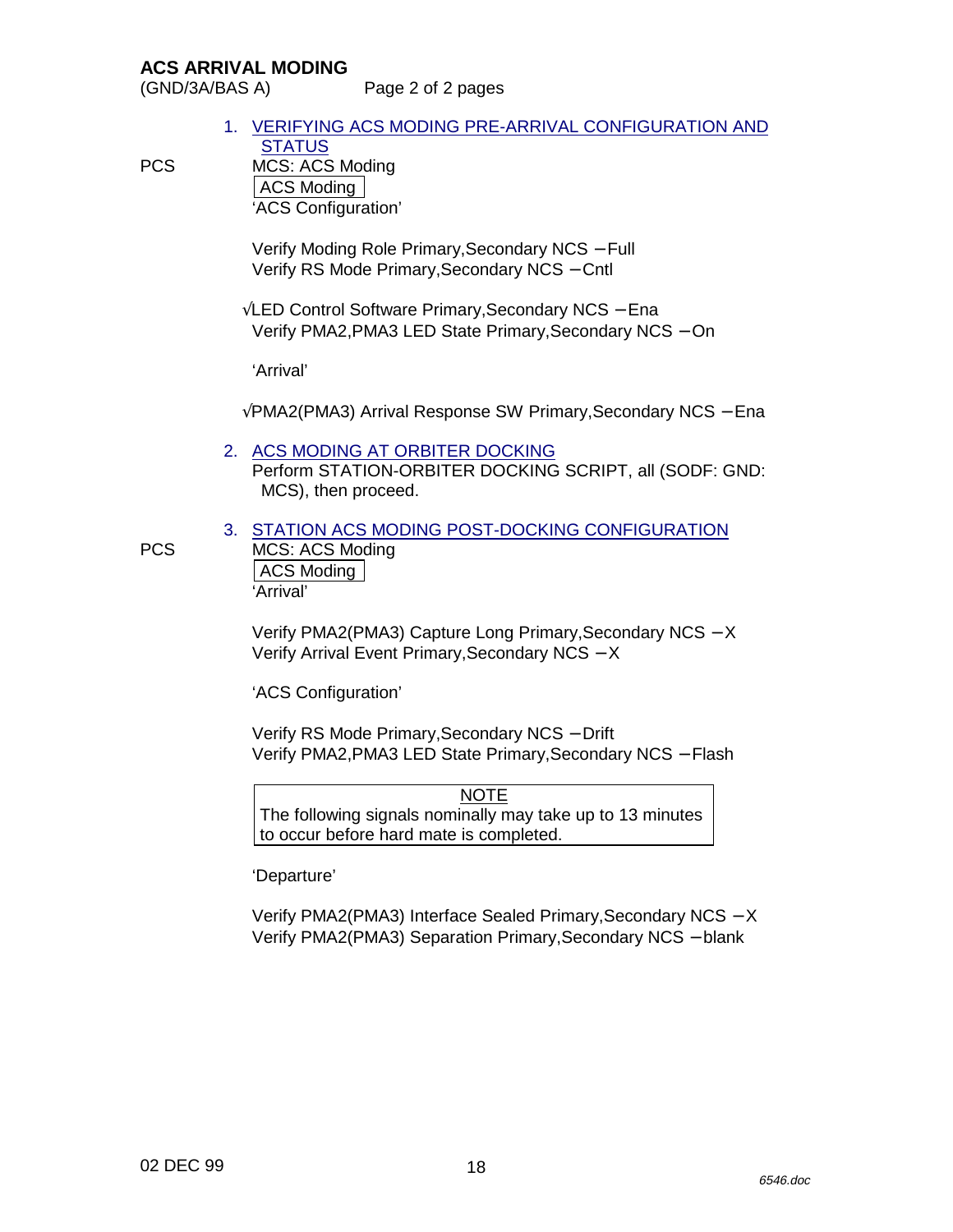#### **ACS DEPARTURE MODING**

(GND/3A/FIN)

Page 1 of 2 pages

#### 1. VERIFYING ACS MODING SOFTWARE CONFIGURATION

**PCS** 

**MCS:ACS Moding** ACS Moding 'Departure'

Verify PMA2(PMA3) Interface Sealed Primary, Secondary NCS - X Verify PMA2(PMA3) Separation Primary, Secondary NCS - blank Verify PMA2(PMA3) Departure Response SW Primary, Secondary NCS -Ena  $\mathbf{I}$ 

Verify Back Off Time Primary, Secondary NCS: 250 (seconds) Verify Time Since Separation Primary, Secondary NCS: 0 Verify Departure Event Primary, Secondary NCS - blank

2. MONITORING NCS SEPARATION SIGNALS AND VERFICATION OF ORBITER DEPARTURE AND POST SEPARATION LED MODE **CHANGE** 

\*\*\*\*\*\*\*\*\*\*\*\*\*\*

If the Primary (Secondary) Time Since Separation is observed to be incrementing any time prior to planned departure. **IMMEDIATE ACTION IS REQUIRED.** sel Moding Role

Moding Role

cmd  $N1-2(N1-1) - Arm$ 

Verify Arm Status Primary (Secondary) NCS - Arm

 $cmd$  N<sub>1</sub>-2(N<sub>1</sub>-1) – Off

Verify Moding Role Primary(Secondary) NCS - Off Verify Arm Status Primary (Secondary) NCS - Disarm 

#### **NOTE**

- 1. For flights prior to onboard crew, orbiter monitoring of Station telemetry is discontinued when orbiter OIU is disconnected.
- 2. The Time Since Separation counter is initiated when Separation is true (X) and Interface Sealed is false (blank).
- 3. The Departure Event is set when the Time Since Separation equals the set Back Off Time. When the SM receives the Departure Event request, it will resume active attitude control.

'Departure'

Monitor the following during vehicle separation.

 $\mathbf{I}$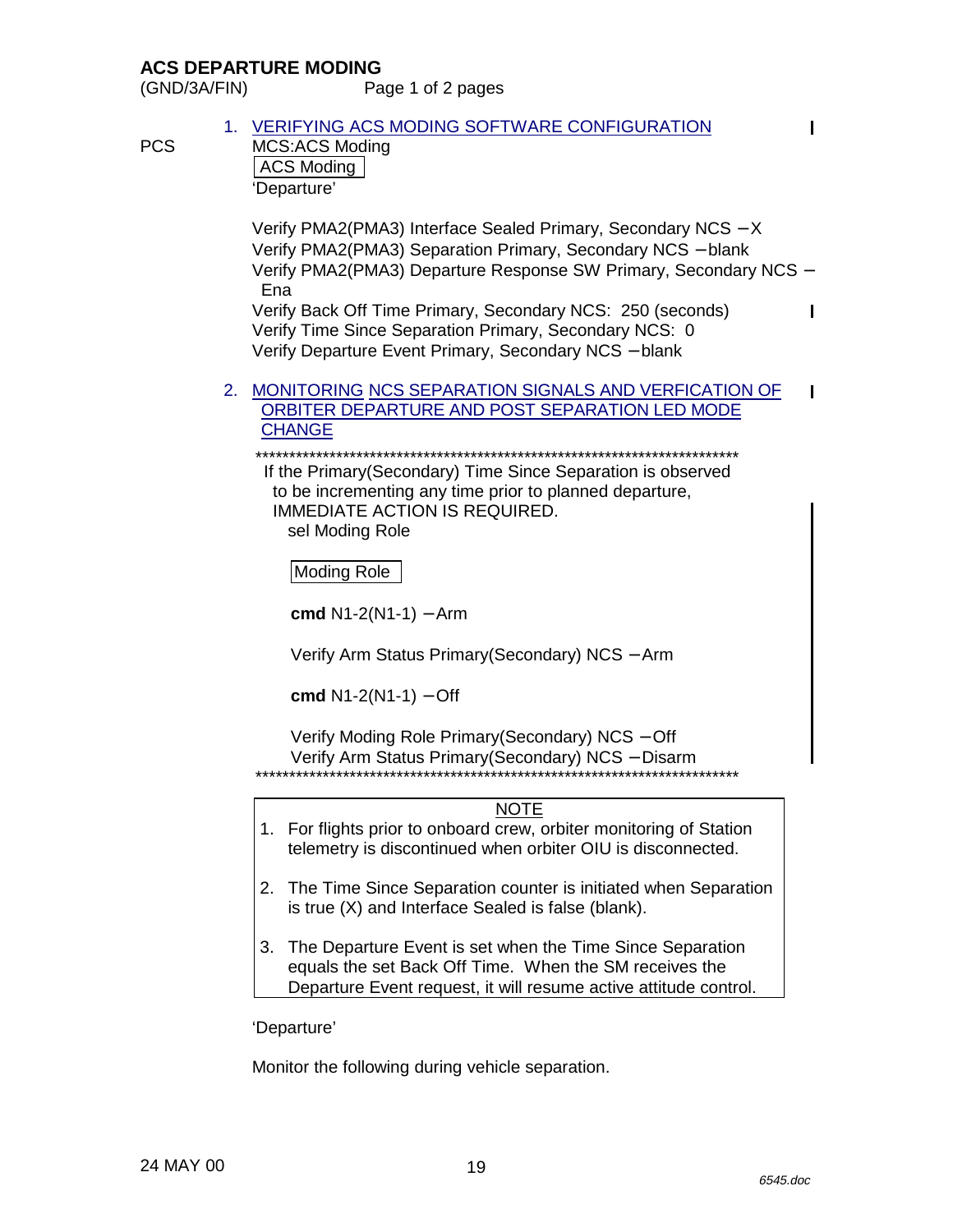#### **ACS DEPARTURE MODING**

(GND/3A/FIN) Page 2 of 2 pages

Verify PMA2(PMA3) Interface Sealed Primary, Secondary NCS − blank Verify PMA2(PMA3) Separation Primary,Secondary NCS − X Verify Time Since Separation Primary,Secondary NCS − <Increasing>

When Time Since Separation equals Back Off Time: Verify Departure Event Primary,Secondary NCS − X

 $\overline{1}$ 

 $\blacksquare$ 

#### 3. VERIFICATION OF RUSSIAN SEGMENT ATTITUDE CONTROL AND  $\blacksquare$ LED STATUS PCS MCS: ACS Moding ACS Moding

'ACS Configuration'

Verify RS Mode Primary,Secondary NCS − Cntl Verify PMA2,PMA3 LED State Primary,Secondary NCS − On

PCS SM MCS SM MCS

Verify RS GNC Mode – Thrusters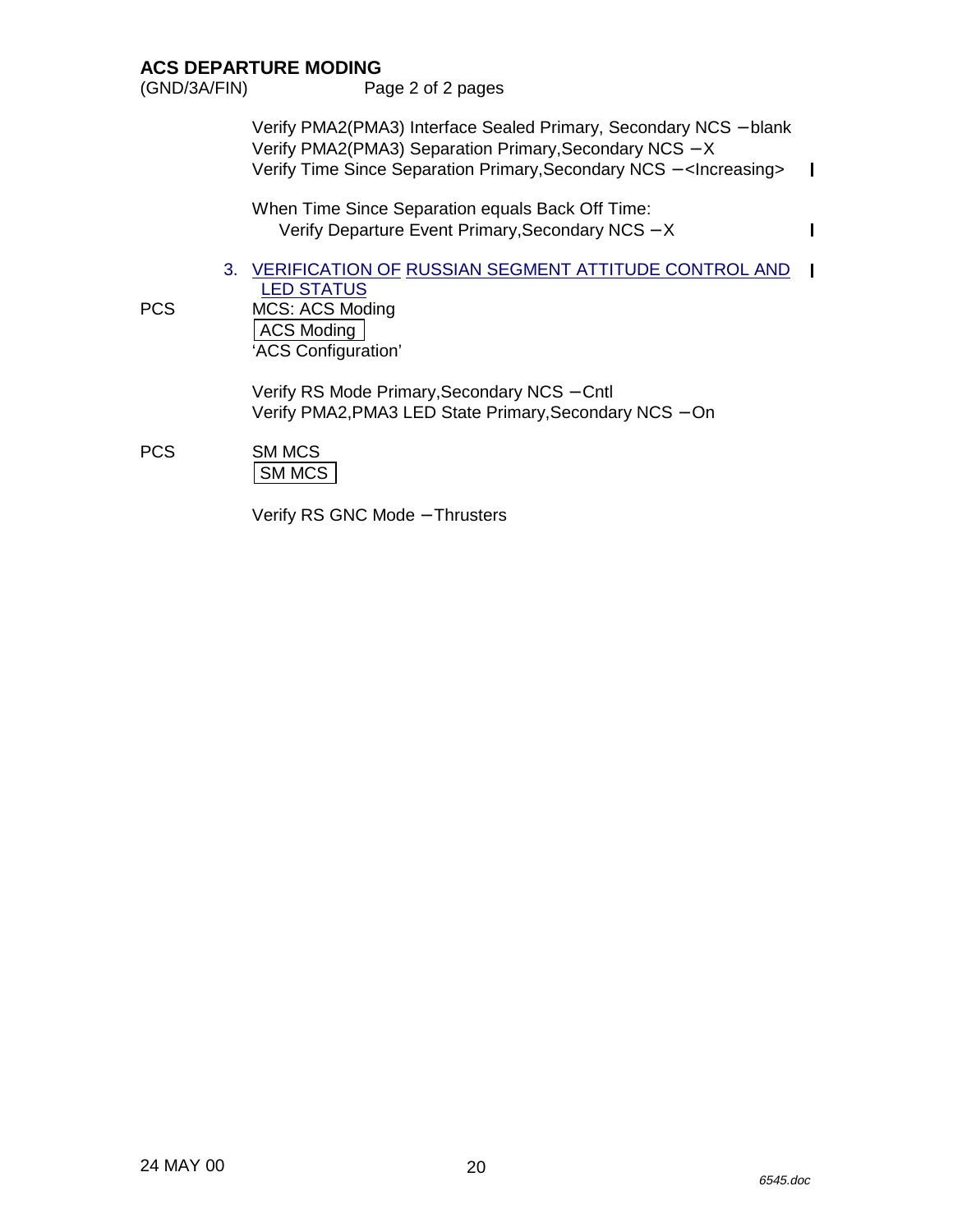## **ACS POST DEPARTURE MODING**

| (GND/3A/BAS A)                 | Page 1 of 2 pages                                                                                                                                                                                                      |
|--------------------------------|------------------------------------------------------------------------------------------------------------------------------------------------------------------------------------------------------------------------|
| <b>Identification Section:</b> |                                                                                                                                                                                                                        |
| Procedure Name:                | <b>ACS Post Departure Moding - Ground</b>                                                                                                                                                                              |
| Applicability:                 | Departure of Flights 2A.2, 3A, and 4A.                                                                                                                                                                                 |
| Frequency:                     | This procedure is performed after the departure sequence.                                                                                                                                                              |
| Objective:                     | Inhibit the Station ACS Moding indicator lights and Departure<br>Response software.                                                                                                                                    |
| Description:                   | The ACS Moding indicator lights (LEDs) will be powered off. Then<br>the Departure Response software, which monitors the APAS<br>Interface Sealed and Undocking Complete sensors, will be<br>inhibited.                 |
| Crew Required:                 | None                                                                                                                                                                                                                   |
| Power:                         | N/A                                                                                                                                                                                                                    |
| Data:                          | Required telemetry is given in the procedure.                                                                                                                                                                          |
| Duration:                      | Concurrent with integrated and departure Prox Ops timeline.                                                                                                                                                            |
| Location:                      | PMA2 for 2A.2 and 3A. PMA3 for 4A.                                                                                                                                                                                     |
| Parts:                         | APAS docking mechanisms; Node 1 MDMs; RS segment MDMs,<br>and Propulsion system.                                                                                                                                       |
| Materials:                     | N/A                                                                                                                                                                                                                    |
| Tools:                         | N/A                                                                                                                                                                                                                    |
| Constraints:                   | None                                                                                                                                                                                                                   |
| Assumptions:                   | N/A                                                                                                                                                                                                                    |
|                                | Reference Materials: S684-10174 - 5/15/96; MDC 95H0250B 3/15/96 (Russian data),<br>PAS2-100% 2A/3A, Engineering release cycle, and Standard out<br>Command and Telemetry files. ACS Moding Display Revision<br>$3A-1.$ |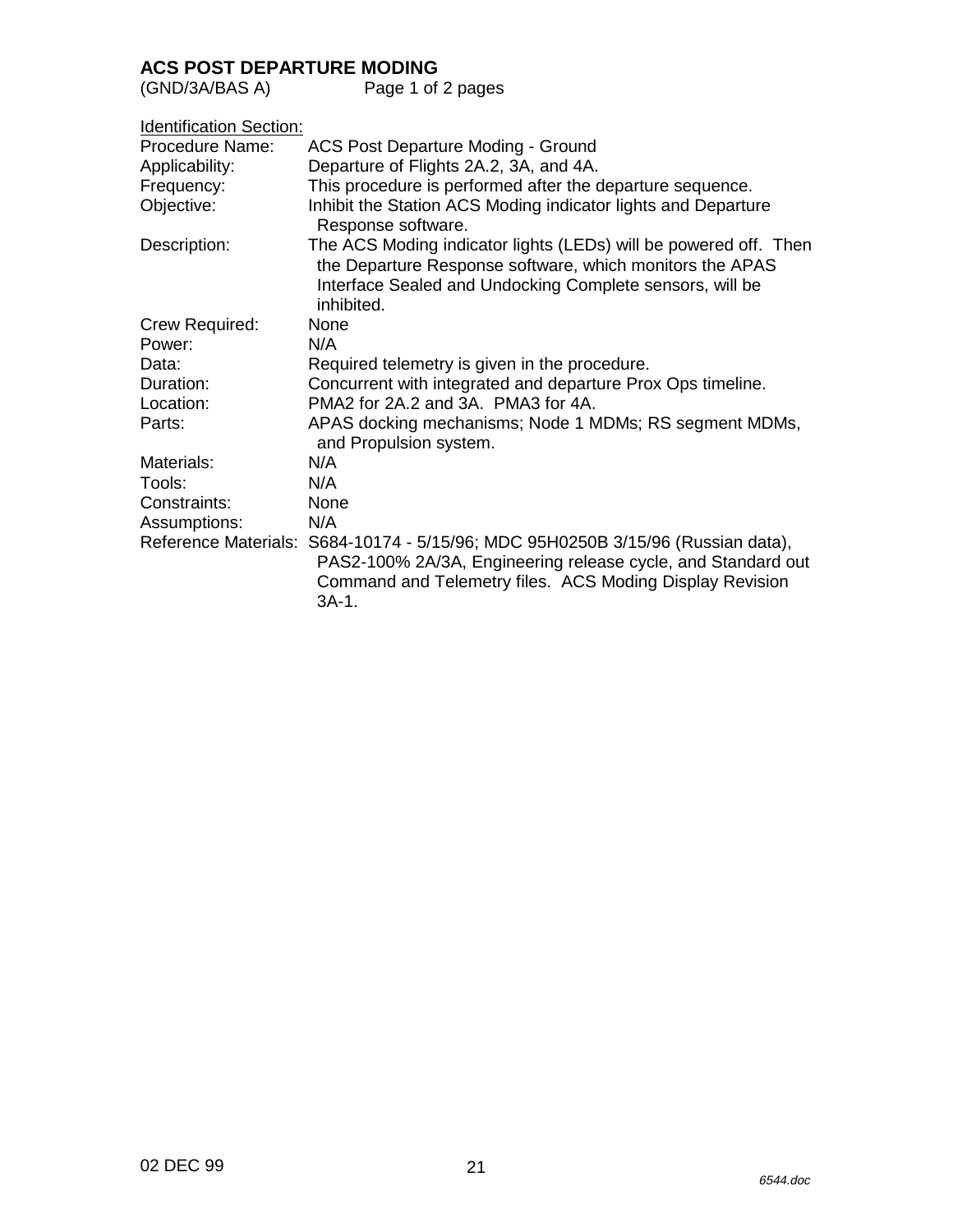#### **ACS POST DEPARTURE MODING**

| (GND/3A/BAS A) | Page 2 of 2 pages |
|----------------|-------------------|
|----------------|-------------------|

#### 1. ACS MODING INDICATOR LIGHTS

PCS MCS: ACS Moding ACS Moding 'ACS Configuration'

sel LED Control SW

LED Control SW 'Primary NCS'

**cmd** Inhibit √LED Control SW − Inh Verify PMA2,PMA3 LED State − Off

'Secondary NCS'

**cmd** Inhibit √LED Control SW − Inh Verify PMA2,PMA3 LED State − Off

#### 2. DEPARTURE RESPONSE

ACS Moding 'Departure'

sel PMA2(PMA3) Departure Response SW

PMA2(PMA3) Departure Response SW 'Primary NCS'

**cmd** Inhibit Verify Departure Response SW – Inh Verify Arm Status − Disarm

'Secondary NCS'

**cmd** Inhibit Verify Departure Response SW – Inh Verify Arm Status - Disarm

**ACS Moding** 'Departure'

Verify Departure Event Primary,Secondary NCS − blank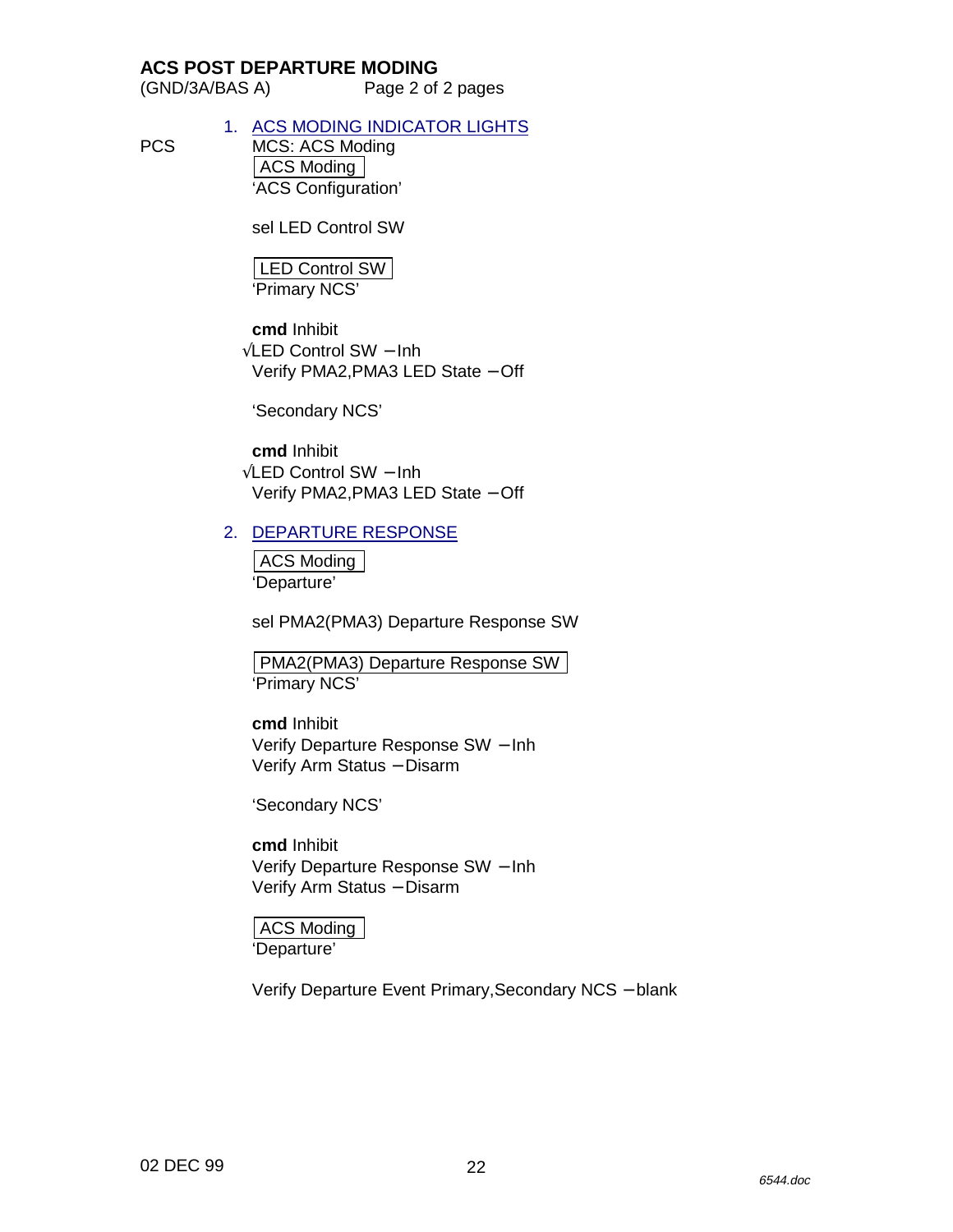## S&M PROCEDURES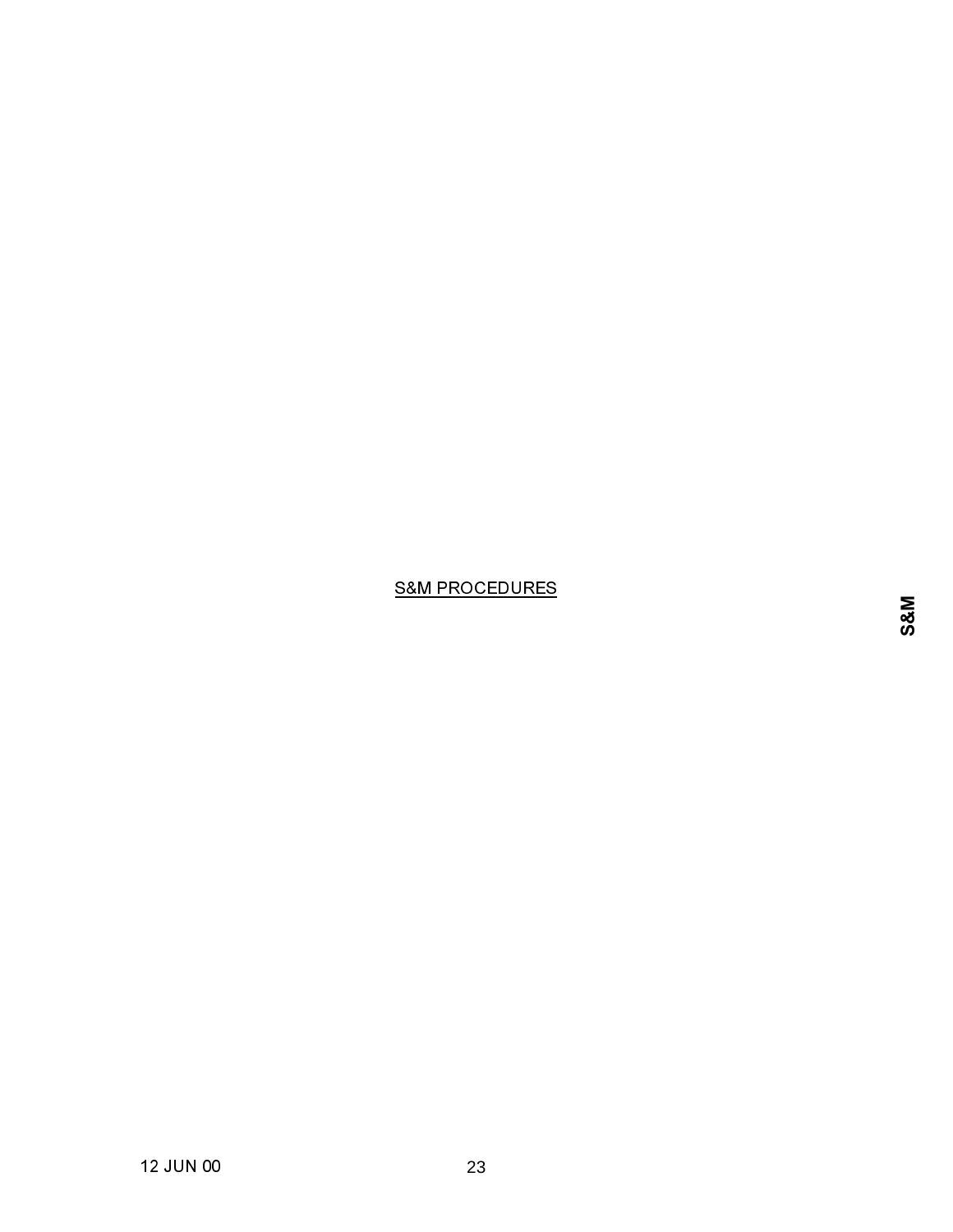This Page Intentionally Blank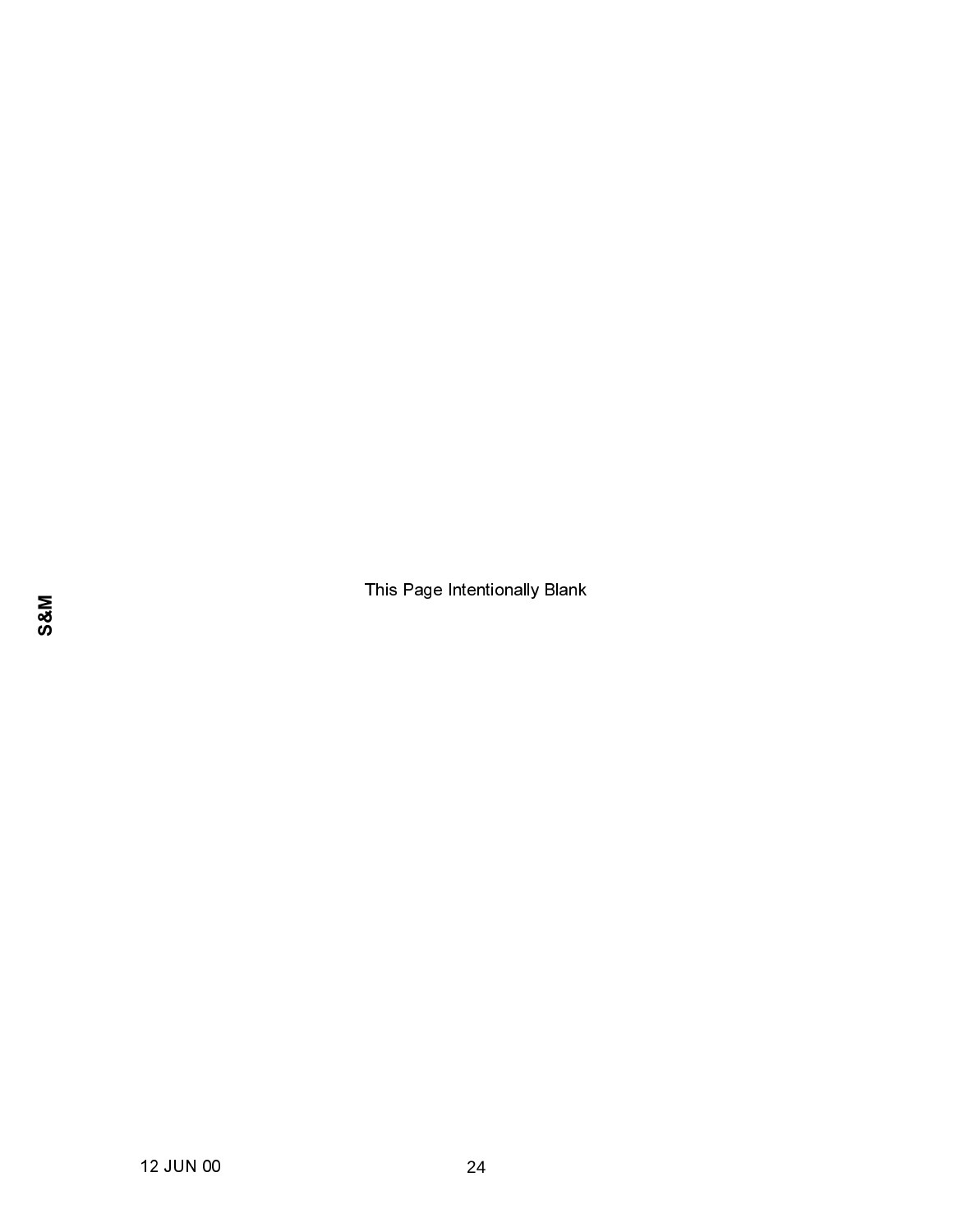(GND/3A/BAS A) Page 1 of 18 pages

#### OBJECTIVE:

Verify CBM full functionality after the reinstallation of CBM hardware or as a flight test.

LOCATION: NOD1/**MCC-H**

#### DURATION:

1 hour 15 minutes

## REFERENCED PROCEDURE(S):

None

|                        | NOTE                                       |
|------------------------|--------------------------------------------|
|                        | 1. Forward CBM connectivity is as follows: |
| CB GNC 1 $A = CPA 1$   |                                            |
|                        | $B = CPA 4$                                |
| $CB$ GNC 2 $A = CPA$ 2 |                                            |
|                        | $B = CPA$ 3                                |
|                        |                                            |

2. Where CDDT HTMLs are used to command, Command Inventory command ops names and CI PUIs are listed beneath each command in parentheses and italics.

#### 1. VERIFYING POWER CONFIGURATION

N1\_Fwd\_CBM\_Power\_Data 'RPCM N13B C'

√Integ Counter – <incrementing>

'RPCM N14B A'

√Integ Counter – <incrementing>

'APCU-1'

√Volts Hi (Res) >122 volts

'APCU-2'

√Volts Hi (Res) >122 volts

#### 2. VERIFYING MDM CONFIGURATION

N1\_Fwd\_CBM\_Power\_Data 'Primary MDM'

 $\sqrt{MDM}$  ID – N1-2 √Frame Count – <incrementing>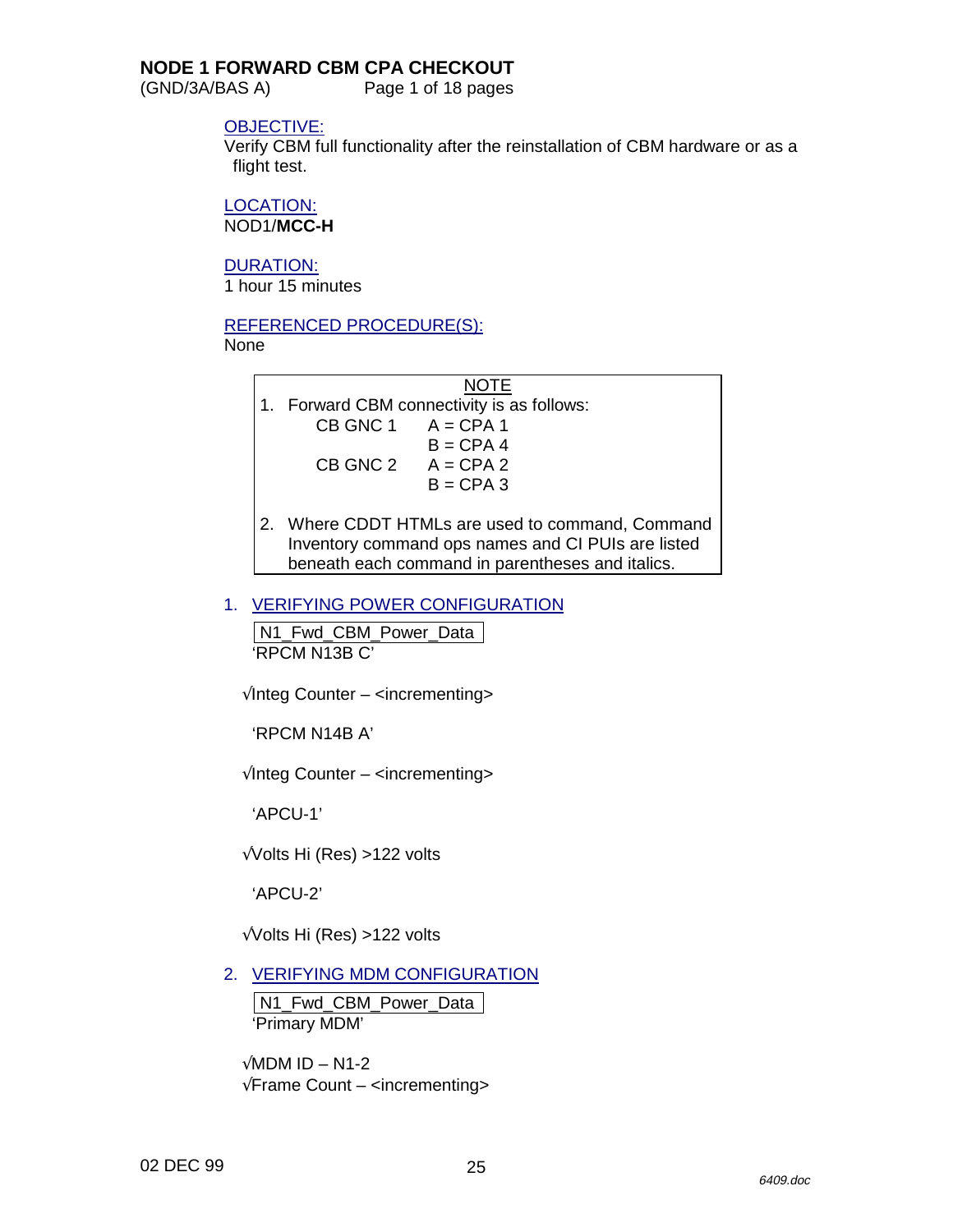(GND/3A/BAS A) Page 2 of 18 pages

'Secondary MDM'

 $\sqrt{MDM}$  ID – N1-1 √Frame Count – <incrementing>

√CB GNC N1-1 Bus Channel

Record A or B \_\_\_\_\_

√CB GNC N1-2 Bus Channel

Record A or B \_\_\_\_\_

3. ENABLING PRIMARY RPCS

CBM\_Cmds.msk

sel N1 Forward CBM Checkout

N1 Forward CBM Checkout

**cmd** RPCM N13B-C RPC [X] CPA [Y] Pri Close − Enable

 $\mathbf{I}$ 

| where $[X] = 03   04   05   06$ |  |  |
|---------------------------------|--|--|
| $[Y] =   1    2    3    4  $    |  |  |

<Cmd Inv: RPCM\_N13B\_C\_RPC\_[X]\_CBM\_N1\_Fwd\_Pri\_[Y]\_Cl-Enable − (M1PR95SM1147K, 1148K, 1149K, 1150K)>

| N1 Fwd CBM Power Data |
|-----------------------|
| 'RPCM N13B C'         |

 $\sqrt{RPC}$  [X] Cl – Ena

Repeat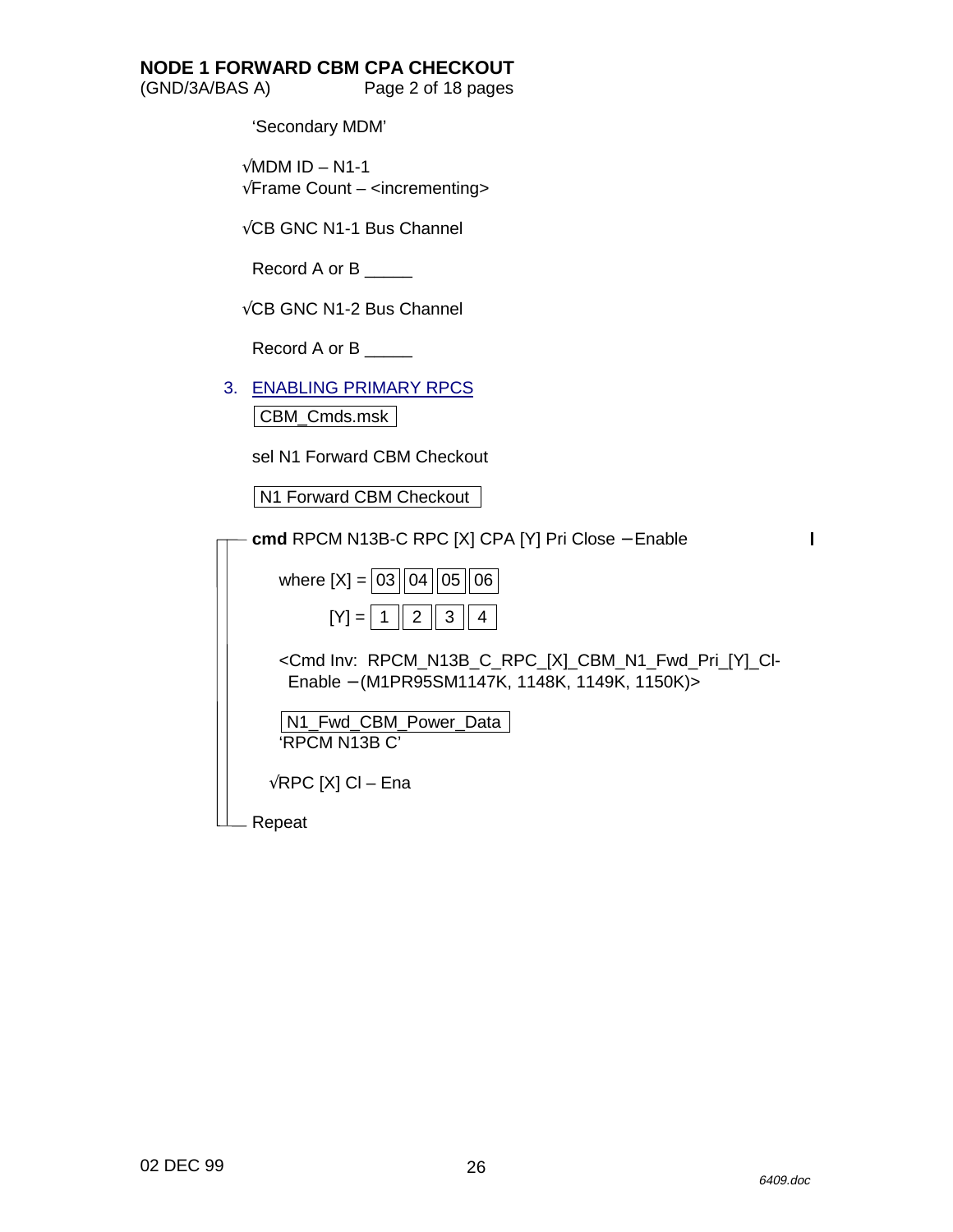(GND/3A/BAS A) Page 3 of 18 pages

4. ENABLING SECONDARY RPCS

CBM\_Cmds.msk

sel N1 Forward CBM Checkout

N1 Forward CBM Checkout

**cmd** RPCM N14B-A RPC [X] CPA [Y] Sec Close − Enable

 $\mathbf{I}$ 

| where $[X] =  02  03  14  15 $ |                      |  |
|--------------------------------|----------------------|--|
|                                | $= 1 \, 1 \, 2 \, 3$ |  |

<Cmd Inv: RPCM\_N14B\_A\_RPC\_[X]\_CBM\_N1\_Fwd\_Sec\_[Y]\_Cl-Enable − (M1PR95SM1200K, 1201K, 1212K, 1213K)>

|  |               | N1_Fwd_CBM_Power_Data |  |
|--|---------------|-----------------------|--|
|  | 'RPCM N14B A' |                       |  |

√RPC [X] Cl − Ena

Repeat

5. CLOSING SECONDARY RPCS

CBM\_Cmds.msk

sel N1 Forward CBM Checkout

N1 Forward CBM Checkout

**cmd** RPCM N14B-A RPC [X] CPA [Y] Sec Close

 $\mathbf{I}$ 

| where [X] = $\boxed{02}$ $\boxed{03}$ $\boxed{14}$ $\boxed{15}$ |  |  |  |
|-----------------------------------------------------------------|--|--|--|
| $[Y] =   1    2    3    4$                                      |  |  |  |

<Cmd Inv: RPCM\_N14B\_A\_RPC\_[X]\_CBM\_N1\_Fwd\_Sec\_[Y]\_Cl − (M1PR95SM1164K, 1165K, 1176K, 1177K)>

| N1_Fwd_CBM_Power_Data |
|-----------------------|
| 'RPCM N14B A'         |
|                       |

√RPC [X] Posn − Cl

Repeat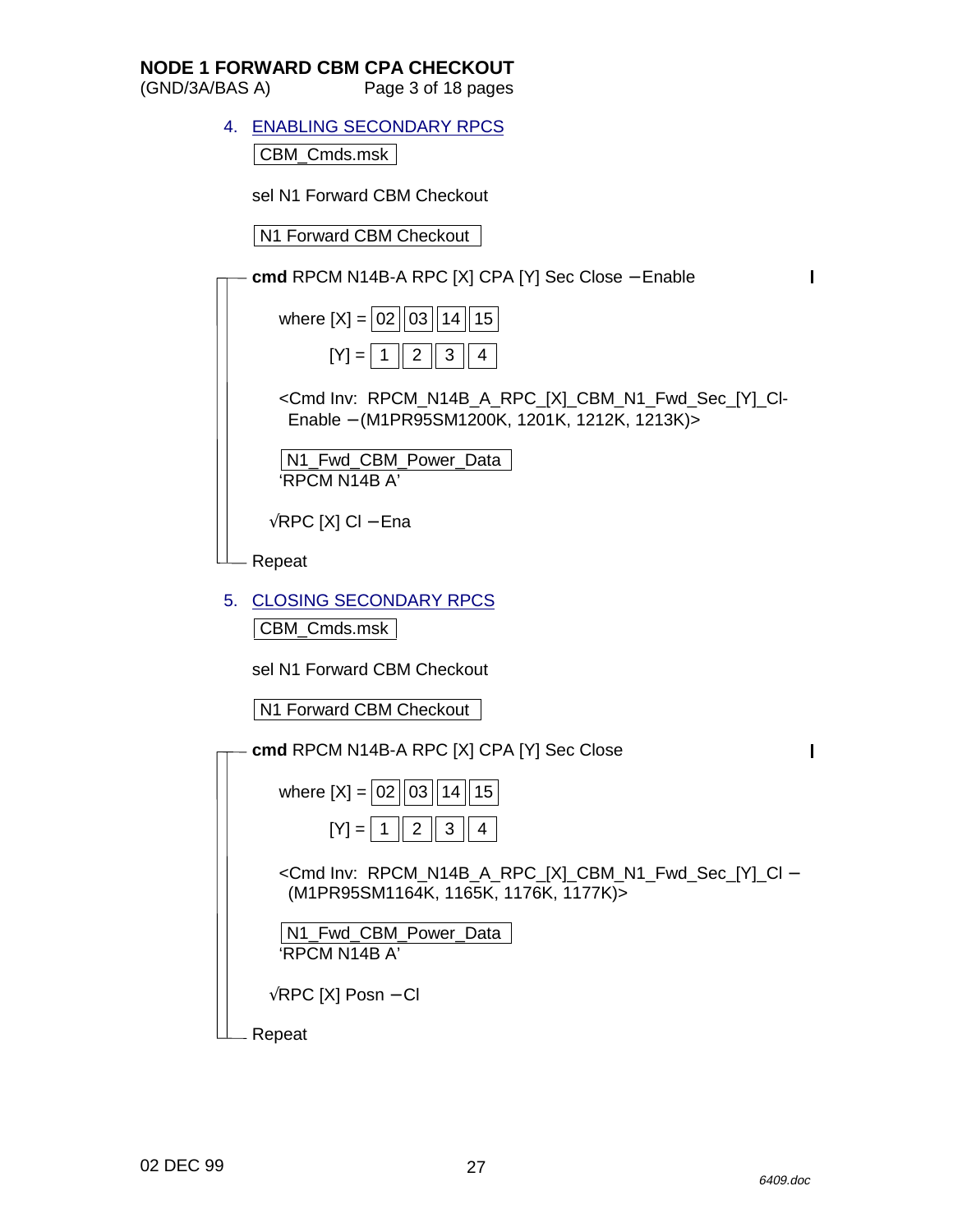(GND/3A/BAS A) Page 4 of 18 pages

## 6. ACTIVATING FORWARD CBM PRIMARY MASTER CONTROLLER N1 Forward CBM Checkout

#### **cmd** Activate Primary Master **Execute**

<Cmd Inv: CBM\_Activate\_N1\_Fwd\_Pri\_Master – (M1MC95SM1160K)>

Wait 20 seconds, then:

N1\_Fwd\_CBM\_Power\_Data 'CBM Status'

√Mode − Activated √Master − Primary  $\sqrt{CPA}$  - Record # \_\_\_\_\_ √Comm Error − blank

#### Node\_1\_CBM.msk

√Master Cmd Status − Complete √Active BIT Error − blank √Background BIT Error − blank √Master Cmd Error − blank √Slave Cmd Error − blank √485 Timeout − blank √Command Rejected − blank  $\sqrt{485}$  Channel (twenty) – B

#### 7. INITIALIZING CONTROLLER POSITIONS ZERO

N1 Forward CBM Checkout

**cmd** Set All Zero Ch B **Execute**

<Cmd Inv: CBM\_Set\_All\_Posns\_To\_Zero\_Ch\_B – (M1MC96IM0002K)>

Node\_1\_CBM.msk

√Master Cmd Status − Complete

#### 8. VERIFYING RS-485 COMM STATUS

NOTE CBM Active BIT may have to be commanded multiple times to clear MSBDs.

Node 1 CBM.msk

√Cmd Code (twenty) − RELD √Cmd Stat (twenty) − CPLT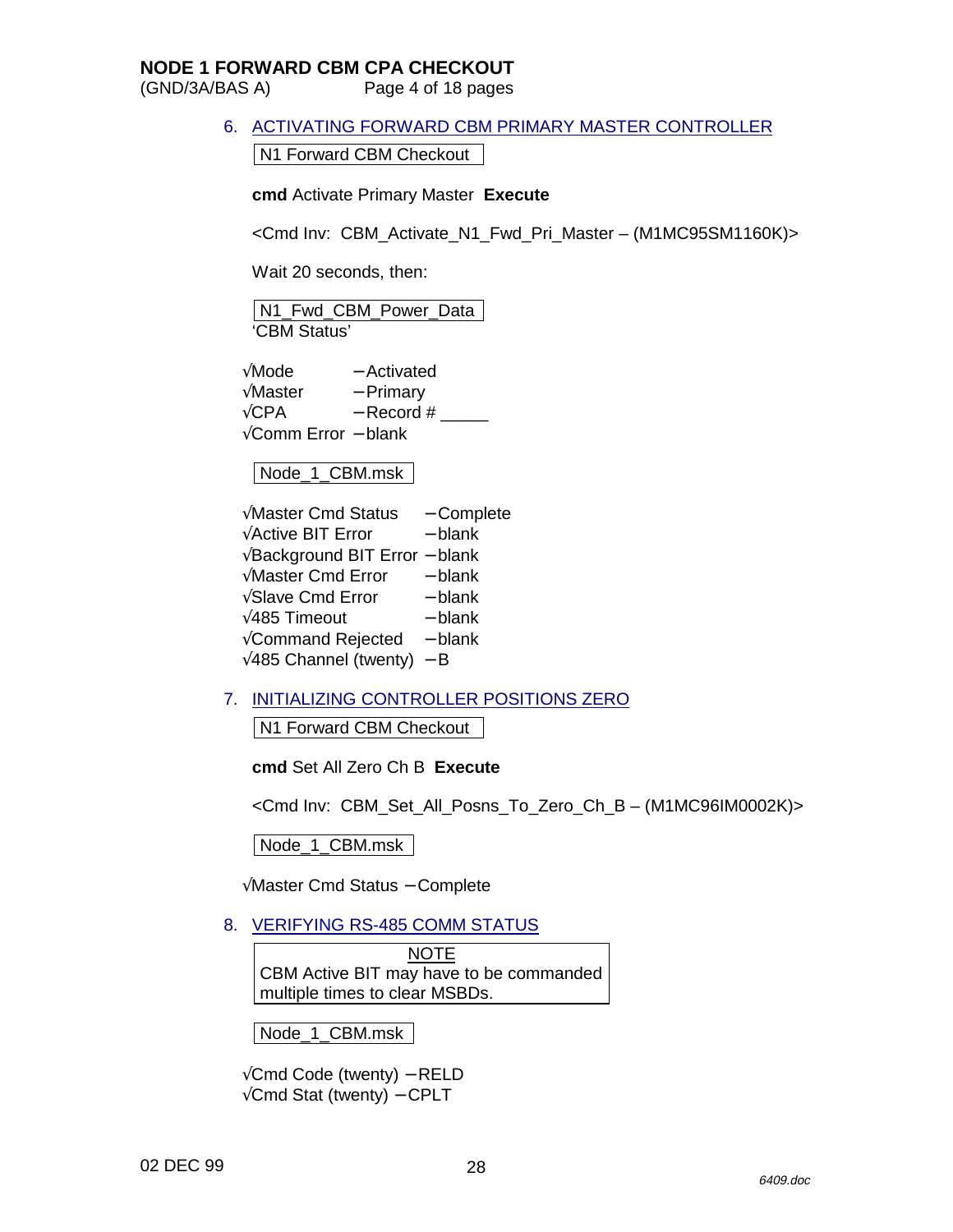(GND/3A/BAS A) Page 5 of 18 pages

If any Cmd Stat - MSBD

N1 Forward CBM Checkout

cmd CBM Active BIT Execute

<Cmd Inv: CBM\_Act\_Built\_In\_Test - (M1MC95SM1027K)>

Node 1 CBM.msk

 $\sqrt{\text{Confirmation Request}} - \text{Build-in Test}$ 

N1 Forward CBM Checkout

cmd CBM Active BIT Execute

<Cmd Inv: CBM\_Act\_Built\_In\_Test - (M1MC95SM1027K)>

Wait 15 seconds, then:

Node\_1\_CBM.msk

 $\sqrt{M}$ aster Cmd Status - Complete  $\sqrt{\text{Active BIT Error}}$ – blank  $\sqrt{C}$ md Code (twenty) - BIT \*\*\*\*\*\*\*\*\*\*\* 

9. VERIFING CONTROLLER POSITIONS ZERO

Node 1 CBM.msk

 $\sqrt{P}$  Osition (twenty): 0 rev | deg

If any position  $\neq 0$  rev | deg \*\*\*\*\*\*\*\*\*\*\*\*\*\*\*\*\*\*\*\*\*\*\*\*\*\*

N1 Forward CBM Checkout

cmd Set All Zero Ch B Execute

<Cmd Inv: CBM\_Set\_All\_Posns\_To\_Zero\_Ch\_B -(M1MC96IM0002K)>

Node 1 CBM.msk

 $\sqrt{M}$ aster Cmd Status - Complete  $\sqrt{\text{Background BIT Error}} - \text{blank}$  $\sqrt{M}$ aster Cmd Error - blank  $\sqrt{\text{Slave}}$  Cmd Error  $-$  blank  $\sqrt{C}$ md Code (twenty) – RELD<br>  $\sqrt{C}$ md Stat (twenty) – CPLT<br>  $\sqrt{P}$ osition (twenty): 0 rev | deg \*\*\*\*\*\*\*\*\*\*\*\*\*\*\*\*\*\*\*\*\*\*\*\*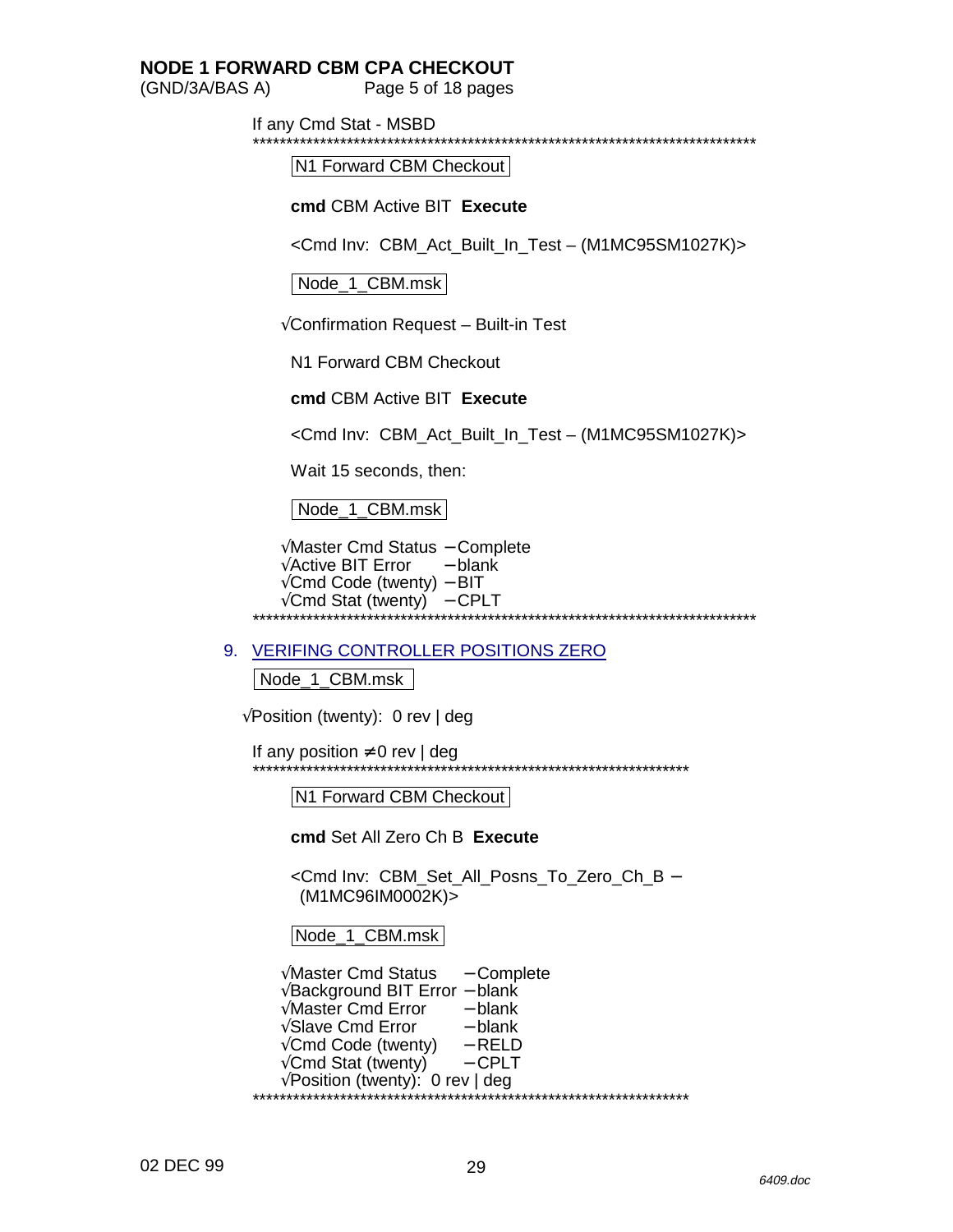(GND/3A/BAS A) Page 6 of 18 pages

10. TESTING BOLT DRIVE N1 Forward CBM Checkout

## **cmd** DBBoltck Nominal **Execute**

<Cmd Inv: CBM\_DBBoltck\_Nominal – (M1MC95SM1331K)>

Node\_1\_CBM.msk |

√Confirmation Request − DBBoltck

| N1 Forward CBM Checkout |

**cmd** Confirm Cmd **Execute**

<Cmd Inv: CBM\_Confirm\_Cmd − (M1MC95SM1470K)>

Wait 30 seconds, then:

Node\_1\_CBM.msk

√Master Cmd Status − Complete √Bolt Cmd Code (sixteen) − DBCK √Bolt Cmd Stat (sixteen) − CPLT √Bolt Position (sixteen): 50 --- 51 rev

## 11. DEACTIVATING FORWARD CBM MASTER CONTROLLER

N1 Forward CBM Checkout

**cmd** Deactivate CBM **Execute**

<Cmd Inv: CBM\_Deactivate\_N1\_Fwd − (M1MC95SM1006K)>

N1\_Fwd\_CBM\_Power\_Data 'CBM Status'

√Mode − Deactivated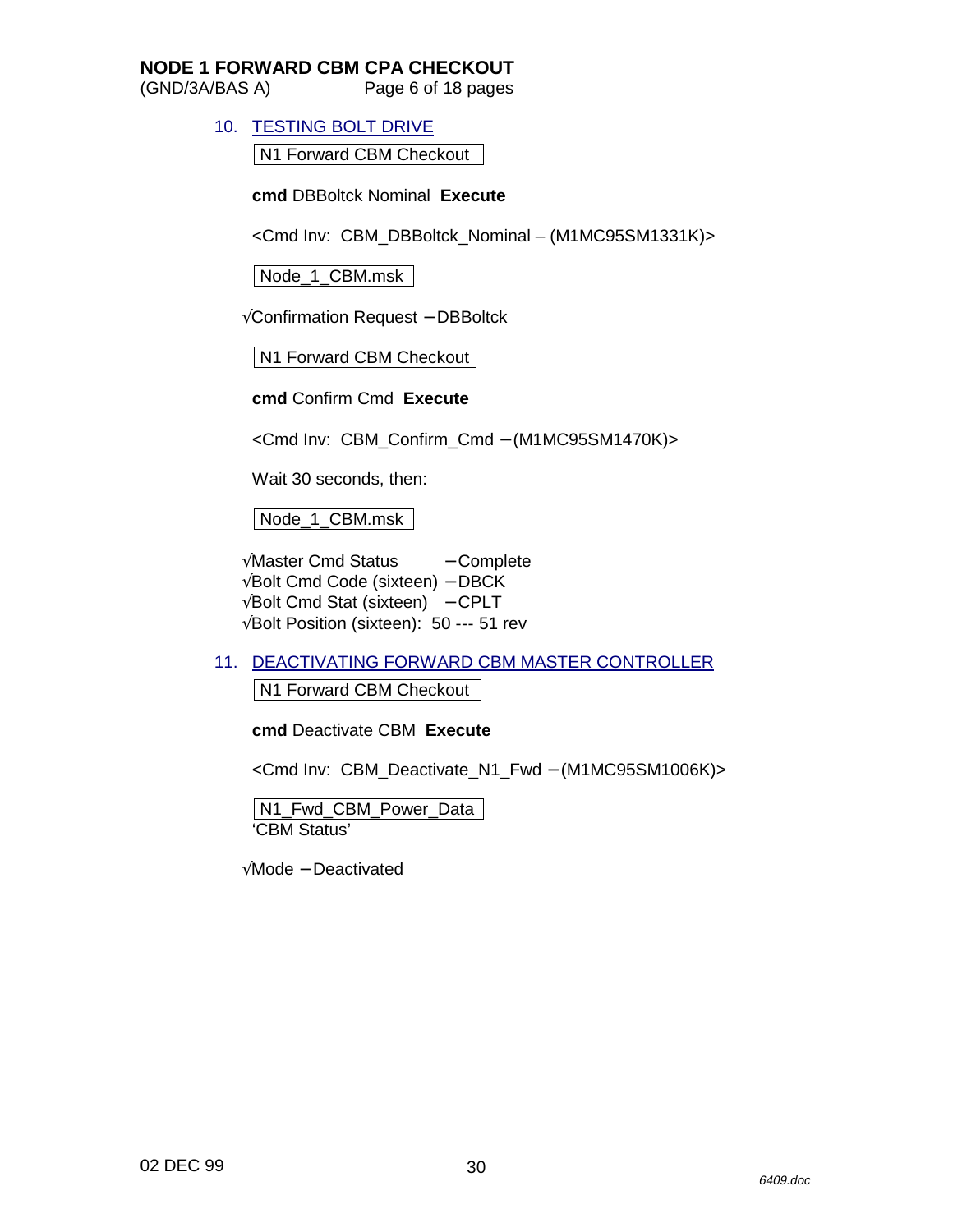| וט וועש שורוי<br>(GND/3A/BAS A) Page 7 of 18 pages                                                                |  |
|-------------------------------------------------------------------------------------------------------------------|--|
| 12. OPENING SECONDARY RPCS<br>cmd RPCM N14B-A RPC [X] CPA [Y] Sec Open                                            |  |
| where $[X] =  02  03  14 $<br>15<br>$\overline{2}$<br>$\mathbf{3}$<br>$[Y] =$<br>$\overline{1}$<br>4              |  |
| <cmd -<br="" inv:="" rpcm_n14b_a_rpc_[x]_cbm_n1_fwd_sec_[y]_op="">(M1PR95SM1812K, 1813K, 18624K, 1825K)&gt;</cmd> |  |
| N1_Fwd_CBM_Power_Data<br>'RPCM N14B A'                                                                            |  |
| $\sqrt{RPC}$ [X] Posn – Op                                                                                        |  |
| - Repeat                                                                                                          |  |
| 13. CLOSING PRIMARY RPCS<br>cmd RPCM N13B-C RPC [X] CPA [Y] Pri Close                                             |  |
| where $[X] =  03  04  05  06$<br>$\mathbf{3}$<br>$\overline{2}$<br>$[Y] =$<br>4<br>$\overline{\mathbf{1}}$        |  |
| <cmd -<br="" inv:="" rpcm_n13b_c_rpc_[x]_cbm_n1_fwd_pri_[y]_cl="">(M1PR95SM1111K, 1112K, 1113K, 1114K)&gt;</cmd>  |  |
| N1_Fwd_CBM_Power_Data<br>'RPCM N13B C'                                                                            |  |
| $\sqrt{RPC}$ [X] Posn – Cl                                                                                        |  |
| Repeat                                                                                                            |  |

14. ACTIVATING FORWARD CBM SECONDARY MASTER CONTROLLER N1 Forward CBM Checkout

**cmd** Activate Secondary Master **Execute**

<Cmd Inv: CBM\_Activate\_N1\_Fwd\_Sec\_Master – (M1MC95SM1161K)>

Wait 20 seconds, then:

N1\_Fwd\_CBM\_Power\_Data 'CBM Status'

√Mode – Activated<br>√Master – Secondar √Master − Secondary  $\sqrt{CPA}$  – Record # \_\_\_\_\_\_ √Comm Error − blank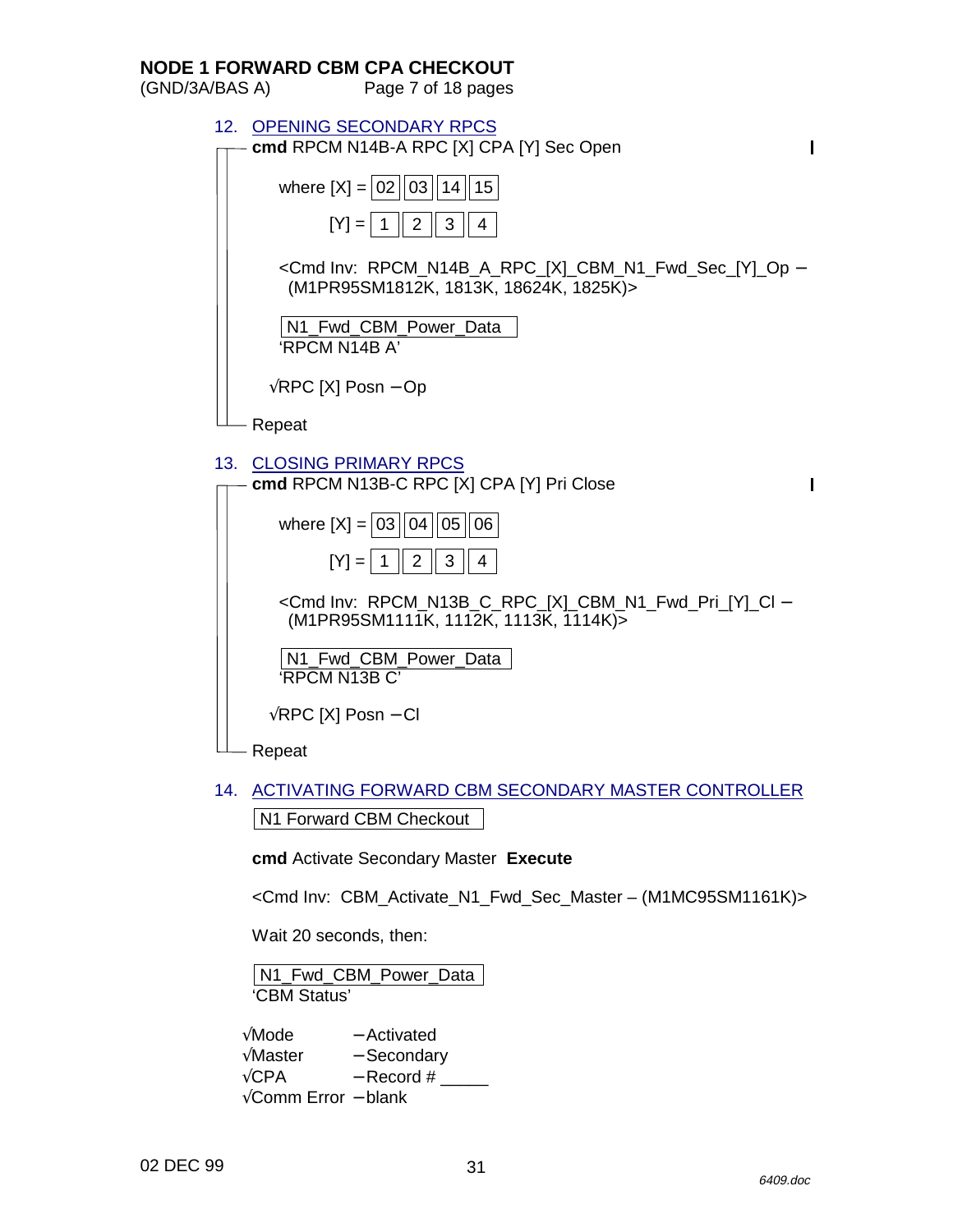(GND/3A/BAS A) Page 8 of 18 pages

Node\_1\_CBM.msk

| √Master Cmd Status                              | $-$ Complete |
|-------------------------------------------------|--------------|
| √Active BIT Error                               | $-$ blank    |
| $\sqrt{\mathsf{Back}}$ ground BIT Error – blank |              |
| √Master Cmd Error                               | - blank      |
| √Slave Cmd Error                                | $-$ blank    |
| $\sqrt{485}$ Timeout                            | - blank      |
| √Command Rejected                               | - blank      |
| $\sqrt{485}$ Ch (twenty)                        | $- B$        |

#### 15. SWITCHING RS-485 BUS TO CHANNEL A

N1 Forward CBM Checkout

**cmd** Set Last State to Stop Ch A **Execute**

<Cmd Inv: CBM\_Set\_Last\_State\_To\_Stop\_Ch\_A – (M1MC95SM1491K)>

Node\_1\_CBM.msk

√Master Cmd Status − Complete  $\sqrt{485}$  Ch (twenty) – A

#### 16. SETTING CONTROLLER POSITIONS ZERO

N1 Forward CBM Checkout

**cmd** Set All Zero Ch A **Execute**

<Cmd Inv: CBM\_Set\_All\_Posns\_To\_Zero\_Ch\_A – (M1MC96IM0004K)>

Node 1 CBM.msk

√Master Cmd Status − Complete  $\sqrt{485}$  Ch (twenty) – A

#### 17. VERIFYING RS-485 COMM STATUS

NOTE CBM active BIT may have to be commanded multiple times to clear MSBDs.

Node\_1\_CBM.msk

√Cmd Code (twenty) − RELD √Cmd Stat (twenty) − CPLT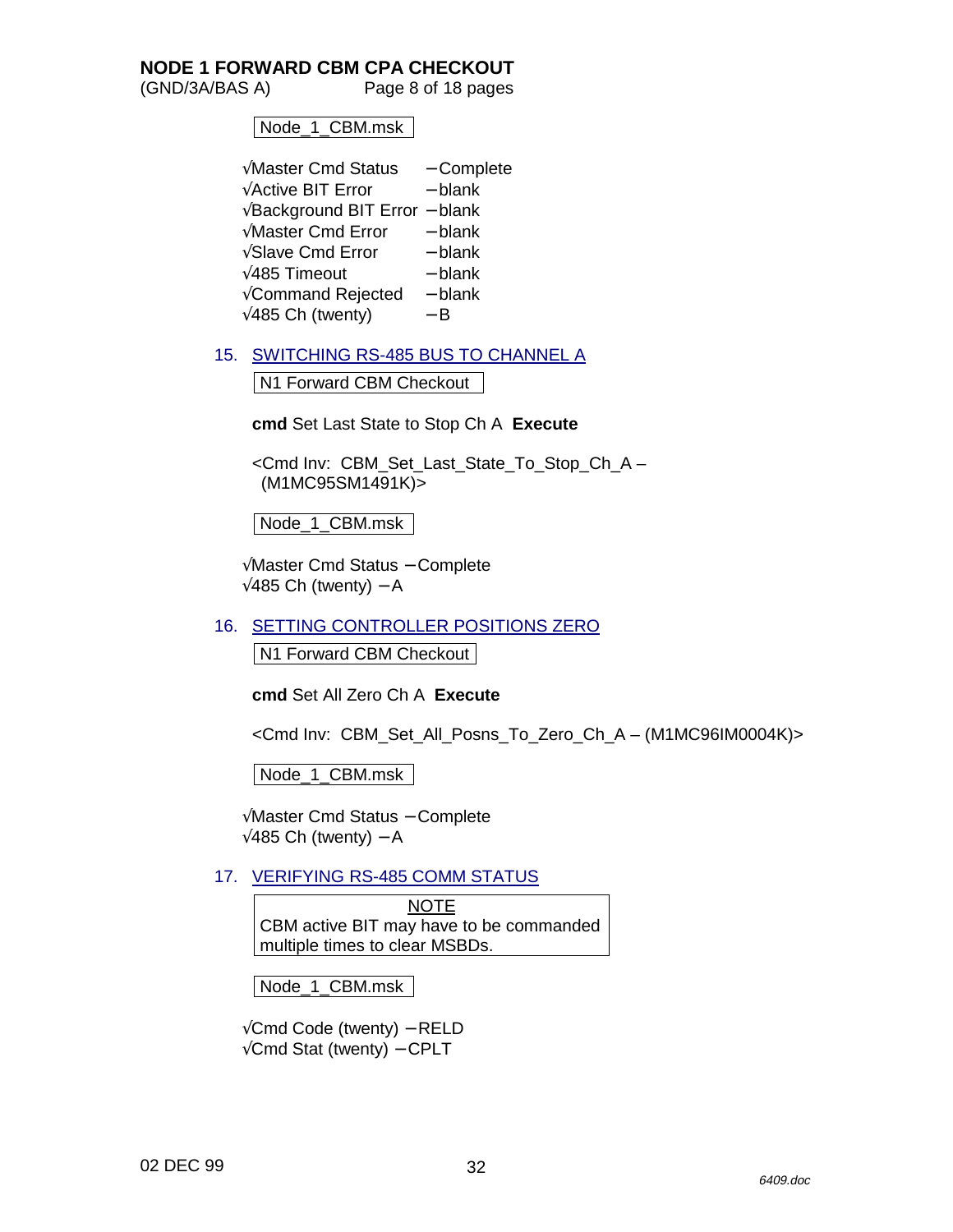(GND/3A/BAS A) Page 9 of 18 pages

If any Cmd Stat - MSBD

N1 Forward CBM Checkout

cmd CBM Active BIT Execute

<Cmd Inv: CBM\_Act\_Built\_In\_Test - (M1MC95SM1027K)>

Node\_1\_CBM.msk

√Confirmation Request – Built-in Test

N1 Forward CBM Checkout

cmd CBM Active BIT Execute

<Cmd Inv: CBM\_Act\_Built\_In\_Test - (M1MC95SM1027K)>

Wait 15 seconds, then:

Node\_1\_CBM.msk

 $\sqrt{M}$ aster Cmd Status - Complete  $\sqrt{\text{Active BIT Error}}$ – blank  $\sqrt{C}$ md Code (twenty) – BIT  $\sqrt{C}$ md Stat (twenty) – CPLT \*\*\*\*\*\*\*\*\*\*\*\*\*\*\*\*\*\*\*\*\*\*\*\*\*\*

18. VERIFYING CONTROLLER POSITIONS ZERO

Node 1 CBM.msk

 $\sqrt{P}$  Osition (twenty): 0 rev | deg

If any position ? 0 rev | deg \*\*\*\*\*\*\*\*\*\*\*\*\*\*\*\*\*\*\*\*\*\*\*\*\*\*\*\*\*\*\*\* |N1 Forward CBM Checkout |

cmd Set All Zero Ch A Execute

<Cmd Inv: CBM\_Set\_All\_Posns\_To\_Zero\_Ch\_A -(M1MC96IM0004K)>

Node\_1\_CBM.msk

 $\sqrt{M}$ aster Cmd Status - Complete  $\sqrt{\text{Background BIT Error}} - \text{blank}$ √Master Cmd Error – blank  $\sqrt{\text{Slave}}$  Cmd Error – blank  $\sqrt{C}$ md Code (twenty) – RELD  $\sqrt{C}$ md Stat (twenty) – CPLT  $\sqrt{P}$ osition (twenty): 0 rev | deg \*\*\*\*\*\*\*\*\*\*\*\*\*\*\*\*\*\*\*\*\*\*\*\*\*\*\*\*\*\*\*\*\*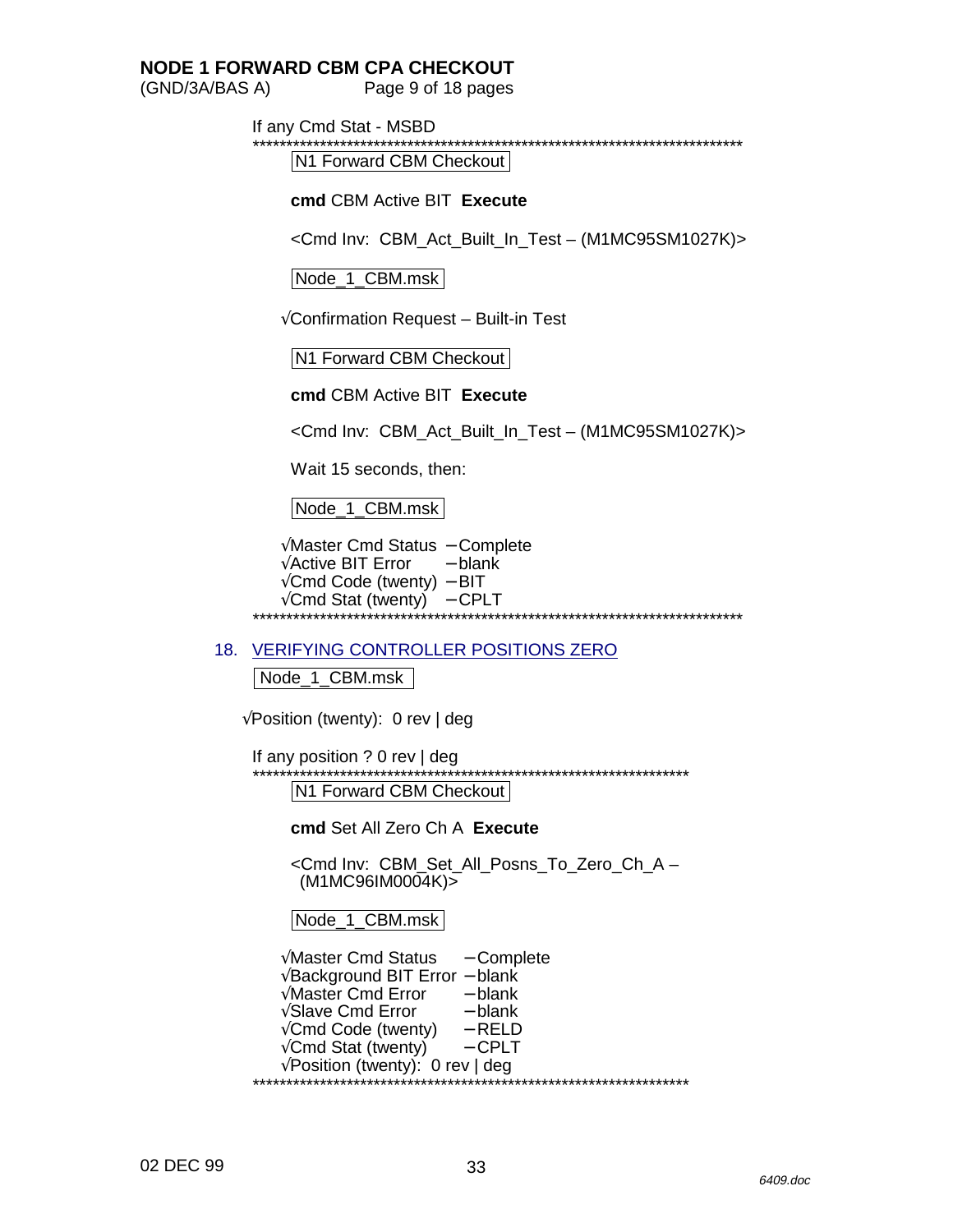(GND/3A/BAS A) Page 10 of 18 pages

19. DEPLOYING LATCH 1 TO 210 N1 Forward CBM Checkout

#### **cmd** Deploy Latch 1 to 210 **Execute**

<Cmd Inv: CBM\_Deploy\_Latch\_1\_to\_210\_Degrees – (M1MC96IM0027K)>

Node\_1\_CBM.msk

√Confirmation Request – Deploy

N1 Forward CBM Checkout

**cmd** Confirm Cmd **Execute**

<Cmd Inv: CBM\_Confirm\_Command – (M1MC95SM1470K)>

Wait 90 seconds, then:

Node\_1\_CBM.msk

√Master Cmd Status − Failed √Latch 1 Cmd Code − DPLY √Latch 1 Cmd Stat − BIND √Latch 1 Position: 200 --- 210 deg √Latch 1 Capture Switch Cl − X

#### 20. DEPLOYING LATCH 2 TO 210

N1 Forward CBM Checkout

**cmd** Deploy Latch 2 to 210 **Execute**

<Cmd Inv: CBM\_Deploy\_Latch\_2\_to\_210\_Degrees – (M1MC96IM0028K)>

Node\_1\_CBM.msk

√Confirmation Request – Deploy

N<sub>1</sub> Forward CBM Checkout

#### **cmd** Confirm Cmd **Execute**

<Cmd Inv: CBM\_Confirm\_Command – (M1MC95SM1470K)>

Wait 90 seconds, then: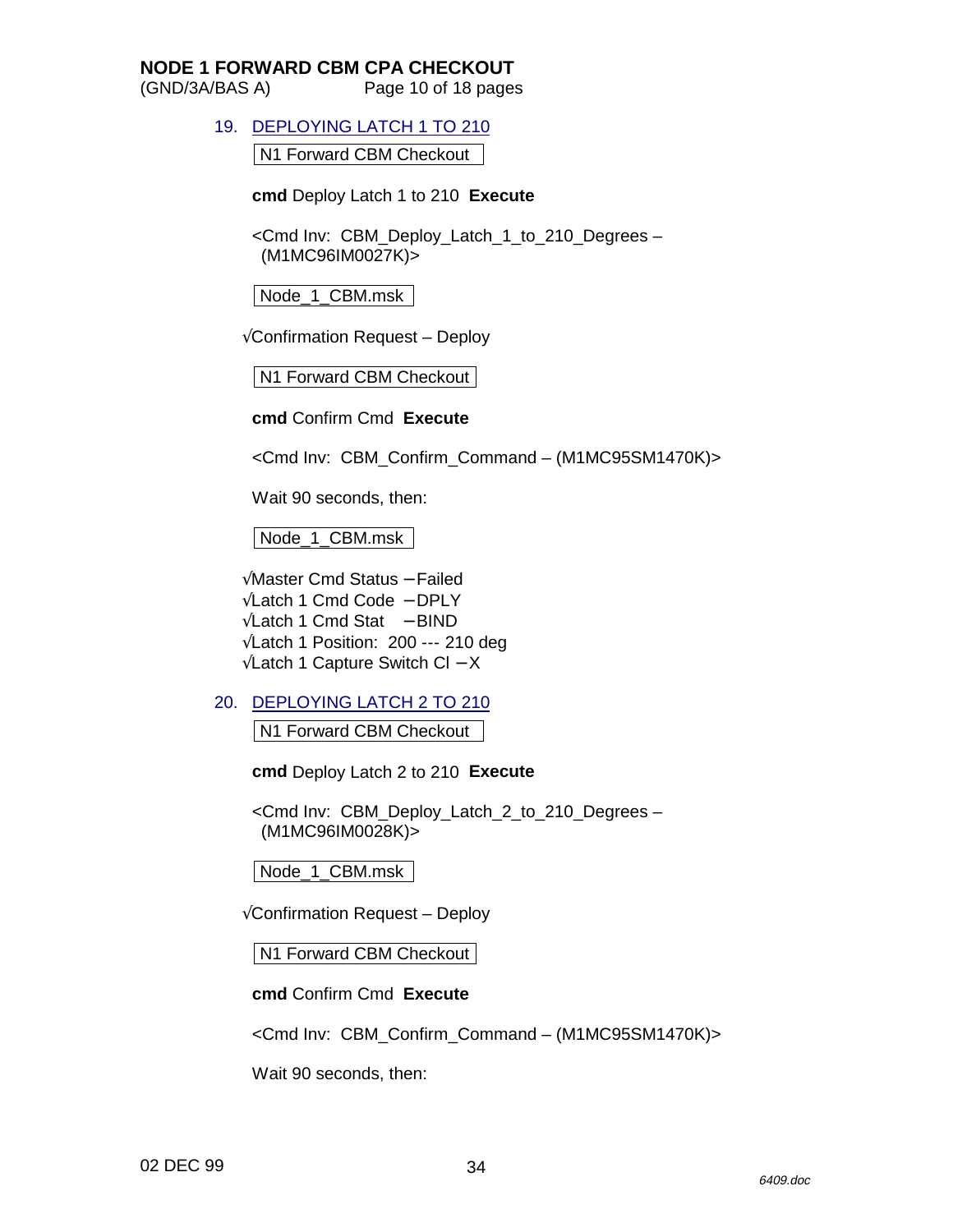(GND/3A/BAS A) Page 11 of 18 pages

Node\_1\_CBM.msk

√Master Cmd Status − Failed √Latch 2 Cmd Code − DPLY √Latch 2 Cmd Stat − CPLT √Latch 2 Position: 200 --- 210 deg √Latch 2 Capture Switch Cl − X

## 21. DEPLOYING LATCH 3 TO 210

N1 Forward CBM Checkout

**cmd** Deploy Latch 3 to 210 **Execute**

<Cmd Inv: CBM\_Deploy\_Latch\_3\_to\_210\_Degrees – (M1MC96IM0029K)>

Node\_1\_CBM.msk

√Confirmation Request – Deploy

N1 Forward CBM Checkout

**cmd** Confirm Cmd **Execute**

<Cmd Inv: CBM\_Confirm\_Command – (M1MC95SM1470K)>

Wait 90 seconds, then:

Node 1 CBM.msk

√Master Cmd Status − Failed √Latch 3 Cmd Code − DPLY √Latch 3 Cmd Stat − BIND √Latch 3 Position: 200 --- 210 deg √Latch 3 Capture Switch Cl − X

## 22. DEPLOYING LATCH 4 TO 210 N1 Forward CBM Checkout

**cmd** Deploy Latch 4 to 210 **Execute**

<Cmd Inv: CBM\_Deploy\_Latch\_4\_to\_210\_Degrees – (M1MC96IM0030K)>

Node\_1\_CBM.msk

√Confirmation Request – Deploy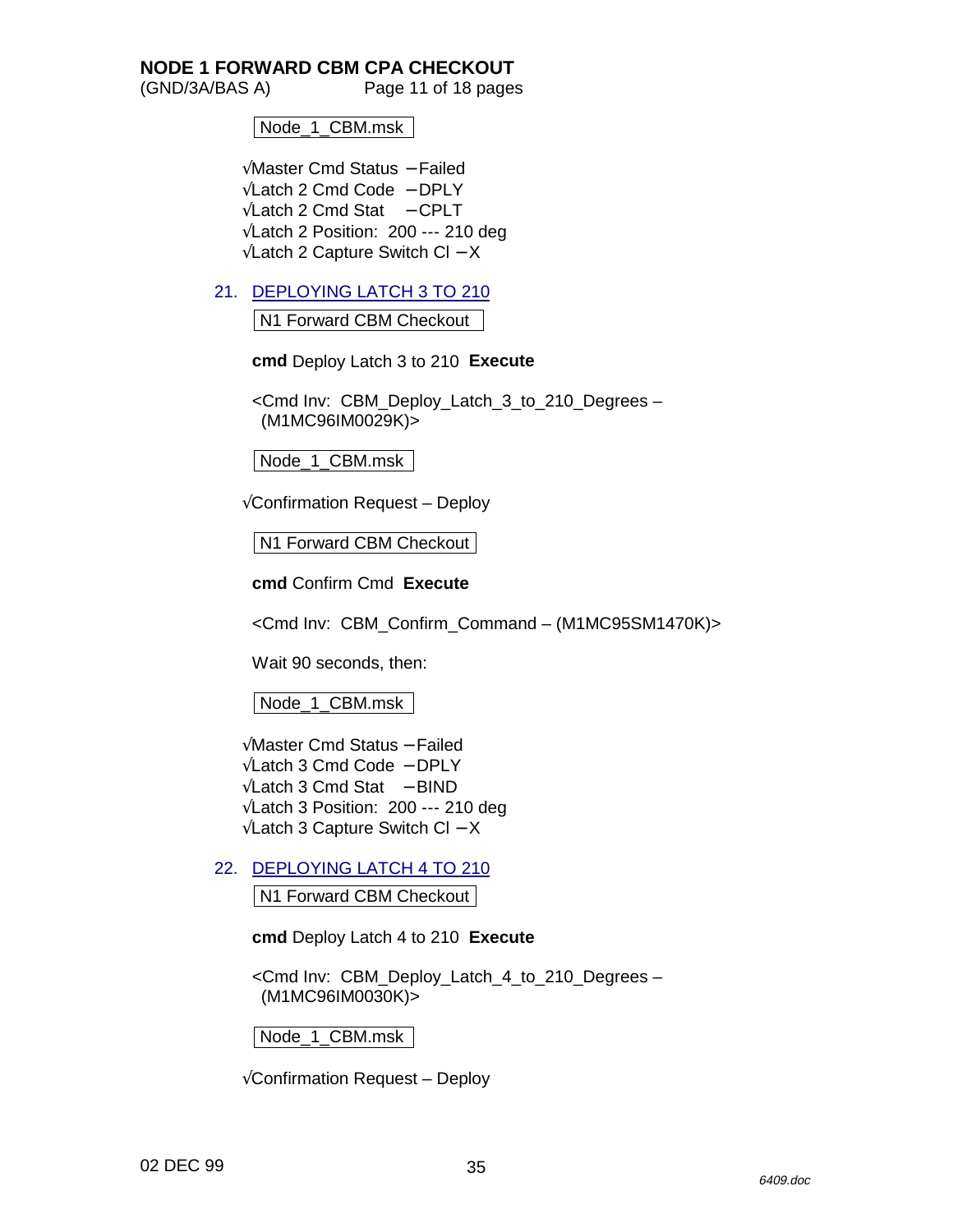(GND/3A/BAS A) Page 12 of 18 pages

N1 Forward CBM Checkout

**cmd** Confirm Cmd **Execute**

<Cmd Inv: CBM\_Confirm\_Command – (M1MC95SM1470K)>

Wait 90 seconds, then:

Node 1 CBM.msk

√Master Cmd Status − Failed √Latch 4 Cmd Code − DPLY √Latch 4 Cmd Stat − BIND √Latch 4 Position: 200 --- 210 deg √Latch 4 Capture Switch Cl − X

### 23. CLEARING LATCH BIND INDICATIONS

NOTE Stop command may nominally need to be issued multiple times to clear binding indications.

N1 Forward CBM Checkout

**cmd** Stop **Execute**

<Cmd Inv: CBM\_Stop\_All\_Controllers – (M1MC95SM1435K)>

| Node\_1\_CBM.msk |

√Master Cmd Status − Complete √Latch Cmd Code (four) − STOP √Latch Cmd Stat (four) − CPLT

24. SETTING BOLT/LATCH START POSITIONS

N1 Forward CBM Checkout

**cmd** Set Deberthing Start Posns Ch A **Execute**

<Cmd Inv: CBM\_Set Deberthing\_Start\_Posns\_Ch A – (M1MC96IM0024K)>

Node\_1\_CBM.msk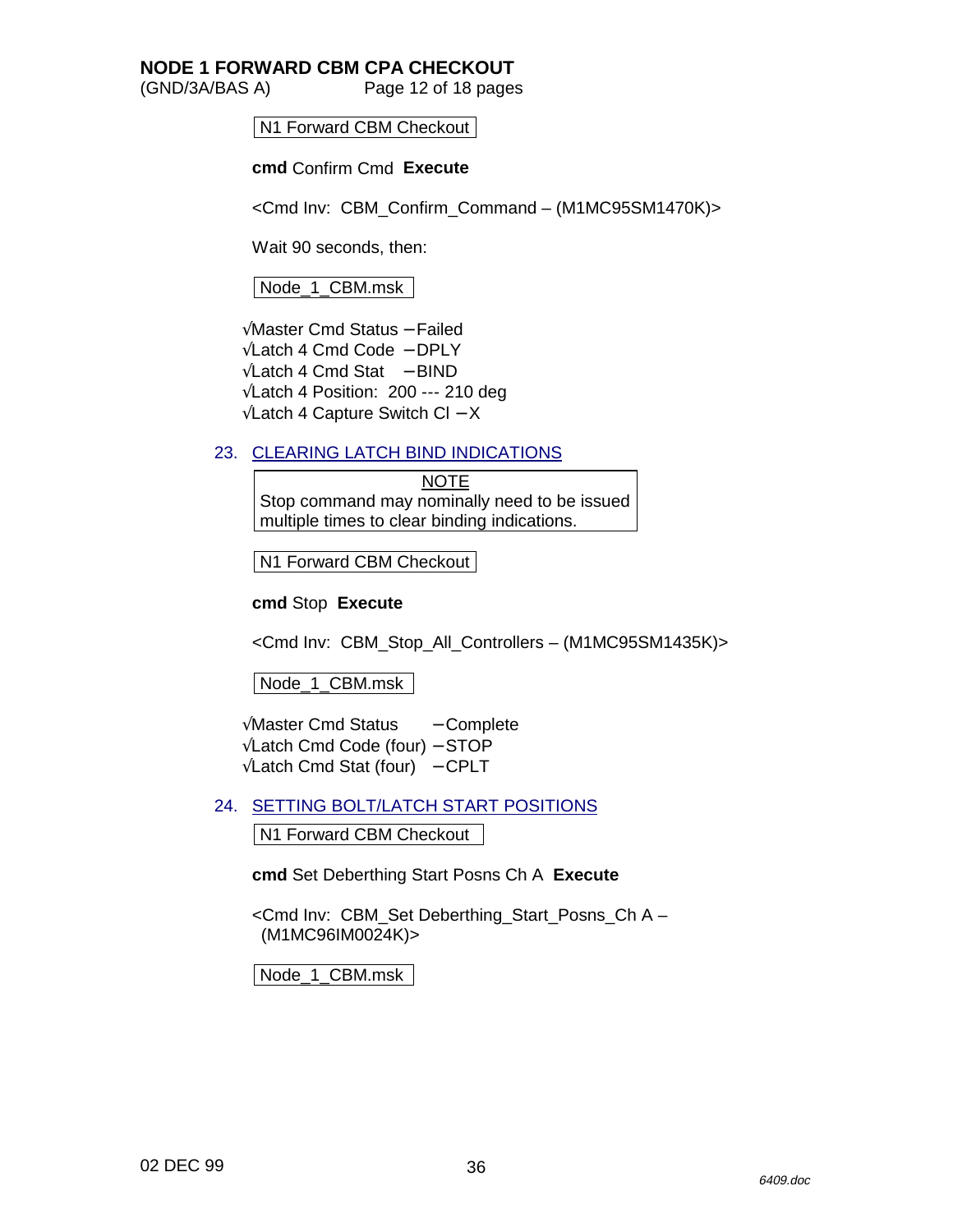(GND/3A/BAS A) Page 13 of 18 pages

√Master Cmd Status − Complete √Cmd Code (twenty) − RELD √Cmd Stat (twenty) − CPLT √Bolt Position (sixteen): 51 rev √Latch Position (four): 202 deg

#### 25. MOVING LATCHES TO CAPTURE POSITIONS

N1 Forward CBM Checkout

**cmd** Capture for Deberth **Execute**

<Cmd Inv: CBM\_Capture\_For\_Deberth – (M1MC96IM0033K)>

Node 1 CBM.msk

√Confirmation Request − Capture

N1 Forward CBM Checkout

**cmd** Confirm Cmd **Execute**

<Cmd Inv: CBM\_Confirm\_Cmd – (M1MC95SM1470K)>

Wait 90 seconds, then:

√Master Cmd Status − Complete √Latch Cmd Code (four) − DPLY √Latch Cmd Stat (four) − CPLT √Latch Position (four): 200 --- 210 deg √Latch Capture Switch Cl (four) − X

26. CLOSING LATCHES

N1 Forward CBM Checkout

**cmd** Close Nominal **Execute**

<Cmd Inv: CBM\_Close\_Nominal – (M1MC96IM0036K)>

Node\_1\_CBM.msk

√Confirmation Request − Close

N1 Forward CBM Checkout

**cmd** Confirm Cmd **Execute**

<Cmd Inv: CBM\_Confirm\_Cmd – (M1MC95SM1470K)>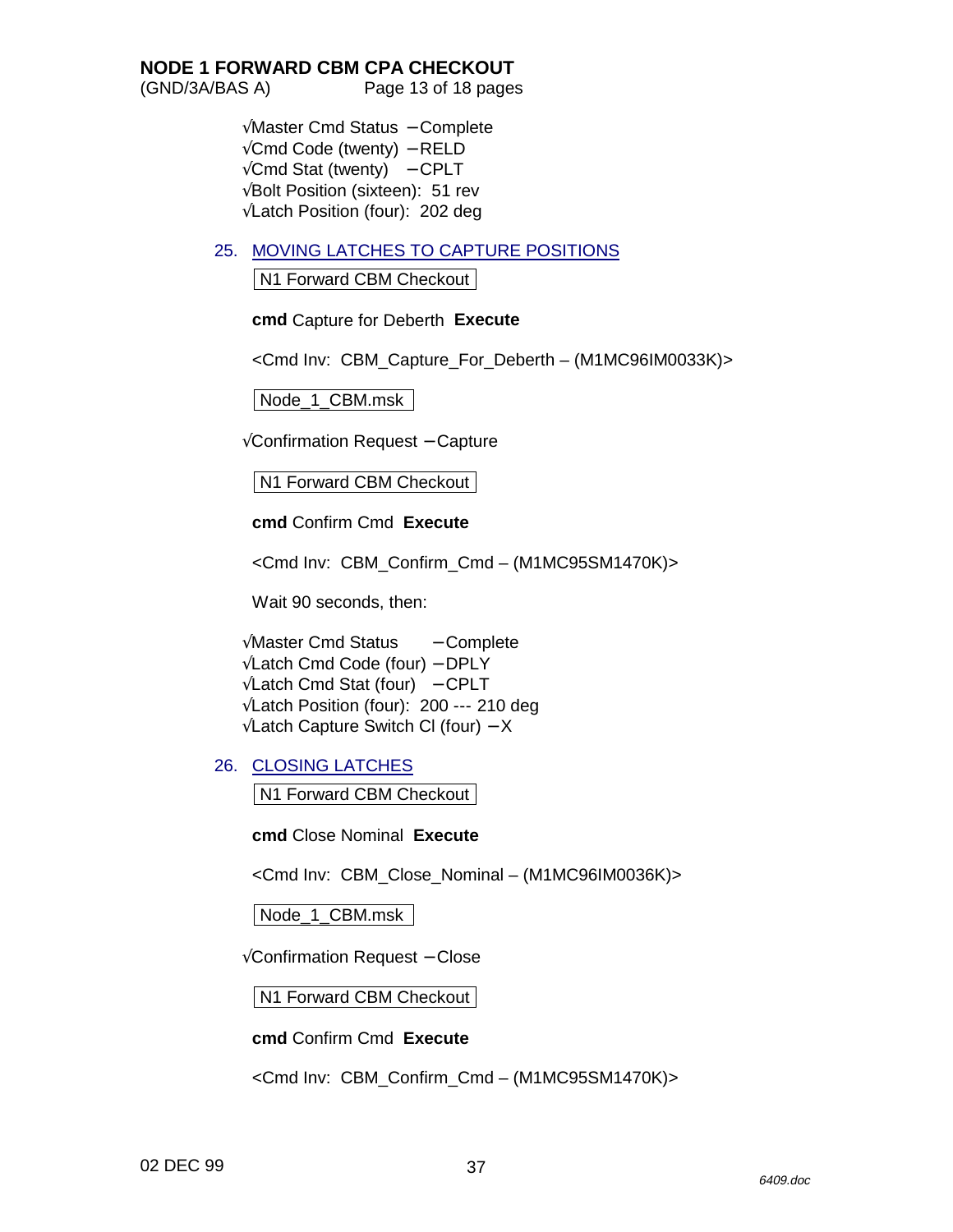(GND/3A/BAS A) Page 14 of 18 pages

Wait 90 seconds, then:

Node 1 CBM.msk

√Master Cmd Status − Complete √Latch Cmd Code (four) − CLOS √Latch Cmd Stat (four) − CPLT √Latch Position (four): 0 --- 1 deg

### 27. DEACTIVATING FORWARD CBM MASTER CONTROLLER

N1 Forward CBM Checkout

**cmd** Deactivate CBM **Execute**

<Cmd Inv: CBM\_Deactivate\_N1\_Fwd − (M1MC95SM1006K)>

N1\_Fwd\_CBM\_Power\_Data 'CBM Status'

√Mode − Deactivated

#### 28. PERFORMING CB-GNC N1-1 BUS CHANNEL SWITCH (C&DH)

NOTE Steps 28 and 29 check out remaining CBM master controllers and 1553 channels.

√CB-GNC N1-1 Bus Channel

Record A or B

If Bus Channel recorded was A, then: <Cmd Inv: N1\_1\_MDM\_CB\_GNC\_1\_Sel\_Ch\_B – (M1DD95SM1396K)>

√CB-GNC N1-1 Bus Channel − B

If Bus Channel recorded was B, then: <Cmd Inv: N1\_1\_MDM\_CB\_GNC\_1\_Sel\_Ch\_A – (M1DD95SM1395K)>

√CB-GNC N1-1 Bus Channel − A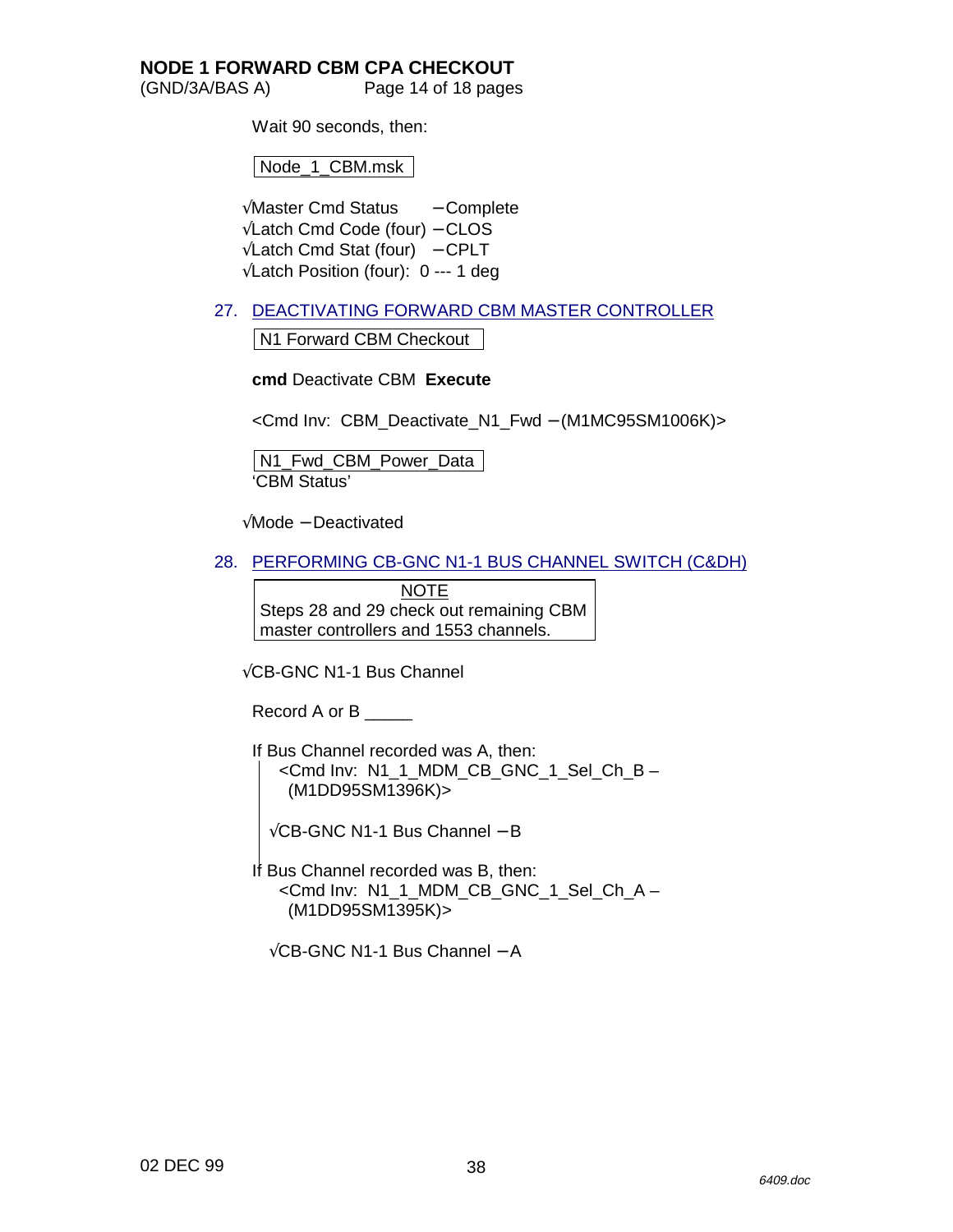(GND/3A/BAS A) Page 15 of 18 pages

29. PERFORMING CB-GNC N1-2 BUS CHANNEL SWITCH (C&DH) √CB-GNC N1-2 Bus Channel

Record A or B

If Bus Channel recorded was A, then: <Cmd Inv: N1\_2\_MDM\_CB\_GNC\_2\_Sel\_Ch\_B – (M1DD95SM1402K)>

√CB-GNC N1-2 Bus Channel − B

If Bus Channel recorded was B, then: <Cmd Inv: N1\_2\_MDM\_CB\_GNC\_2\_Sel\_Ch\_A – (M1DD95SM1401K)>

√CB-GNC N1-2 Bus Channel − A

## 30. CHECKING OUT CBM PRIMARY MASTER CONTROLLER, OPPOSITE **CHANNEL**

N1 Forward CBM Checkout

**cmd** Activate Primary Master **Execute**

<Cmd Inv: CBM\_Activate\_N1\_Fwd\_Pri\_Master − (M1MC95SM1160K)>

Wait 20 seconds, then:

N1\_Fwd\_CBM\_Power\_Data 'CBM Status'

√Mode − Activated √Master − Primary  $\sqrt{CPA}$  – Record # √Comm Error − blank

Node 1 CBM.msk

√Master Cmd Status − Complete √Active BIT Error − blank √Background BIT Error − blank √Master Cmd Error − blank √Slave Cmd Error − blank √485 Timeout − blank √Command Rejected − blank  $\sqrt{485}$  Ch (twenty) – B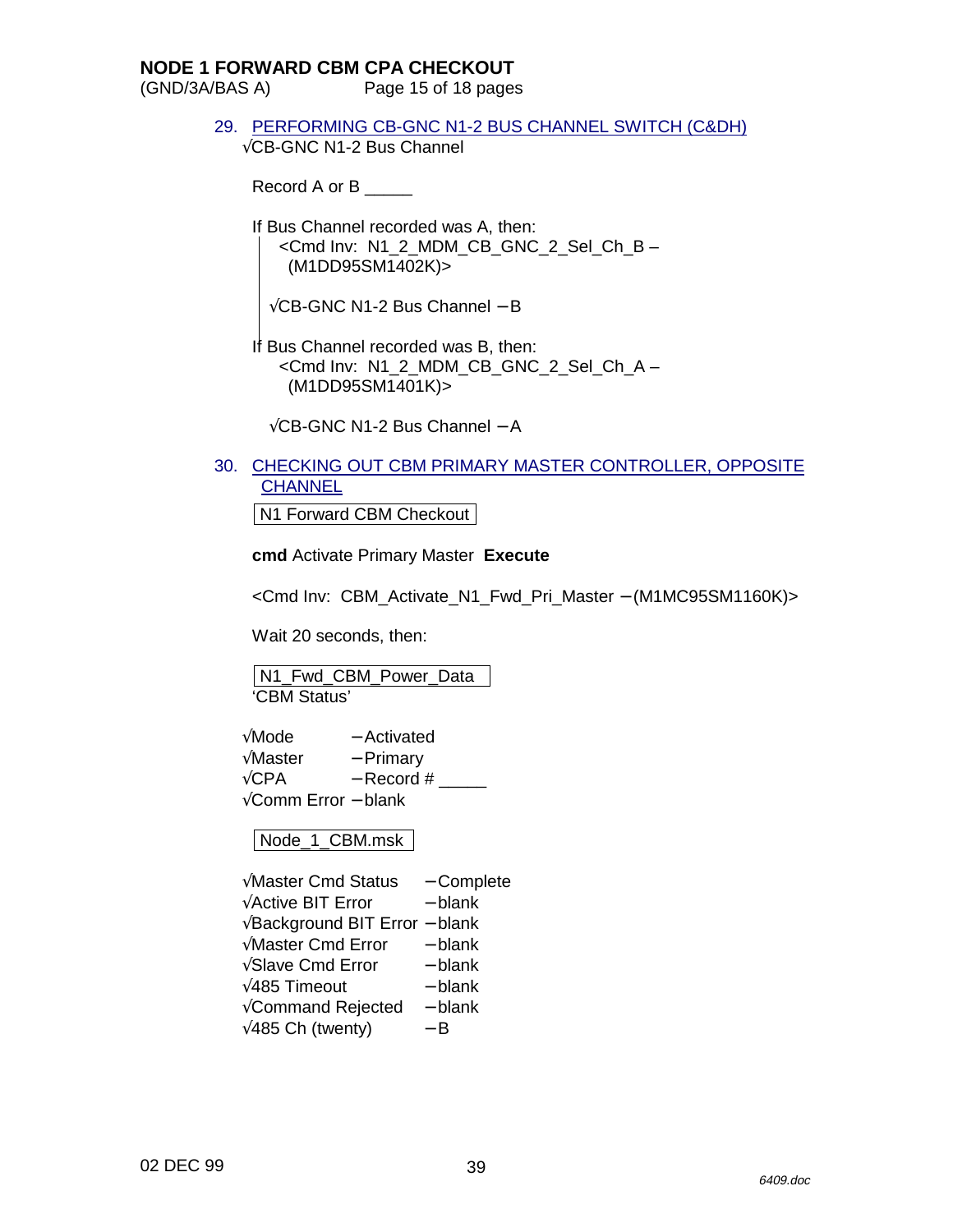(GND/3A/BAS A) Page 16 of 18 pages

### 31. CHECKING OUT CBM SECONDARY MASTER CONTROLLER, OPPOSITE CHANNEL N1 Forward CBM Checkout

**cmd** Activate Secondary Master **Execute**

<Cmd Inv: CBM\_Activate\_N1\_Fwd\_Sec\_Master − (M1MC95SM1161K)>

Wait 20 seconds, then:

N1\_Fwd\_CBM\_Power\_Data 'CBM Status'

√Mode − Activated √Master − Secondary  $\sqrt{\mathsf{CPA}}$   $-$  Record # \_\_\_\_\_ √Comm Error − blank

Node\_1\_CBM.msk

| √Master Cmd Status                                | - Complete |
|---------------------------------------------------|------------|
| √Active BIT Error                                 | $-$ blank  |
| √Background BIT Error                             | - blank    |
| √Master Cmd Error                                 | - blank    |
| √Slave Cmd Error                                  | $-$ blank  |
| $\sqrt{485}$ Timeout                              | $-$ blank  |
| √Command Rejected                                 | – blank    |
| $\sqrt{485}$ Ch (sixteen bolts, four latches) – B |            |
|                                                   |            |

## 32. DEACTIVATING FORWARD CBM MASTER CONTROLLER

N1 Forward CBM Checkout

**cmd** Deactivate CBM **Execute**

<Cmd Inv: CBM\_Deactivate\_N1\_Fwd − (M1MC95SM1006K)>

N1\_Fwd\_CBM\_Power\_Data 'CBM Status'

√Mode − Deactivated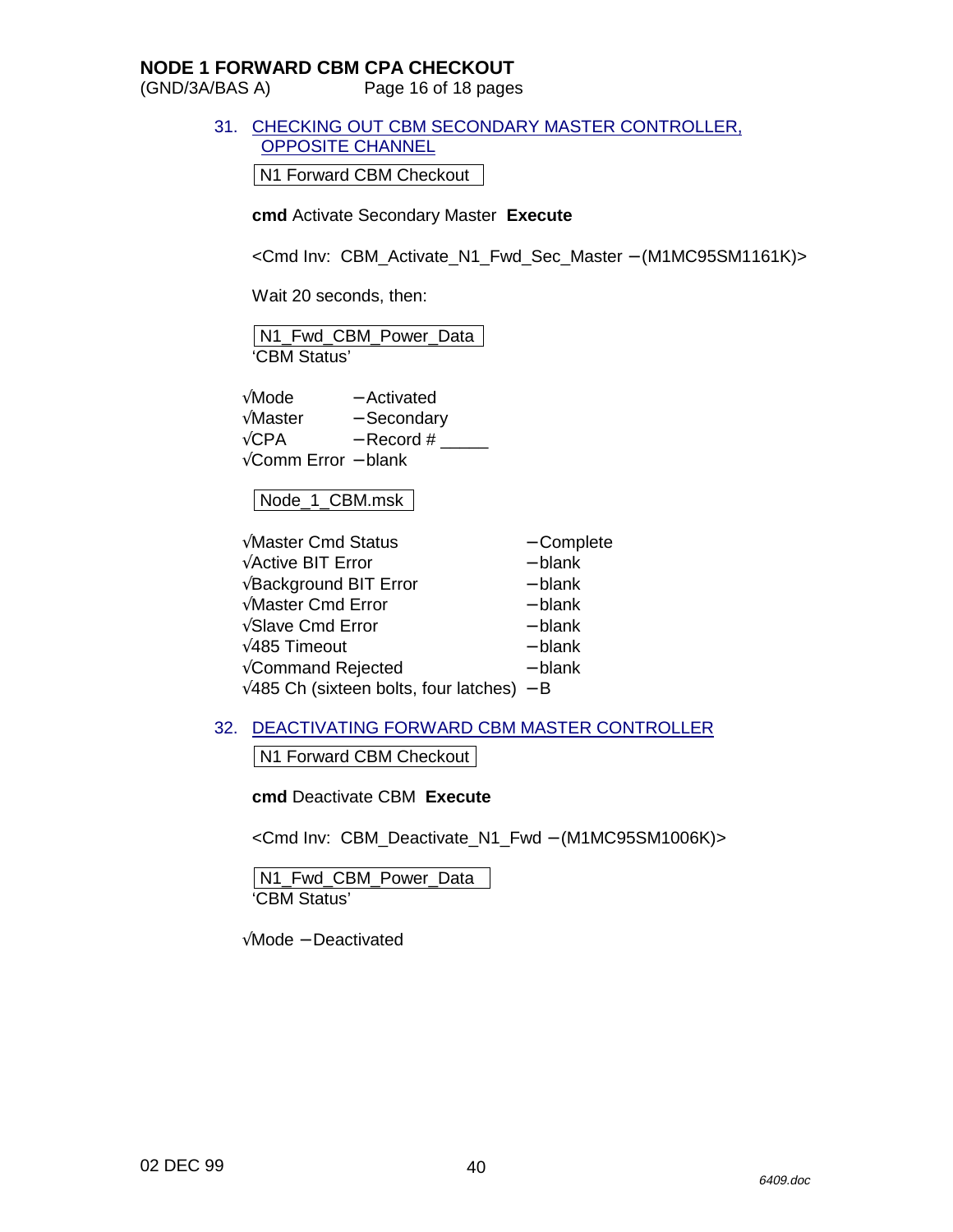| Page 17 of 18 pages |  |
|---------------------|--|
|                     |  |

33. OPENING PRIMARY RPCs

N1 Forward CBM Checkout

| cmd RPCM N13B-C RPC [X] CPA [Y] Pri Open                                                                                |  |
|-------------------------------------------------------------------------------------------------------------------------|--|
| where $[X] =  03  04  05  06$<br>$[Y] =   1    2  $<br>3<br>4                                                           |  |
| <cmd -<br="" inv:="" rpcm_n13b_c_rpc_[x]_cbm_n1_fwd_pri_[y]_op="">(M1PR95SM1759K, 1760K, 1761K, 1762K)&gt;</cmd>        |  |
| N1_Fwd_CBM_Power_Data<br>'RPCM N13B C'                                                                                  |  |
| $\sqrt{RPC}$ [X] Posn – Op                                                                                              |  |
| Repeat                                                                                                                  |  |
| 34.<br><b>INHIBITING PRIMARY RPCs</b><br>cmd RPCM_N13B_C_RPC_[X]_CBM_N1_Fwd_Pri_[Y]_Cl_Inhib_On                         |  |
| where $[X] =  03  04  05  06$<br>$\vert$ 2<br>$\mathbf{3}$<br>$[Y] =   1  $<br>$\overline{4}$                           |  |
| <cmd inv:="" rpcm_n13b_c_rpc_[x]_cbm_n1_fwd_pri_[y]_cl_<br="">Inhib_On - (M1PR95SM1129K, 1130K, 1131K, 1132K)&gt;</cmd> |  |
| N1 Fwd CBM Power Data<br>'RPCM N13B C'                                                                                  |  |
| $\sqrt{RPC}$ [X] CI – Inh                                                                                               |  |
| Repeat                                                                                                                  |  |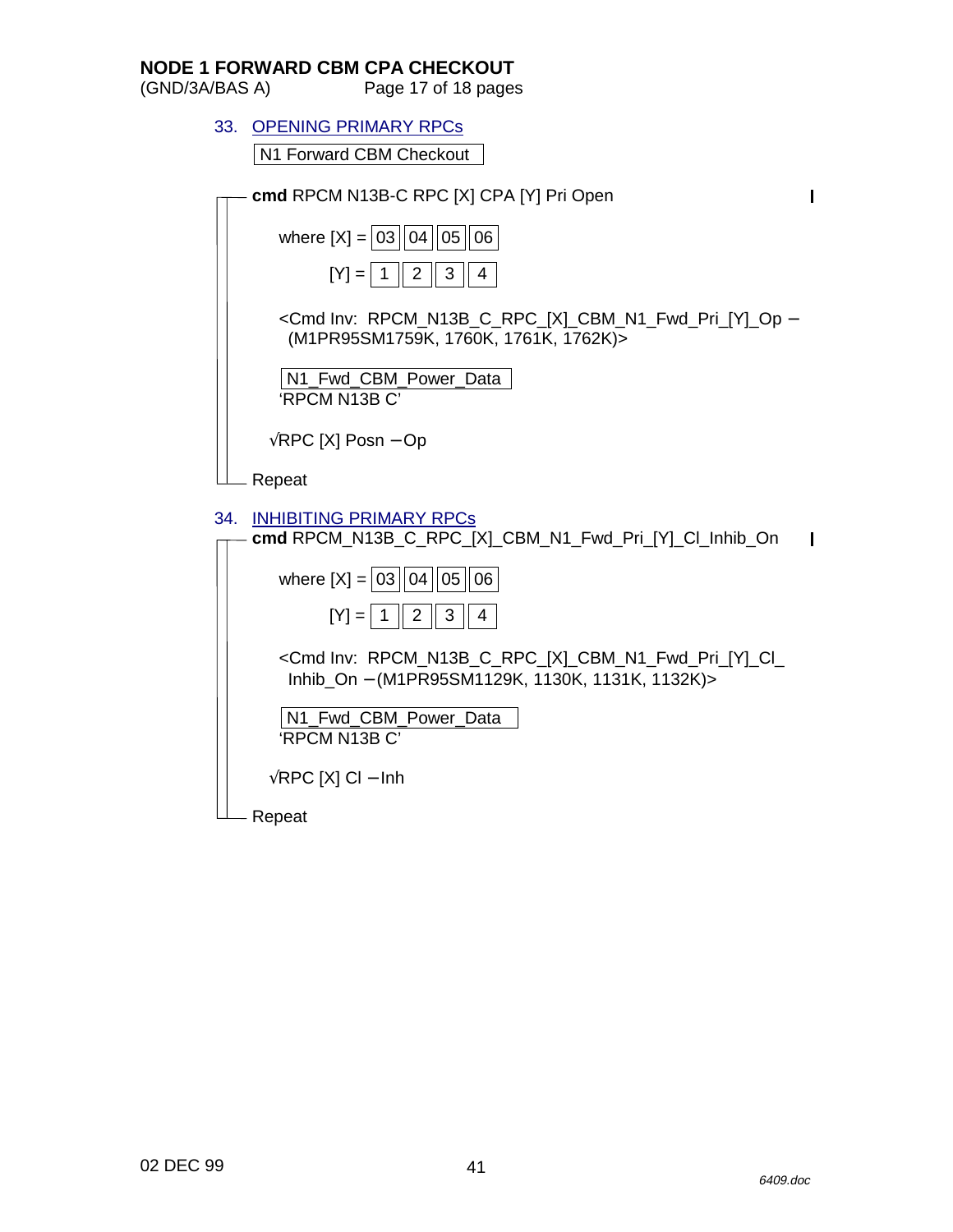## **NODE 1 FORWARD CBM CPA CHECKOUT**<br>(GND/3A/BAS A) Page 18 of 18 pages

(GND/3A/BAS A)

## 35. INHIBITING SECONDARY RPCS

| υu.<br><u>INITIOLITING OLOONDAN LINEOG</u> |                                                                                                                        |  |
|--------------------------------------------|------------------------------------------------------------------------------------------------------------------------|--|
|                                            | cmd RPCM_N14B_A_RPC_[X]_CBM_N1_Fwd_Sec_[Y]_Cl_Inhib_On                                                                 |  |
| where $[X] =  02  $<br>103<br>04           | 05                                                                                                                     |  |
| $[Y] =  $<br>2<br>3                        |                                                                                                                        |  |
|                                            | <cmd inv:="" rpcm_n14b_a_rpc_[x]_cbm_n1_fwd_sec_[y]_cl_<br="">Inhib On - M1PR95SM1182K, 1183K, 1194K, 1195K)&gt;</cmd> |  |
| N1 Fwd CBM Power Data<br>'RPCM N14B A'     |                                                                                                                        |  |
| $\sqrt{RPC}$ [X] CI – Inh                  |                                                                                                                        |  |
| Repeat                                     |                                                                                                                        |  |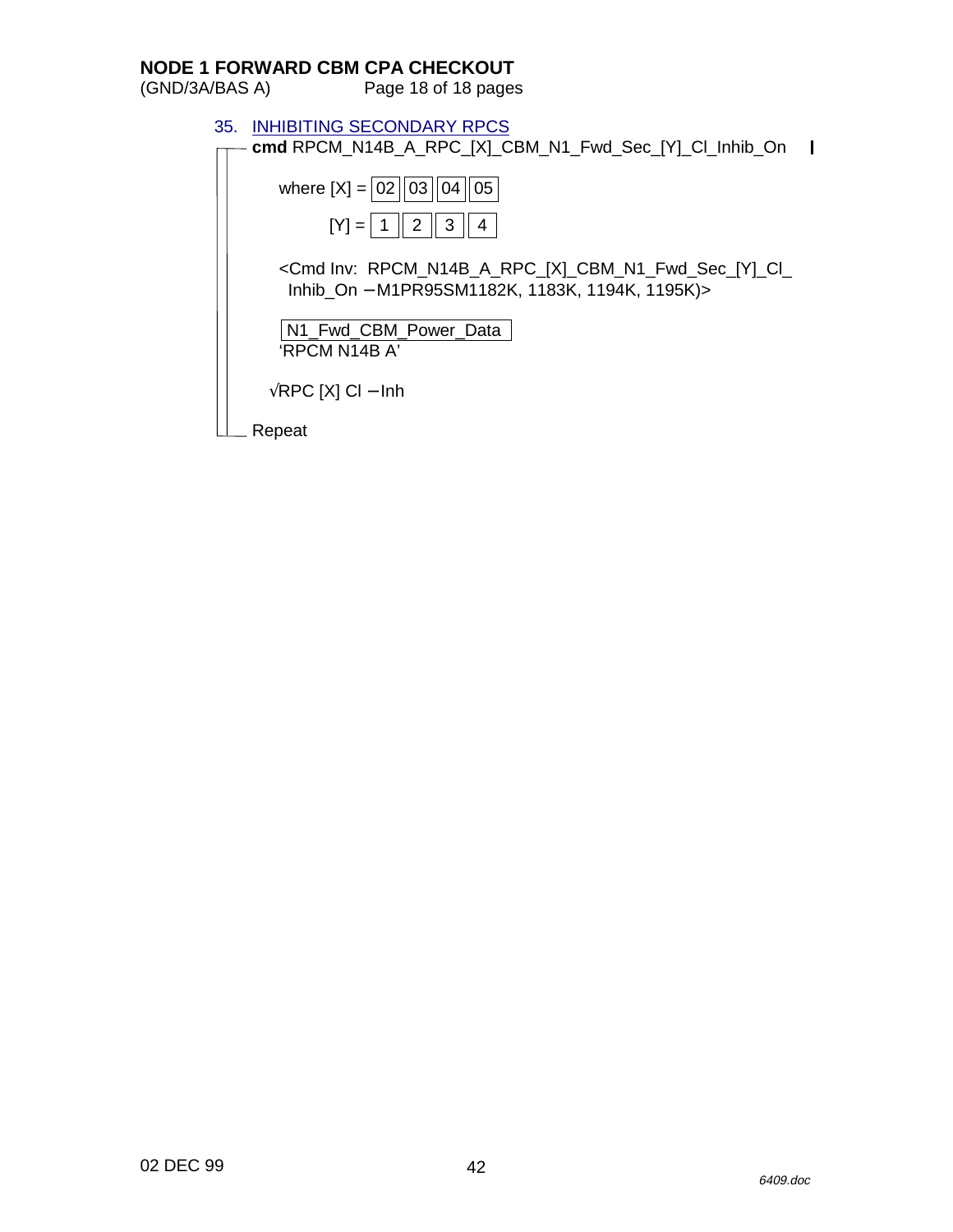## TCS PROCEDURES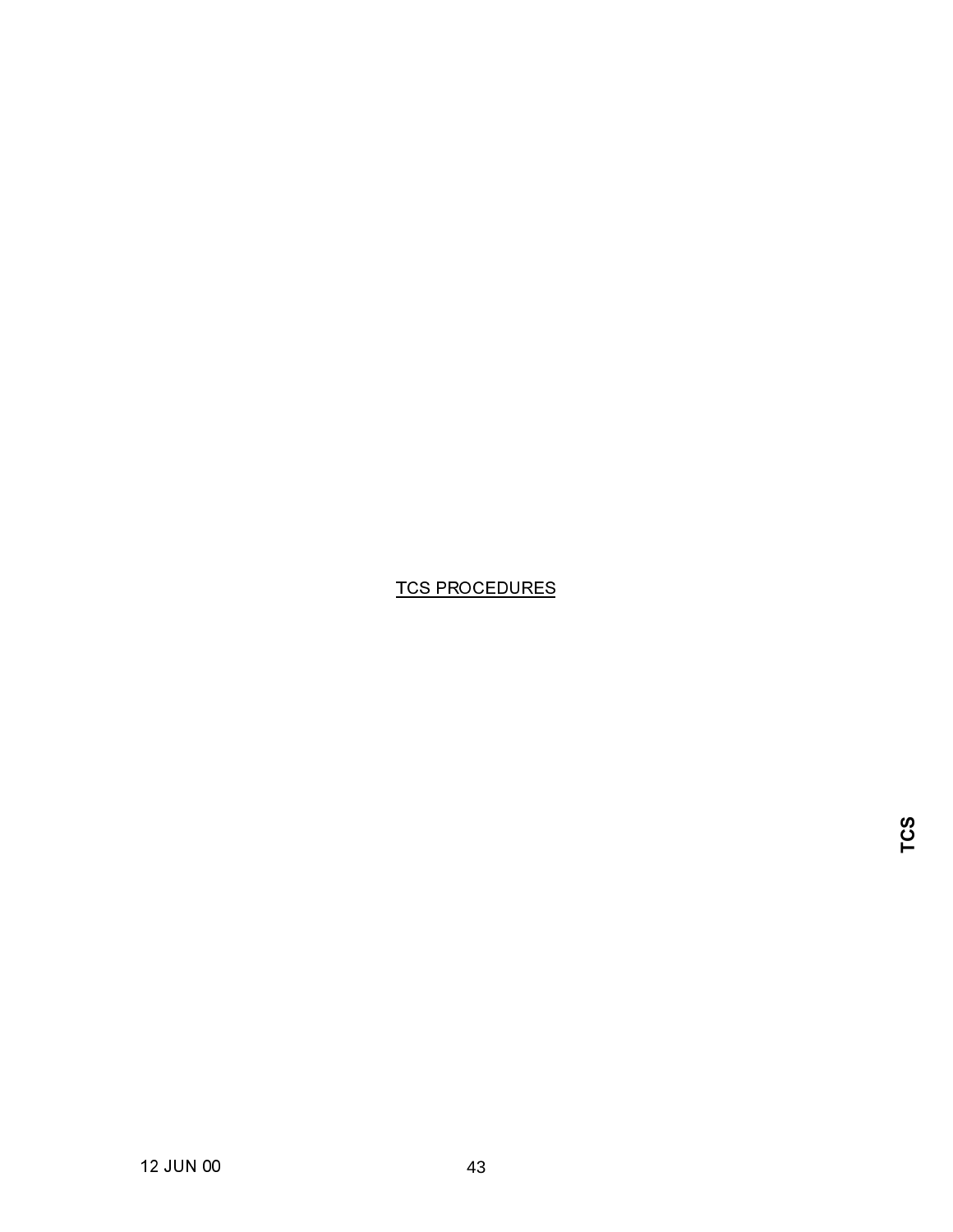This Page Intentionally Blank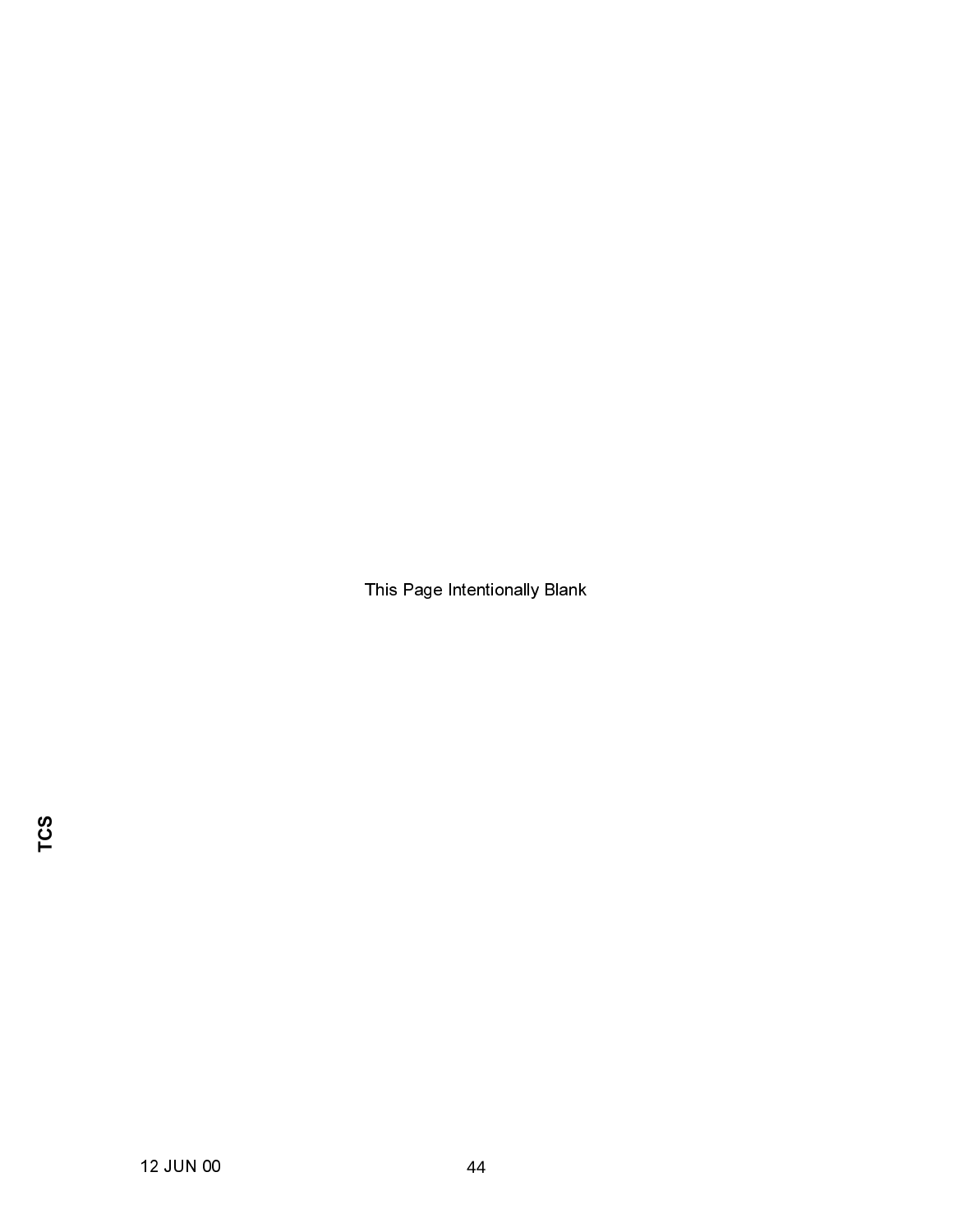| Page 1 of 4 pages |
|-------------------|
|                   |

| <b>Identification Section:</b> |                                                                                   |
|--------------------------------|-----------------------------------------------------------------------------------|
| Procedure Name:                | <b>PMA3 Heater Checkout</b>                                                       |
| Applicability:                 | 3A                                                                                |
| Frequency:                     | Rare                                                                              |
| Objective:                     | To verify the PMA 3 shell heater functionality.                                   |
| Description:                   | This procedure verifies the PMA 3 shell heater functionality.<br>VSS2 version 14. |
| Crew Required:                 | Ground                                                                            |
| Power:                         | TBD                                                                               |
| Data:                          | <b>Cyclic Telemetry</b>                                                           |
| Duration:                      | 30 minutes                                                                        |
| Location:                      | <b>MCC-H</b>                                                                      |
| Parts:                         | <b>None</b>                                                                       |
| Materials:                     | None                                                                              |
| Tools:                         | None                                                                              |
| Constraints:                   | None                                                                              |
|                                | Reference Materials: Node Control Software SRS                                    |
| Assumptions:                   | <b>None</b>                                                                       |
| Definitions:                   | $X =$ Heater Designator (i.e., 1B)                                                |
|                                | $Y =$ the RPC corresponding to the heater you are enabling (i.e., 2)              |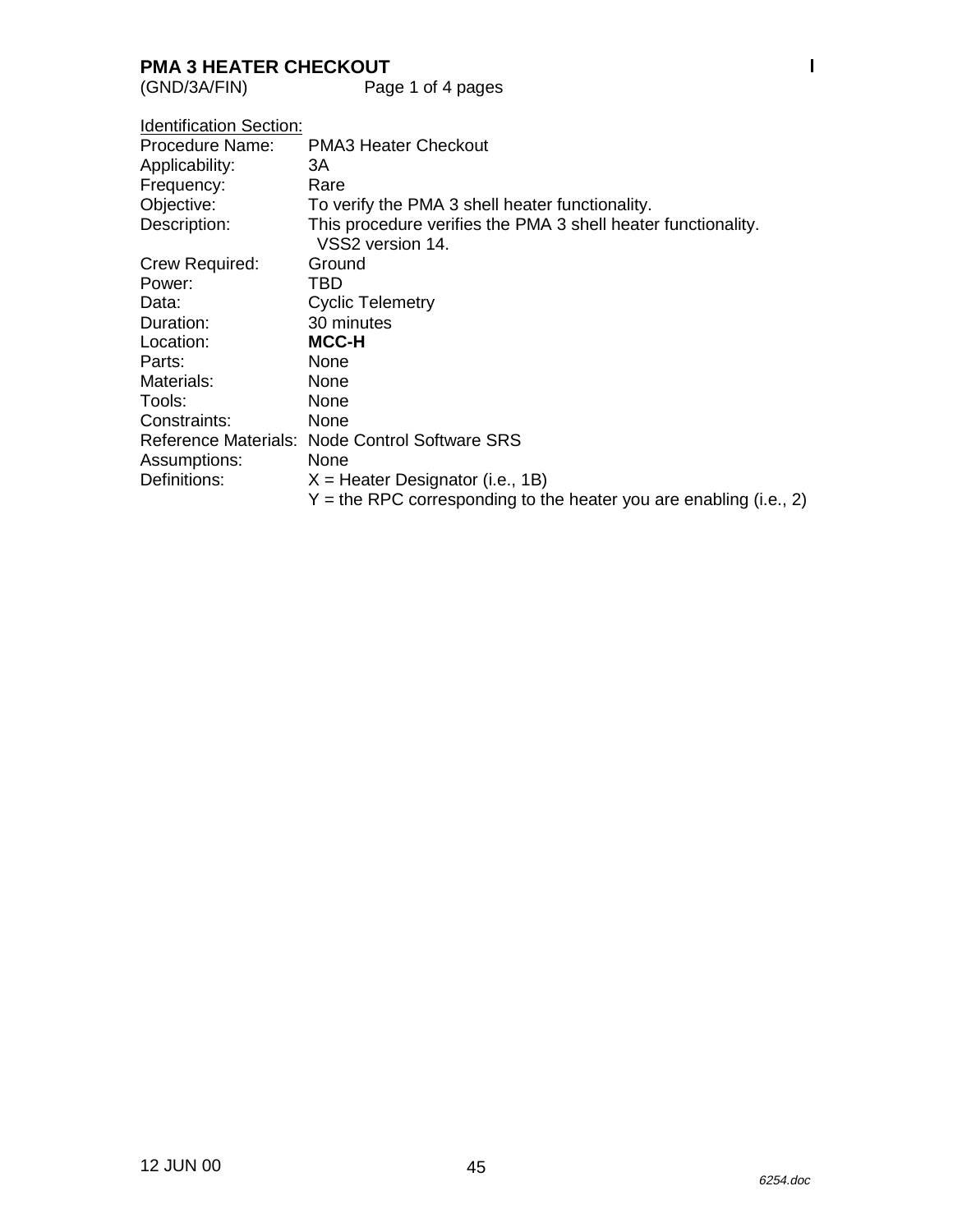(GND/3A/FIN) Page 2 of 4 pages

1. RECORDING AVAILABILITY OF HEATER TO BE CHECKED OUT

Prior to the execution of this procedure, the **MCC-H** will have built the appropriate commands from the Command Inventory interface using the following procedures:

PMA 3 HEATER INHIBIT TEMPLATE COMMAND BUILD: TCS CONSOLE HANDBOOK

PMA 3 HEATER ENABLE TEMPLATE COMMAND BUILD: TCS CONSOLE HANDBOOK

SHELL HEATER - UPDATE TEMPERATURE SENSOR SETPOINTS: GND HANDBOOK: TCS

All commands should be sent from the Command Inventory interface. CDDT/PCS should not be used for this procedure due to identified display problems.

Availability  $=$ 

Failure Upper Limit, degC: \_\_\_\_\_\_ Upper Setpoint, degC: \_\_\_\_\_\_ Lower Setpoint, degC: \_\_\_\_\_\_ Failure Lower Limit, degC: \_\_\_\_\_\_ Cyclic Load Delta, degC: \_\_\_\_\_\_

#### 2. INHIBITING HEATER TO BE CHECKED OUT

<Cmd Inv: PMA3 Htr[X] Inh Fixed> where  $X =$  heater designator (i.e., 1B) √Availability − Inh

#### 3. UPDATING HEATER SETPOINTS

NOTE The temperature of the heater to be checked out must be below the lower setpoint.

<Cmd Inv: Update PMA3 Htr[X] Temp\_Snsr\_Setpoints\_[Descriptor] Uplink Crit 4> where  $X =$  heater designator (i.e., 1B)

Verify new setpoints are received onboard.

#### 4. ENABLING HEATER TO BE CHECKED OUT

PCS RPCM N1RS2 B RPC Y where Y - the RPC corresponding to the heater you are enabling (i.e., 2)

√Close Cmd − Ena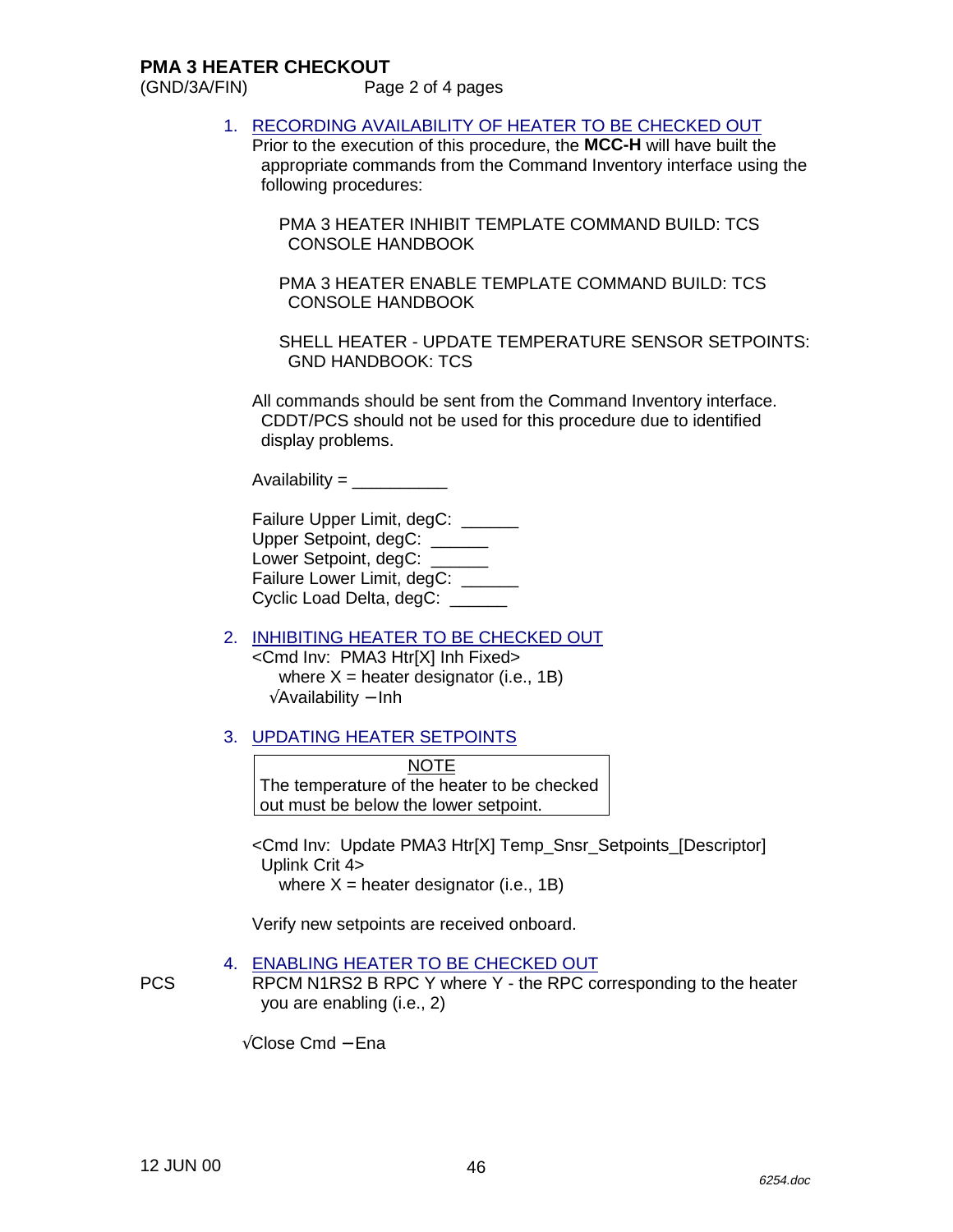(GND/3A/FIN) Page 3 of 4 pages

<Cmd Inv: PMA3 Htr[X] Ena Opr Uplink Crit 4>

where  $X =$  heater designator (i.e., 1B)

√Availability − Ena Opr

5. VERIFYING HEATER TURNED ON

Verify PMA3 Htr[X] Cmd Stat – On Verify PMA3 Htr[X] RPC Posn – Closed where  $X =$  heater designator (i.e., 1B)

Wait 30 minutes.

**NOTE** Temperature and RPCM Current changes will be plotted to determine successful heater operation.

#### 6. INHIBITING HEATER

<Cmd Inv: PMA3 Htr[X] Inh Fixed> where  $X =$  heater designator (i.e., 1B)

√Availability − Inh

7. RETURNING HEATER SETPOINTS TO ORIGINAL VALUES

<Cmd Inv: Update PMA3 Htr[X] Temp Snsr Setpoints [Descriptor> Uplink Crit 4

where  $X =$  heater designator (i.e., 1B)

Verify new setpoints are received onboard.

- 8. RETURNING HEATER AVAILABILITY TO ORIGINAL VALUE <Cmd Inv: PMA3 Htr[X] Value in Step 1 Uplink Crit 4> where  $X =$  heater designator (i.e., 1B)
- 9. MODIFYING SETPOINTS FOR PMA 3 HEATERS 5A AND 5B Steps 9 and 10 should not be performed until all 10 PMA 3 heaters have been checked out per steps 1 through 8.

Modify setpoints for PMA3 Htr 5A and PMA3 Htr 5B to the values listed below.